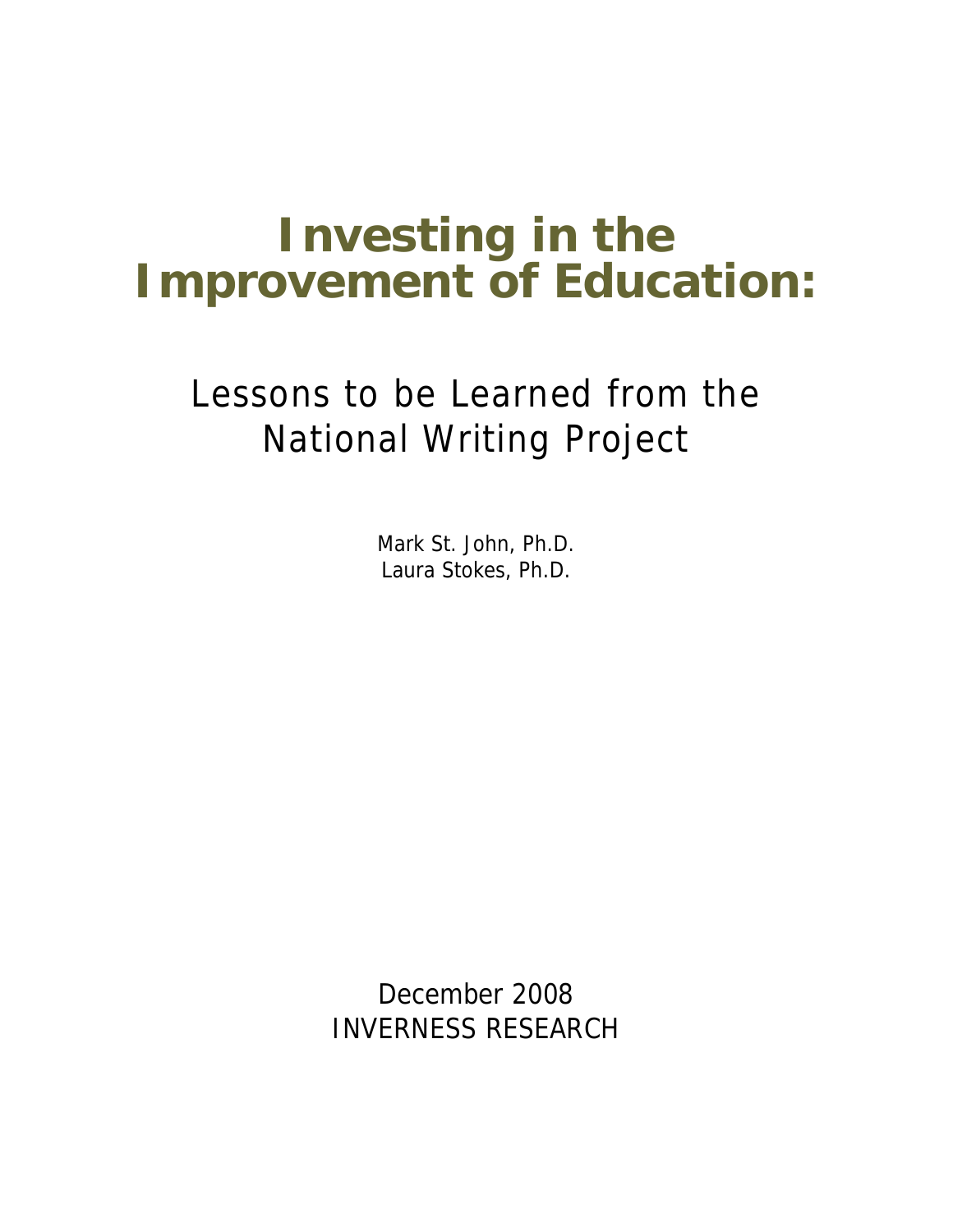## **Table of Contents**

| Introduction: The Improvement of Education Needs Improving (Getting Better at Getting Better) 1                                                                                                                                                                                                                                                                                                                                                                                                                                                                                                                                                                                                                                   |
|-----------------------------------------------------------------------------------------------------------------------------------------------------------------------------------------------------------------------------------------------------------------------------------------------------------------------------------------------------------------------------------------------------------------------------------------------------------------------------------------------------------------------------------------------------------------------------------------------------------------------------------------------------------------------------------------------------------------------------------|
|                                                                                                                                                                                                                                                                                                                                                                                                                                                                                                                                                                                                                                                                                                                                   |
|                                                                                                                                                                                                                                                                                                                                                                                                                                                                                                                                                                                                                                                                                                                                   |
|                                                                                                                                                                                                                                                                                                                                                                                                                                                                                                                                                                                                                                                                                                                                   |
| The National Writing Project: An Exemplar of an Educational Improvement Infrastructure  8                                                                                                                                                                                                                                                                                                                                                                                                                                                                                                                                                                                                                                         |
| The National Writing Project as an Investment in a National Educational Improvement Infrastructure10                                                                                                                                                                                                                                                                                                                                                                                                                                                                                                                                                                                                                              |
|                                                                                                                                                                                                                                                                                                                                                                                                                                                                                                                                                                                                                                                                                                                                   |
| National Infrastructure: Providing services that help meet an important national need14<br>National Infrastructure: Supporting and empowering a wide array of national, regional and local<br>National Infrastructure: Providing services at a national scale-and sustaining a structure that allows for<br>National Infrastructure: Providing services in ways that are equitable both in terms of geography and<br>National Infrastructure: Allowing for the cumulative development of capacity and continuing<br>National Infrastructure: Providing services that are of high quality and thus trusted and used28<br>National Infrastructure: Providing reliability and relevance by being robust, connective, and flexible.30 |
| National Infrastructure: Achieving economic viability by being highly cost-effective and being<br>National Infrastructure: Providing mechanisms for quality control, learning, self-correction and<br>National Infrastructure: Providing a vehicle for making highly-efficient future investments40                                                                                                                                                                                                                                                                                                                                                                                                                               |
| Implications Of The NWP Example: Investing In Educational Improvement Infrastructures41                                                                                                                                                                                                                                                                                                                                                                                                                                                                                                                                                                                                                                           |
| Conditions required for building additional educational improvement infrastructures43                                                                                                                                                                                                                                                                                                                                                                                                                                                                                                                                                                                                                                             |
|                                                                                                                                                                                                                                                                                                                                                                                                                                                                                                                                                                                                                                                                                                                                   |
|                                                                                                                                                                                                                                                                                                                                                                                                                                                                                                                                                                                                                                                                                                                                   |
|                                                                                                                                                                                                                                                                                                                                                                                                                                                                                                                                                                                                                                                                                                                                   |
|                                                                                                                                                                                                                                                                                                                                                                                                                                                                                                                                                                                                                                                                                                                                   |

<u> 1989 - Johann Barn, mars ann an t-Amhain Aonaich an t-Aonaich an t-Aonaich ann an t-Aonaich an t-Aonaich ann </u>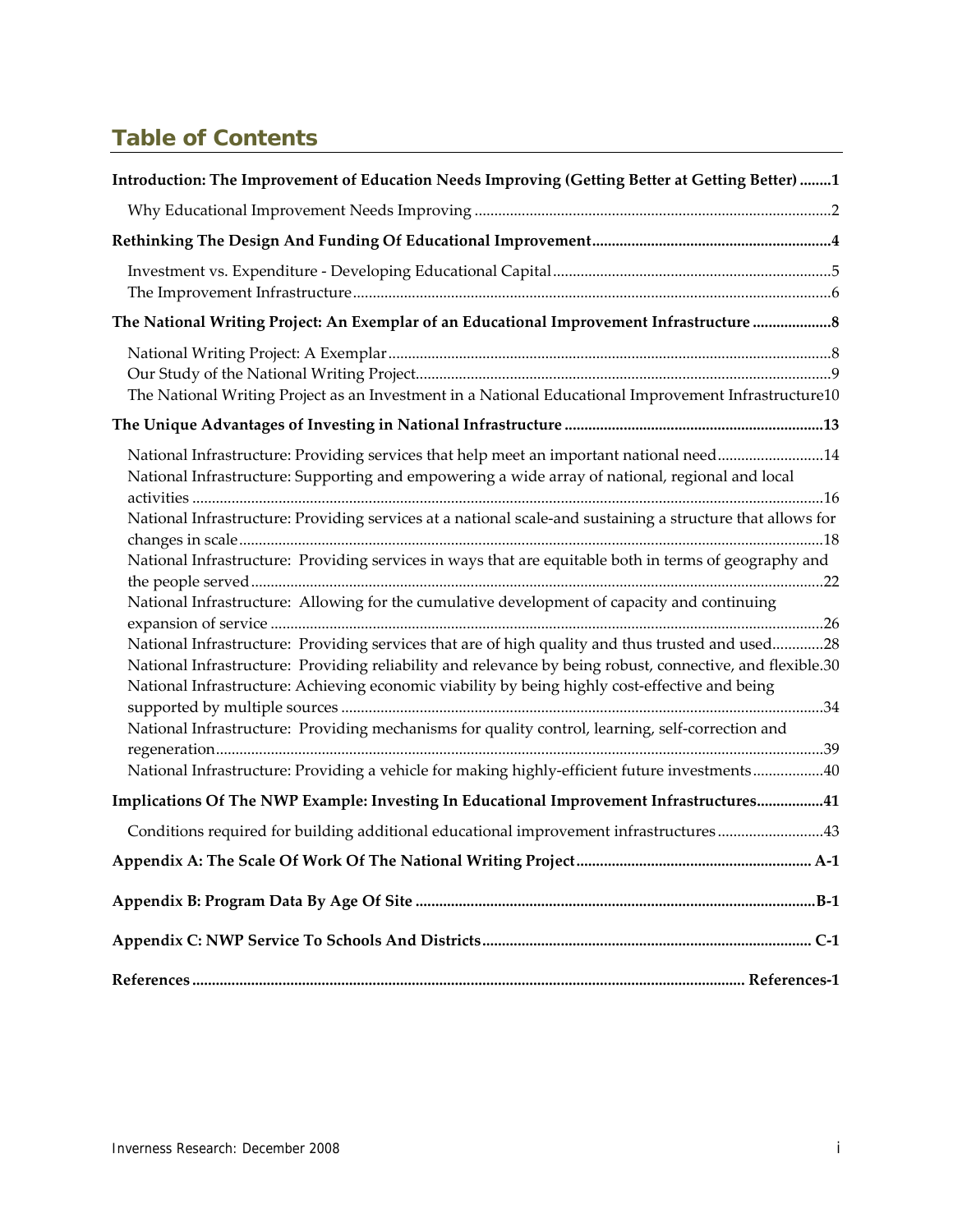## Investing in the Improvement of Education: Lessons to be Learned from the National Writing Project

## **Introduction: The Improvement of Education Needs Improving (Getting Better at Getting Better)**

In 1983 the National Commission on Excellence in Education published its landmark report, *A Nation At Risk: The Imperative For Educational Reform*<sup>1</sup>. This report warned the nation that "the educational foundations of our society are presently being eroded by a rising tide of mediocrity that threatens our very future as a Nation and a people." Twenty‐five years later, the quality and effectiveness of the nation's educational system remain high on the list of national public concerns.

Since 1983 there have been multiple "waves" of educational reform that have sought to address fundamental problems in the system. In spite of many good efforts, there is still pervasive public dissatisfaction with the progress that has been made. Why has the nation not been able to do a better job of *improving* the education offered to US students?

It is not for a complete lack of trying. The last two decades have seen many different approaches to "reforming" the school system and improving student learning: national commissions and reports have called for reform and have produced specific recommendations; research has helped to build a knowledge‐ base about student learning, effective teaching practices, and the dynamics of systemic change; thousands of externally funded projects have sought to address particular deficiencies of educational practice and achievement; and many strong new policies, both at the national and state levels, have sought to shape the practices of districts and schools so that better student achievement would result. But all these efforts, well meaning and often well executed, have proven to be insufficient to improve significantly the health and functioning of the United States education system.

<sup>&</sup>lt;sup>1</sup> US Department of Education. (1983). A Nation at Risk: The Imperative For Educational Reform. Retrieved December 3, 2008, from http://www.ed.gov/pubs/NatAtRisk/index.html.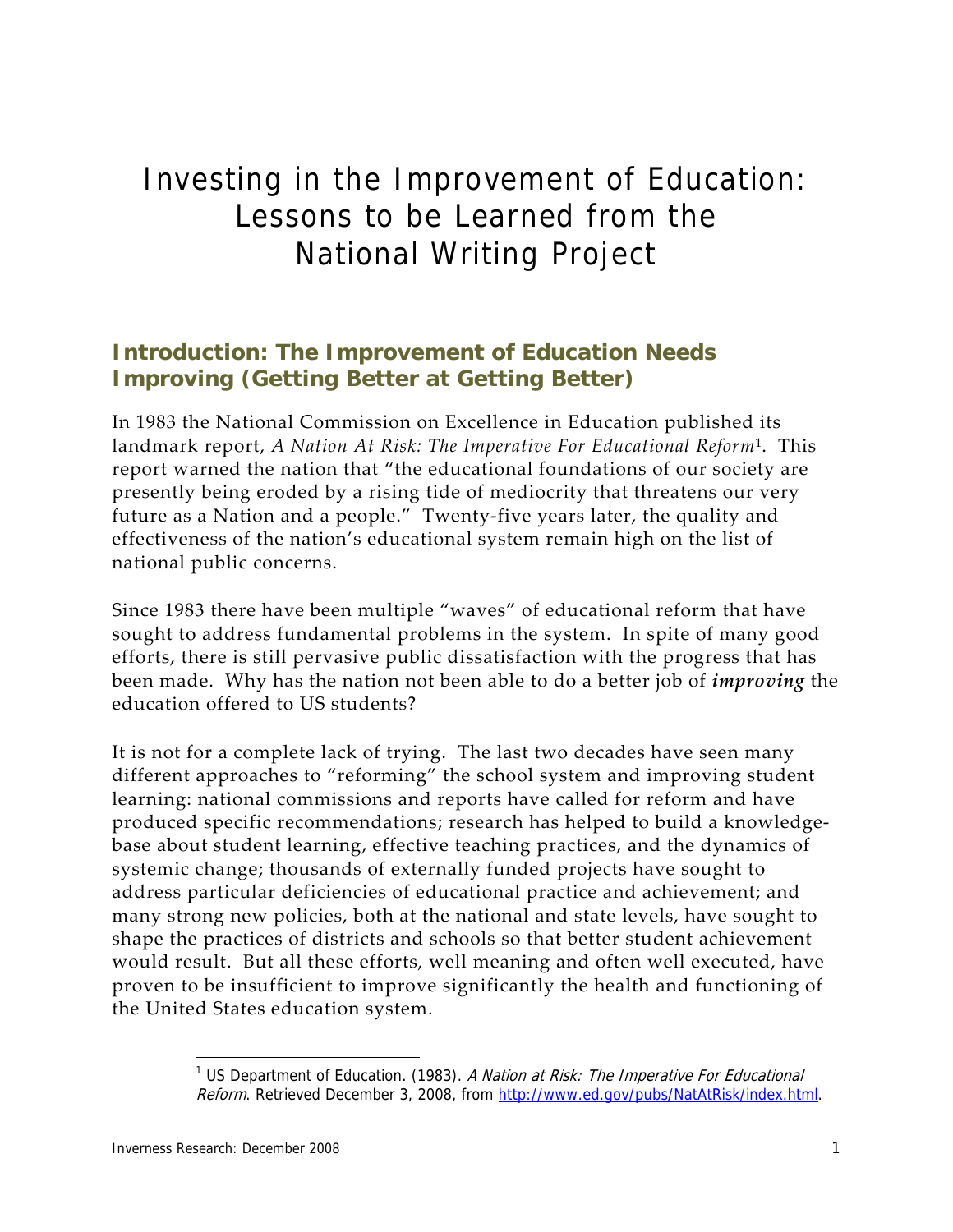To make significant progress the nation needs to strengthen its efforts to improve education. Simply put, improvement needs improving; or as one organizational visionary, Douglas Engelbart, states it: "We need to get better at getting better."<sup>2</sup> More profoundly, we need to re-cast the way educational funders and leaders think about educational improvement, and we need to re‐ examine the assumptions that underlie and shape the way that the nation invests in educational improvement.

#### **Why Educational Improvement Needs Improving**

Perhaps it is worthwhile first to understand the ways in which our educational improvement efforts are wanting. What are the sources of their shortcomings? Why don't our educational improvement efforts have more long term and sustained impact? Our group at Inverness Research has studied and evaluated hundreds of educational improvement efforts over the last twenty‐five years. Based on our experience, and on othersʹ research, we offer the following analysis for the limited success of efforts to improve education to date:

#### **1) The level of investment in educational improvement is simply too low**

There are continuing arguments about the level of funding for education and whether it is sufficient. But there has been less debate about the insufficiency of funding that is allocated to the task of *improving* the quality of education. The current level of public funding dedicated to educational improvement is quite low relative to the level of expenditures needed to operate the system. That is, the ratio of improvement funding to operational funding is too low to make significant long-term changes in the system<sup>3</sup>.

#### **2) There is a focus on short‐term catalytic projects**

Expenditures on educational improvement to date have largely focused on short-term programs and projects which are aimed at 1) ameliorating a particular problem (e.g., large class size, weak pre‐service education, the absence of support for new teachers); 2) strengthening a particular dimension or domain (e.g., professional development for mathematics teachers); or 3) pursuing a particular strategy toward system improvement (e.g., school

<sup>&</sup>lt;sup>2</sup> Gonzalez, J. S. (1998). The 21st Century Intranet. Upper Saddle River, NJ: Prentice-Hall. From the Preface.

<sup>&</sup>lt;sup>3</sup> Consider, for example, the National Science Foundation expenditures for the improvement of math and science education at the K-12 level which total less than \$1 billion dollars per year. The operational budget of the US K-12 system, by contrast, exceeds \$500 billion dollars per year.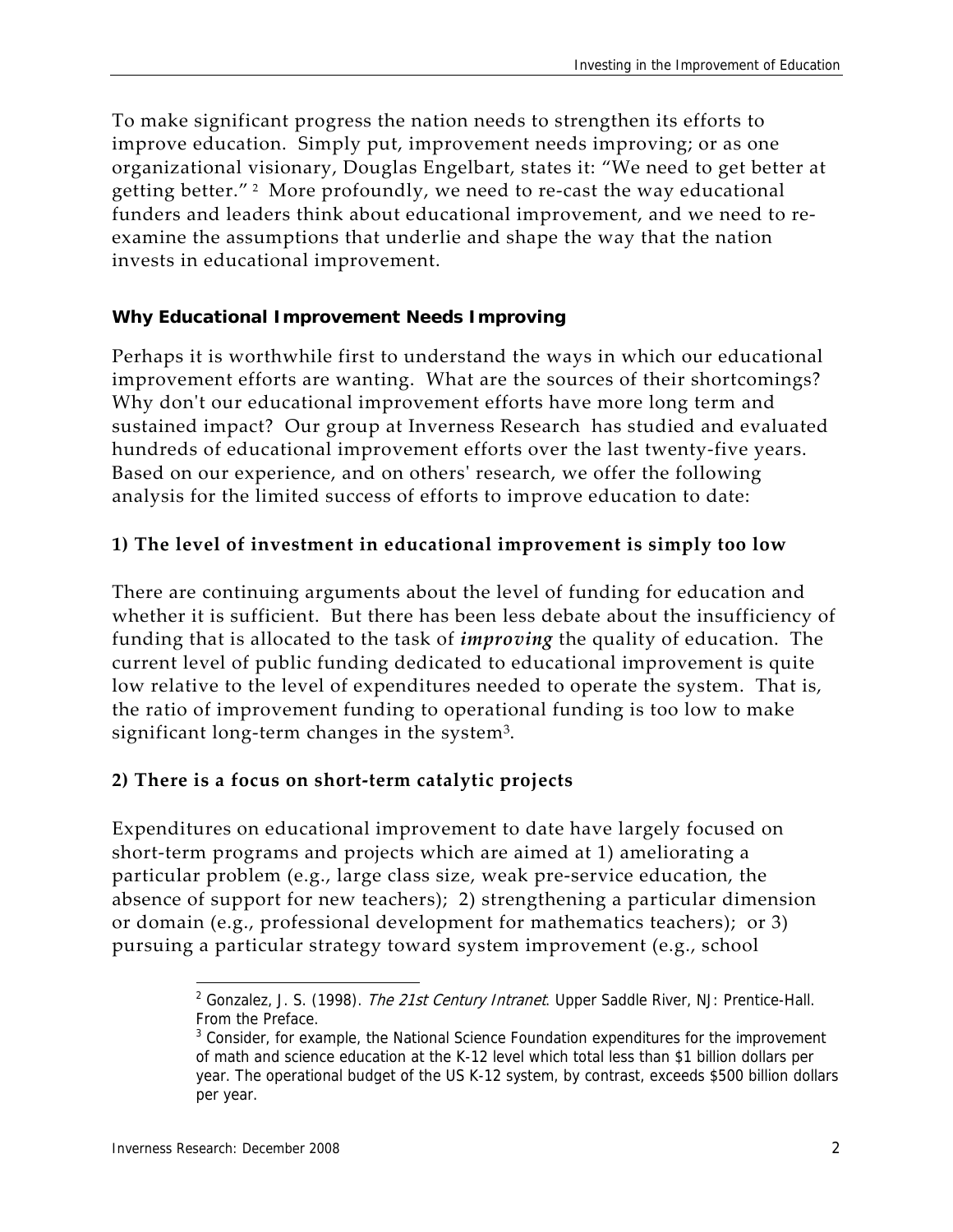restructuring, improved curriculum, increased accountability). Underlying these approaches to educational improvement is a mental model that includes several assumptions:

- First, it is often assumed that the problem being addressed somehow reflects a temporary aberration or deficit that can be "fixed" in a relatively short time with an infusion of extra funds.
- Second is the assumption that there is a single problem to be ameliorated, and that by addressing this specific and critical problem, a short‐term project can create large improvements for the whole system (e.g., "fixing" pre-service education will obviate the need for later professional development and other supports).
- Third, there is an assumption that a finite and externally-funded improvement effort will make significant contributions that somehow will be "sustained," "institutionalized," and perhaps even "replicated" by the system itself.

In our experience studying hundreds of programs and projects, we have rarely found any of these assumptions to be true. Each individual project may well do good work and even achieve its goals, but collectively the assortment of short‐ term projects has not brought about significant long‐term sustainable improvements in the functioning of the overall system.

After decades of disappointing experiences—when such projects fail to bring about significant sustainable improvements—there is a tendency to put additional blame on the educational system, citing the lack of progress as more evidence of the system's intransigence. Our experience tells us that it may be more productive to scrutinize more carefully the assumptions that underlie most of the investments made, and to call into the question the improvement strategies that have been pursued, in the improvement of the nation's educational system.

#### **3) The system lacks the capacities needed to do the work of continuous improvement—no matter which strategies or goals are pursued**

From our own work in studying educational reform efforts in many different settings, we have found that states, counties, districts and schools simply lack the capacities needed to do the work required to improve their own educational systems. They don't get better because they can't get better. They lack the key resources of time and money to invest in their own improvement. But even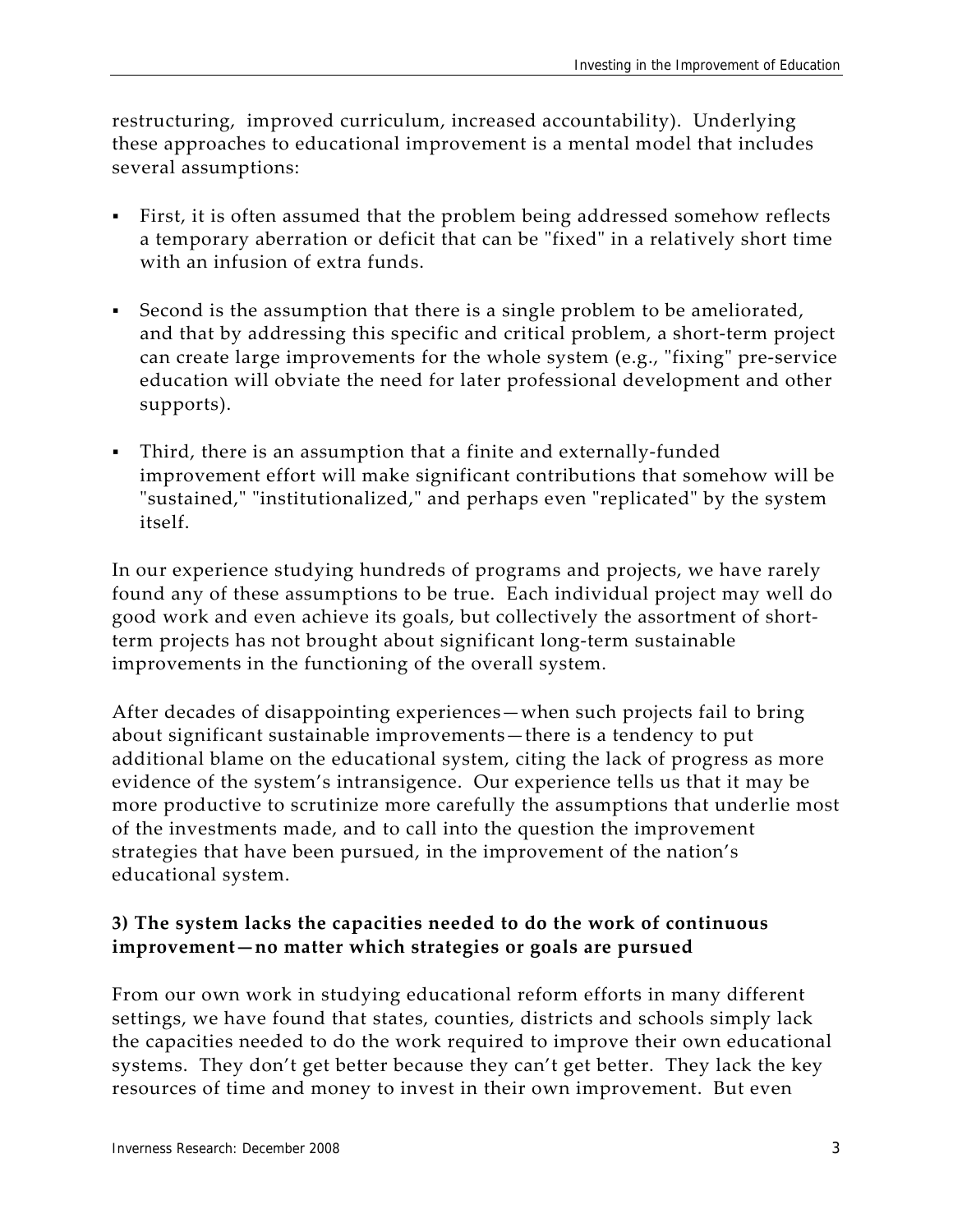when funding is provided, few school systems have the staff, knowledge, structures or tools to undertake a well‐designed improvement process. Many school systems have barely enough capacity and resources to simply *operate* their schools; designing and implementing efforts to *improve* them is too often out of their reach. From time to time school systems may acquire external funding that allows for the support of special projects or programs; however, once the project funding is over, the project leaders and components rarely are sustained as a part of the permanent system. To sum up the current situation: most states, counties, districts and schools lack most of the capacities needed to do the kind of steady work that is required to improve the nature and quality of instruction on a large scale over the long term. Nor do these systems have enough steady support from outside organizations and agencies to overcome the absence of their own internal capacities.

## **Rethinking The Design And Funding Of Educational Improvement**

Most importantly, what I would like to see happen is for the political system to recognize, and for the American people to recognize, that investment isn't the same as simply expenditures, that infrastructure requires investment which, over the years, will provide a return, but it isn't the same as spending money for bullets or for just day‐to‐day expenditures.

‐Felix Rohatyn speaking on the News Hour with Jim Lehrer on a recent report *Guiding Principles for Strengthening Americaʹs Infrastructure* published by the Center for Strategic and International Studies<sup>4</sup>

The need for education is constant and ongoing; hence, education systems operate as continuing steady-state enterprises. The need to improve education is similarly ongoing; yet the improvement of education is not treated as a steady-state enterprise. The nation's current strategy for investing in educational improvement leads to a wide array of short-term projects that are incoherent and non-cumulative in their effect. These mono-dimensional projects can neither provide for continuous improvement across the system, nor can they

<sup>&</sup>lt;sup>4</sup> Online News Hour. April 4, 2006. Failing Infrastructure (transcript). Available at http://www.pbs.org/newshour/bb/fedagencies/jan-june06/infrastructure\_4-4.html.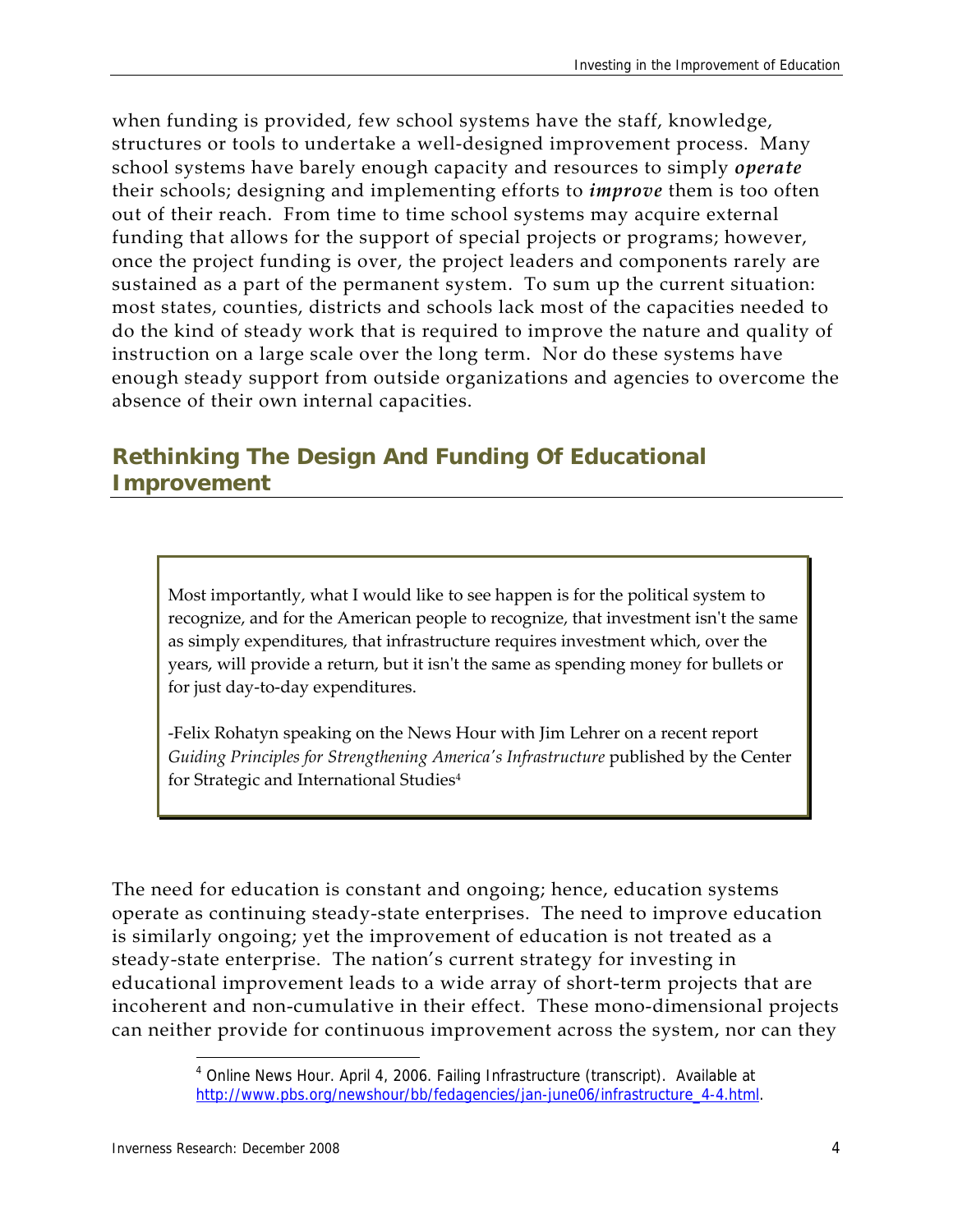build the system capacities necessary to sustain ongoing high-quality improvement work. Like most other industries, US K-12 education would benefit greatly from having the capacity to sustain a process of continuous improvement.5

#### **Investment vs. Expenditure - Developing Educational Capital**

Investment is not the same as expenditure. Expenditures are one‐time outlays of funds for services or products; expenditures pay for things that are consumed. By contrast, investments produce capital that can be used in the future production of goods and services; investments are made not only for the present, but also in search of future returns.

Investing in educational improvement is different than expending money on short-term projects. Investing in educational improvement means that there is a deliberate attempt to create what can be called "educational improvement capital."<sup>6</sup> This kind of capital is critical in that it comprises the capacities needed to do the work of improving educational practice. To design and implement professional development, to implement curricular reform, to introduce practices of formative assessment, and to induce positive policy changes—all of these tasks contribute to improving the quality of education, and none can be achieved without sufficient "capital" being present. Educational improvement capital exists in many different forms. These include *human capital*, those administrators and teachers with the expertise, resources, and mandate to work on system improvements<sup>7</sup>; *knowledge capital* that informs the design of educational improvement efforts; *social capital* comprising the social connections and working relationships between stakeholders and leaders involved in the work of educational improvement; *cultural capital* that informs the enactment of education in a pluralistic democracy; *institutional capital* that is to be found in supportive partnerships, alliances, and collaborations; and,

<sup>&</sup>lt;sup>5</sup> For more information, see 1) Imai, M. (1986). *Kaizen: The Key to Japan's Competitive* Success. New York: McGraw-Hill/Irwin and 2) Deming, W. E. (1986). Out of the Crisis. Cambridge, MA: MIT Press.

<sup>&</sup>lt;sup>6</sup> Bachetti and Ehrlich describe educational capital in a similar but slightly more limited fashion: "Foundations should use grants to create educational capital – the progressive accumulation, in forms useable by educators, of validated experiences and knowledge about successful educational ideas and strategies. Educational capital is about the design of foundation-funded projects so that they add important material to the stock of available knowledge." Bacchetti, R., & Ehrlich, T. (Eds.). (2006). Reconnecting Education and Foundations: Turning Good Intentions into Educational Capital. San Francisco: Jossey Bass. <sup>7</sup> For an interesting account of investing in human capital, see Elmore, R. (2007). *Educational* 

Improvement in Victoria. Retrieved December 3, 2008, from http://www.eduweb.vic.gov.au/edulibrary/public/staffdev/schlead/Richard\_Elmore-wps-v1- 20070817.pdf.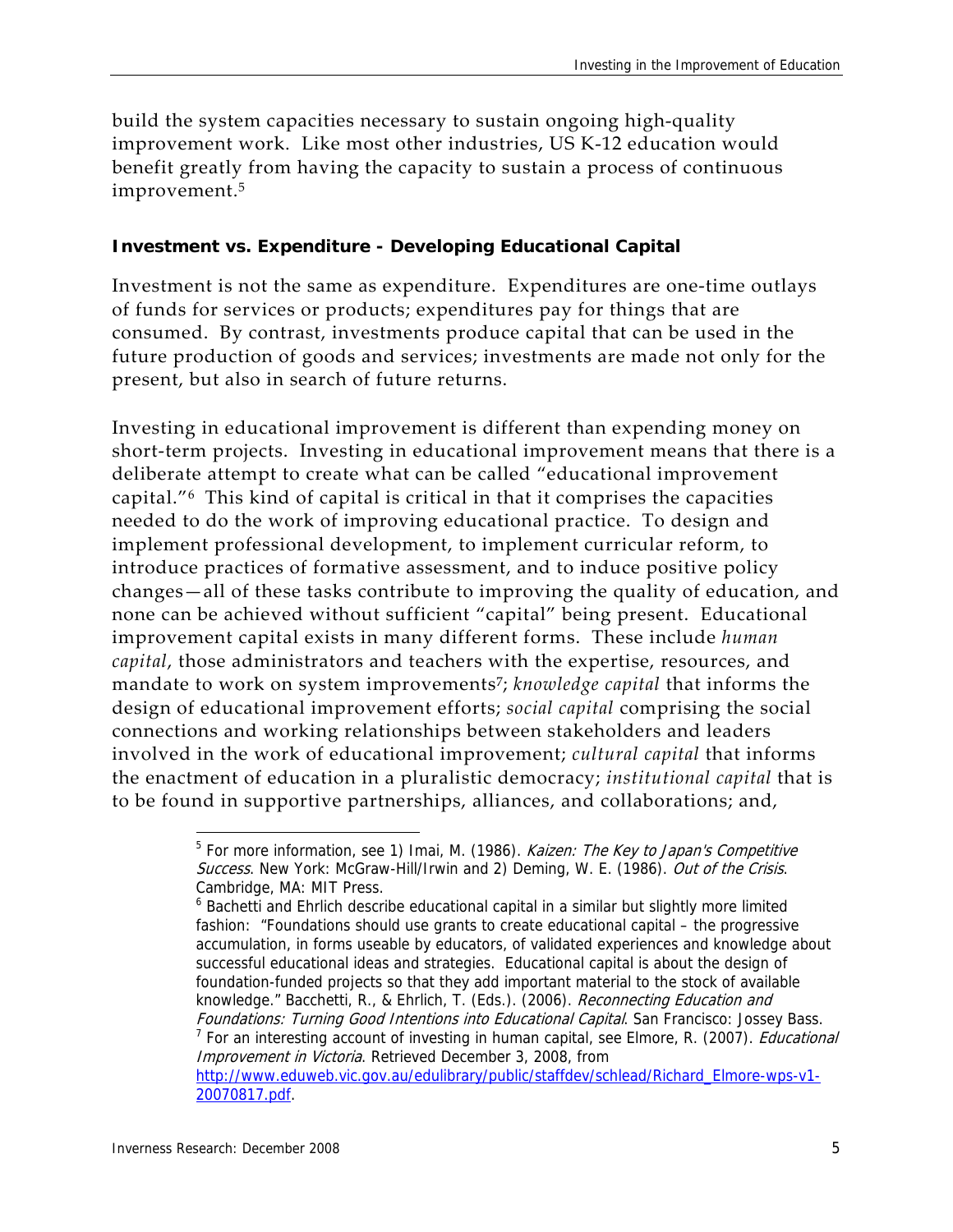finally, *political and financial* capital that provides resources and a supportive context for educational improvement efforts. Just as capital is critical to the successful growth of a corporation or industry, educational improvement capital is equally crucial to the success of efforts to improve the educational system.

To date, the funding of education improvement has largely been conceptualized as an expenditure—not as an investment. Direct services have been seen as a greater priority than the development and accumulation of various forms of capital that are needed to support the work of improvement. As a result, the whole effort to improve education has been under-capitalized, both in the sense of lacking sufficient funding, and in the sense of lacking the multiple forms of capital (e.g., human, knowledge, political) needed to conduct the work. Expenditures made on short‐term projects may well support good and valuable work, but their contributions are often ephemeral and they rarely create sustainable educational improvement capital. What is needed is a mind‐shift away from expenditures that focus on direct services, and toward a greater focus on investing in the development of educational improvement capital. The development of such capital will require long‐term, sustained, steady investment, as well as a different set of expected outcomes and evaluation measures.

#### **The Improvement Infrastructure**

Infrastructure, as defined by the Oxford English Dictionary, is a collective term for the *subordinate parts of an undertaking, a substructure or a foundation*. Another definition puts it thus:

"Usually the term 'infrastructure' refers to the technical structures that support a society, such as roads, water supply, wastewater, power grids, flood management systems, communications (internet, phone lines, broadcasting), and so forth… Viewed functionally, infrastructure facilitates the production of goods and services—for example, roads enable the transport of raw materials to the production plant and distribution of finished products to markets.

Recent efforts to devise more generic definitions of infrastructure have typically referred to the network aspects of most of the structures and to the accumulated value of investments in the networks as assets. One such effort defines infrastructure as the network of assets 'where the system as a whole is intended to be maintained indefinitely at a specified standard of service by the continuing replacement and refurbishment of its components.' …Still underlying these more conceptual uses is the idea that infrastructure provides organizing structure and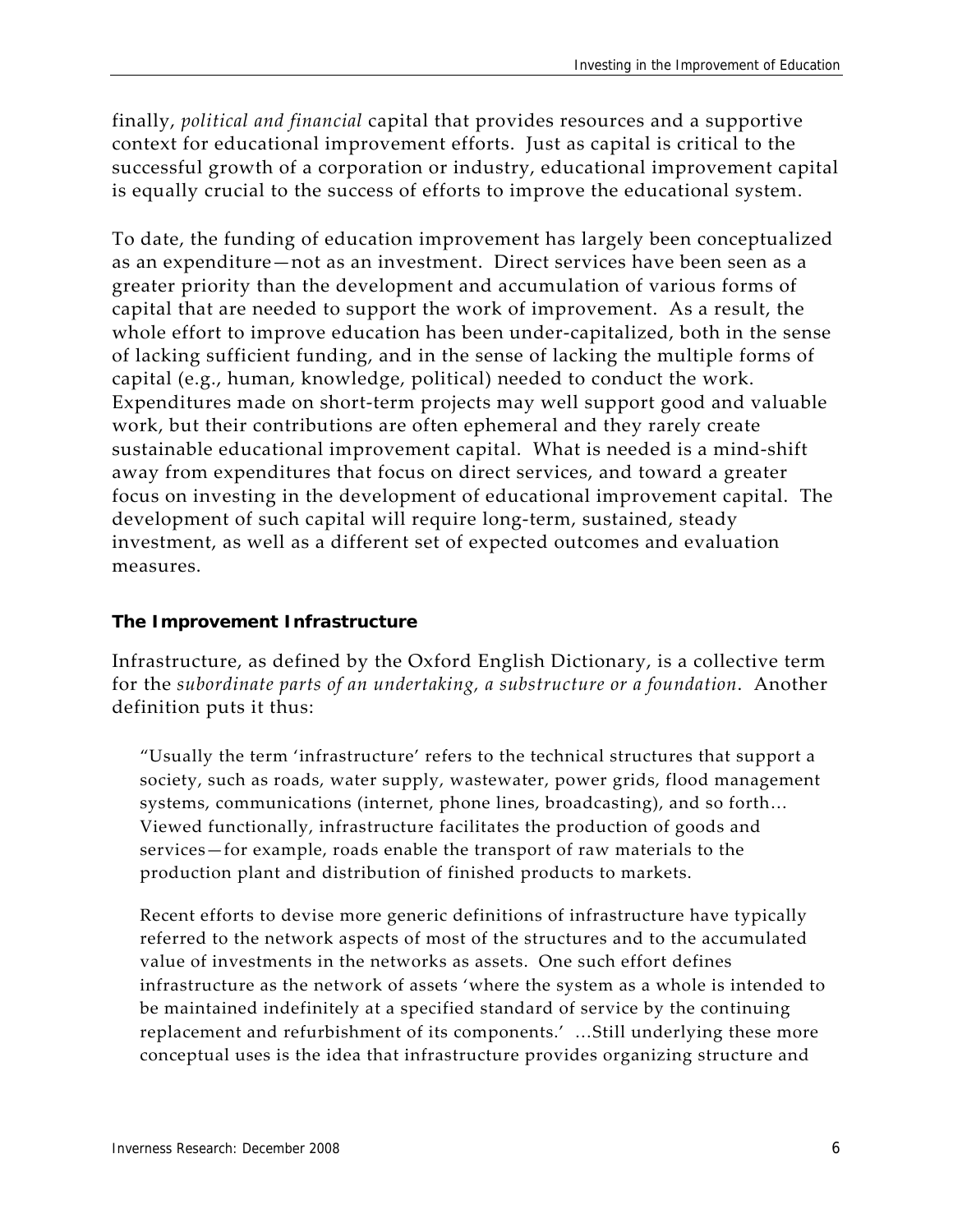support for the system or organization it serves, whether it is a city, a nation, a corporation, or a collection of people with common interests."8

Infrastructure requires investment. When assets are connected together and interwoven into a coherent whole, then infrastructure is created. Infrastructure is the means by which capital investments are made to work together as a functional supportive system. Infrastructure is literally a structure that lies beneath the surface (often in way that is not clearly visible or noticed) and is intended to provide support that enables and empowers other activities to take place. Unlike expenditures on short-term projects, investments in infrastructure are intended to produce a support structure that is more or less permanent. Infrastructure creates the woof in the fabric of every-day economic and social life.

When various forms of educational improvement capital are integrated into a single system, then an "educational improvement infrastructure" is created. The concept of the "improvement infrastructure" was invented by Douglas Engelbart,<sup>9</sup> a professor emeritus at Stanford and a visionary who thinks about organizations and the improvement of organizations. Engelbart pointed out that every organization has a capability infrastructure, that is, a set of supports that enable people to do the core work of the organization. What Engelbart recognized was that organizations also need *an improvement infrastructure*. The improvement infrastructure underlies and supports the ongoing work of improving the functioning of the enterprise. The improvement infrastructure needs to have its own dedicated mission, personnel, and resources. It is distinct from, but well connected to, the capability infrastructure. The improvement infrastructure is critical to the quality and long-term health of an enterprise because it is constantly working to make the capability infrastructure stronger. Strong industries have strong improvement infrastructures. In aviation there is a large improvement infrastructure: whole inter-connected industries that focus on basic research, new designs, and increased safety. The drug industry similarly has a strong improvement infrastructure dedicated to research and clinical trials that provides for ongoing innovation and new products. In public schooling, by contrast, there is little in the way of an improvement infrastructure.

 <sup>8</sup> Wikipedia. Entry for "Infrastructure." Retrieved December 3, 2008, from http://en.wikipedia.org/wiki/Infrastructure.

 $9$  Doug Engelbart is interested in ways to improve collective knowledge and informationgathering operations of individuals and institutions. He is perhaps most famous for inventing the computer "mouse," which is used on almost all computers today. For more about Engelbart, see http://www.bootstrap.org.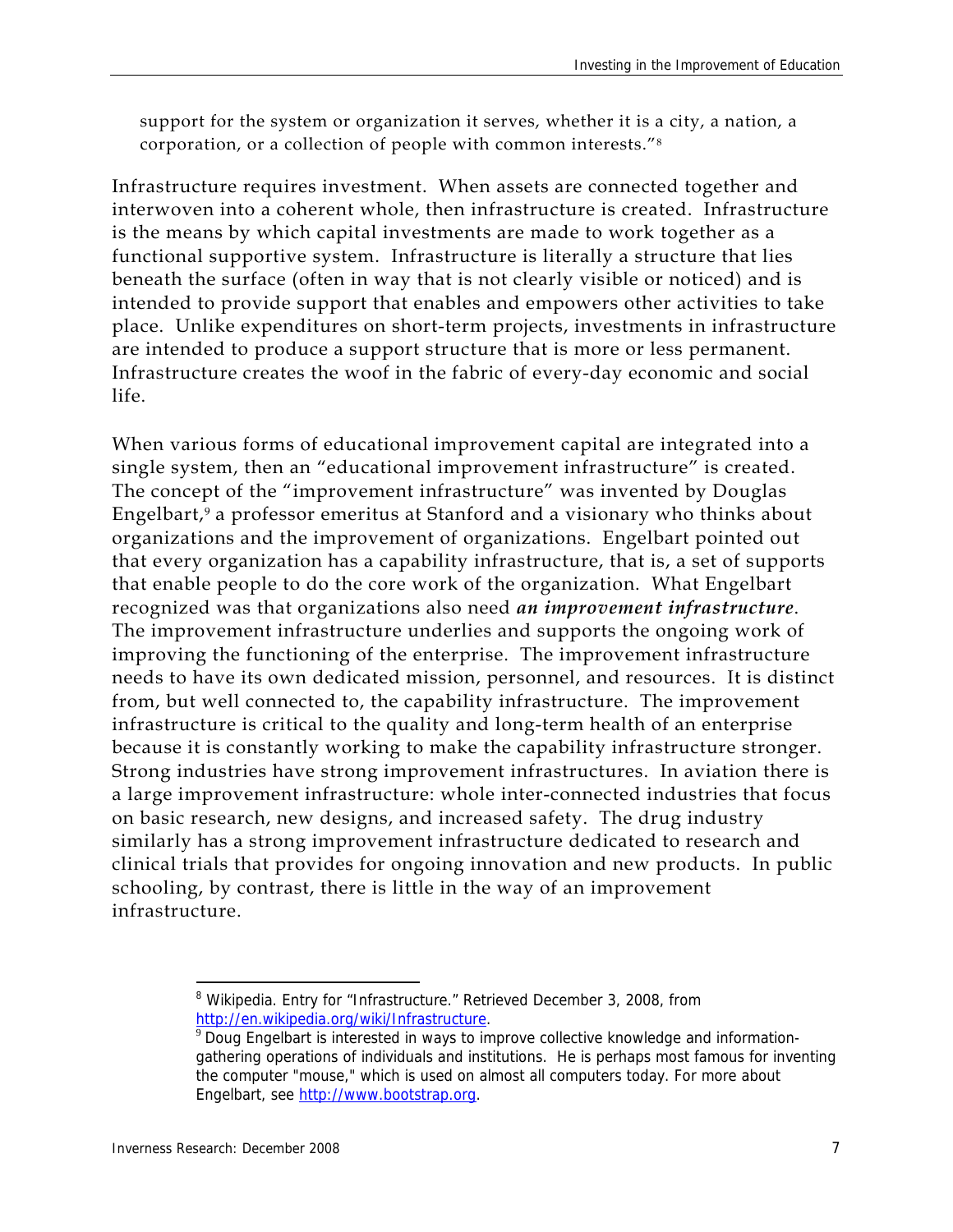Just as with physical infrastructure, an improvement infrastructure has to be made of inter‐connected functional components that all work together as a system. The educational improvement infrastructure is the support structure that enables a continuous improvement process in education; without it, the efforts to improve education are forced to rely on capacities that are temporary and often even absent.

The educational improvement infrastructure ultimately has to be multidimensional. It has to include those capacities, for example, that are foundational to providing large‐scale and high‐quality professional development. It has to be able to support curricular improvements through smarter selection, adoption, implementation and ongoing refinement. It has to support the improvement of education through the thoughtful design and usage of assessment procedures. An improvement infrastructure in education can also help shape policies, garner resources, and solicit community supports—all of which can help create a more positive environment for the improvement of teaching and learning. From time to time many states, districts and schools may engage in one or more of these activities. But few, if any, consciously invest in the development and maintenance of the internal capacities that are needed to support a process of continuous improvement within their own systems.

## **The National Writing Project: An Exemplar of an Educational Improvement Infrastructure**

#### **National Writing Project: A Exemplar**

The National Writing Project (NWP) seeks to improve the teaching of writing at all grade levels, kindergarten through college. The NWP model is built around a mission and set of guiding principles that have changed very little since the Bay Area Writing Project was created at UC Berkeley in 1974. Over the past thirty‐five years The National Writing Project has grown from a single site and evolved into a nationwide network of nearly 200<sup>10</sup> local writing project "sites." Each site carries out a wide range of activities (e.g., professional development, youth programs, research, leadership development) that promote the improvement of the teaching of writing. These local sites are housed on university campuses around the country and co‐directed by university and K‐12 faculty. Sites vary in maturity: In 2006‐07, 87 sites were older than 15 years, 56 sites were between six and fifteen years‐old and 50 sites were one to five years

<sup>&</sup>lt;sup>10</sup> As of May 2008. During the academic year 2006-07, from which data are drawn for this brief, there were 189 sites.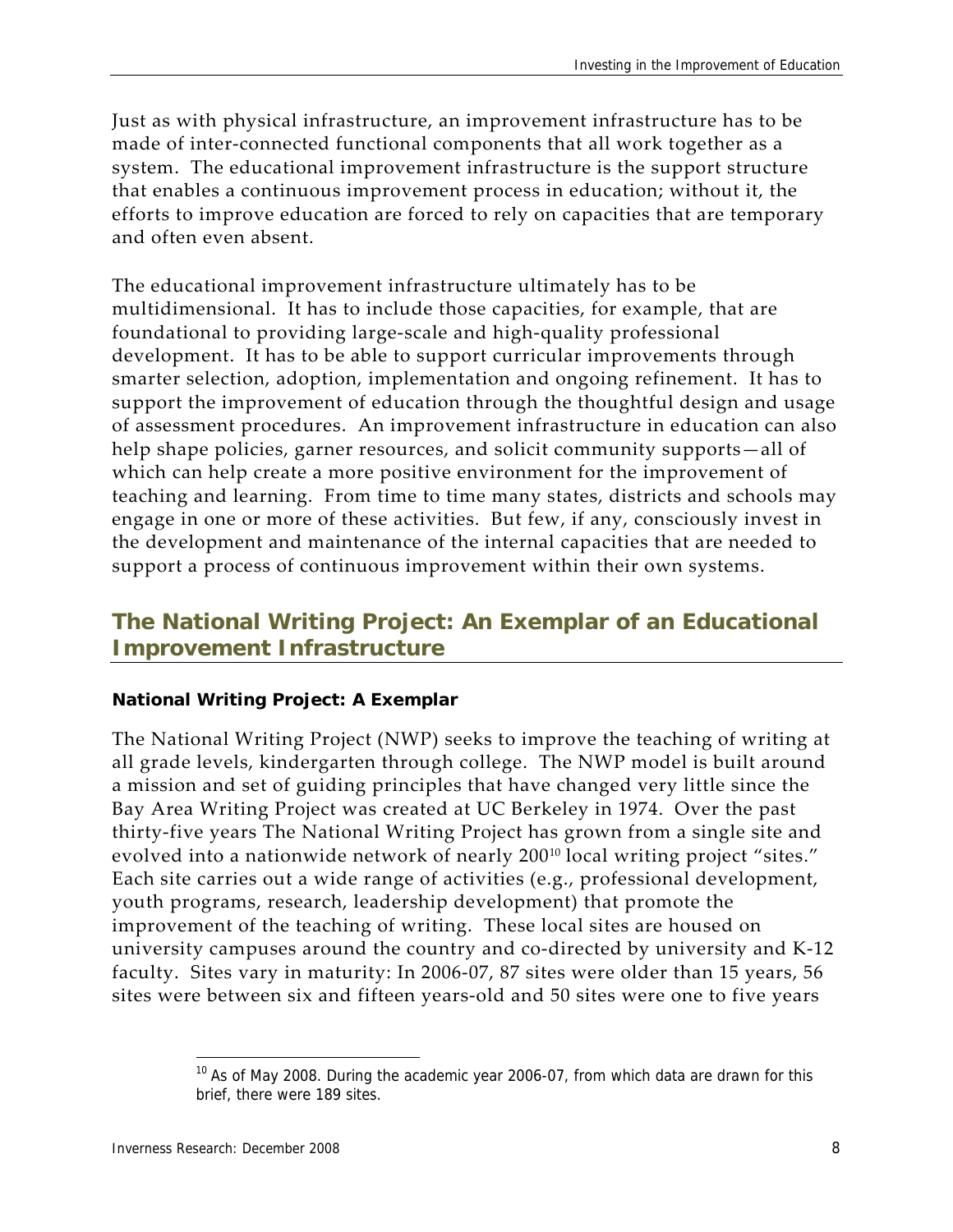old. The network is also expanding at a deliberate rate: between 1995 and 2007, the NWP network had a net gain of 40 sites.<sup>11</sup>

The national office of the NWP is located on the University of California campus, with national program leaders distributed across the country. The NWP receives annual core funding from the federal education budget. The national office distributes funds to local sites, each of which also garners additional funding from other sources including states, districts, and universities. In 2006‐07, each NWP site, on average, offered 27 different programs annually, served 677 participants (300 individual teachers), and involved about 26 active teacher leaders (called "teacher‐consultants").

The NWP network was funded at \$21.5 million in federal dollars in 2006‐07, and local sites leveraged an additional \$23.8 million (53% of total funding) in support from host universities, fees for service from local schools, state funds in some states, and miscellaneous local grants. On an annual basis, the NWP offers about 7,500 programs serving nearly 92,000 individual teachers; many of these teachers participate in multiple programs, reflecting a "turnstile" capacity of over 132,000 participants annually. Pursuing a model where leading teachers work with their peers, the NWP identifies and carefully prepares teacher consultants to provide the bulk of the professional development it offers. In 2007 about 6,700 teacher‐consultants across the country were actively involved at their local NWP sites in designing and delivering these programs.

The NWP has a number of distinctive features: guiding principles that place the highest value on teacher knowledge and leadership, the creation of mutually enriching university/K‐12 partnerships, a carefully sustained and self‐ reinforcing network infrastructure, a 30‐year history of cumulative work, and a national scale of work in terms of sites, services, and people. These features give the NWP a profile that sets it apart from all other teacher development programs in the educational landscape.

#### **Our Study of the National Writing Project**

We at Inverness Research began our study of the National Writing Project 14 years ago. It is one of the hundreds of projects we have studied in the last two decades. And yet, when we documented the NWP strategies, work, and

 $11$  This resulted from the starting up of 106 new sites and the decommissioning of 66 sites because they did not submit annual re-applications or did not meet criteria for federal funding.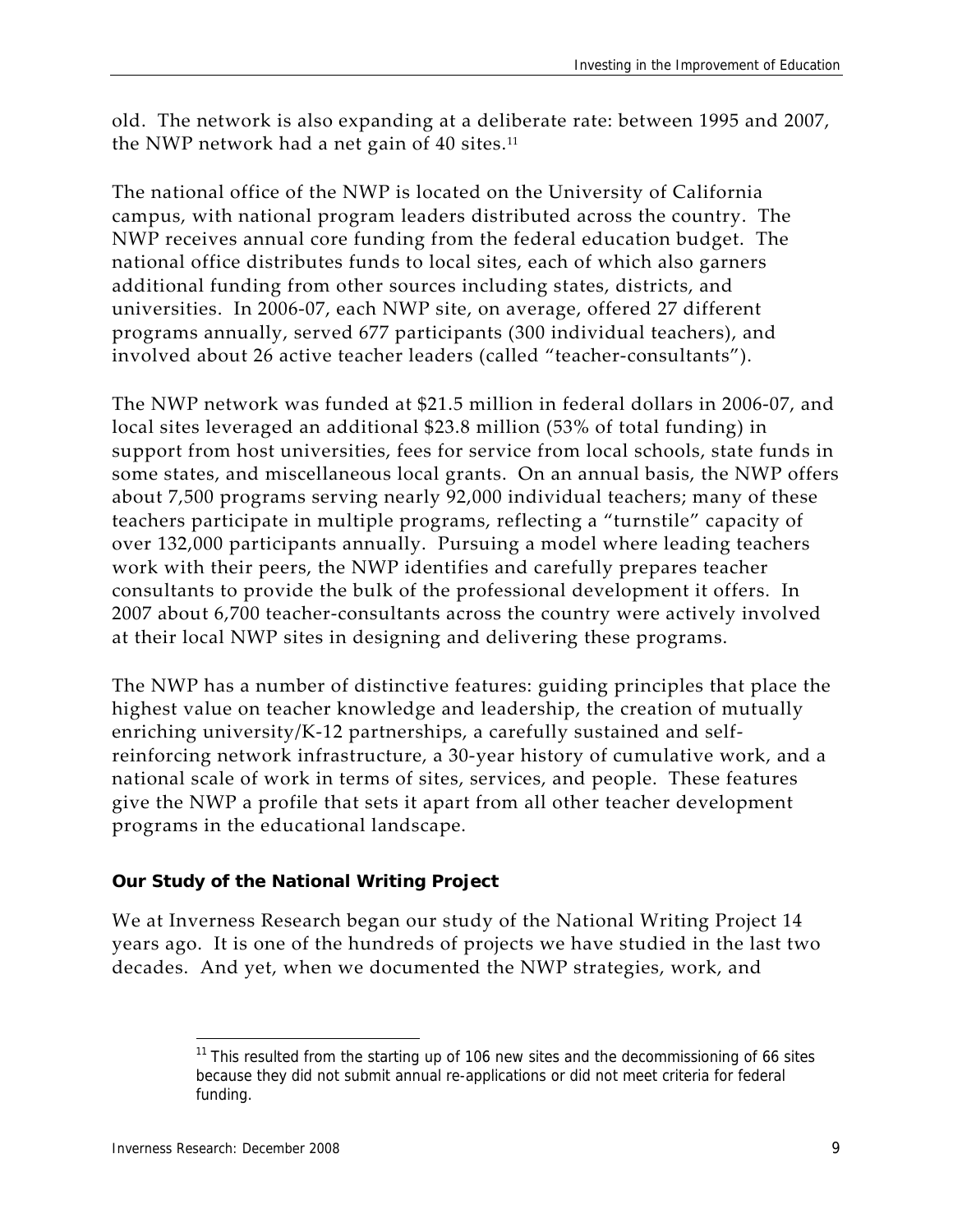outcomes<sup>12</sup>, it became clear to us that the National Writing Project was not "just another project." The work of the NWP is ongoing, with the intent of developing and supporting a more or less permanent national network of local writing project sites that can provide a wide range of ongoing supports for teachers. Over time, the NWP maintains, expands and refines its network of local writing project sites; each local site, in turn, continues to design and implement programs and partnerships that are responsive to local needs.

The more we studied the National Writing Project the more we became convinced that it represents a fundamentally different approach to investing in the improvement of education. Unlike short‐term projects that address a singular issue and build little sustainable capacity, the National Writing Project appeared to us to more closely resemble an ongoing and evolving educational improvement infrastructure for teacher development—one that can address many different challenges and, year by year, continue to increase its own capacity to support teachers across the country.

#### **The National Writing Project as an Investment in a National Educational Improvement Infrastructure**

The federal investment in the NWP provides ongoing support for a national network of professional development sites that serves teachers across the country. The diagram below illustrates the logic (and leverage) of the investment made in the NWP.

 $12$  For more on the NWP documentation by Inverness Research, see the NWP Reports page of http://www.inverness-research.org/nwp\_ppt.html.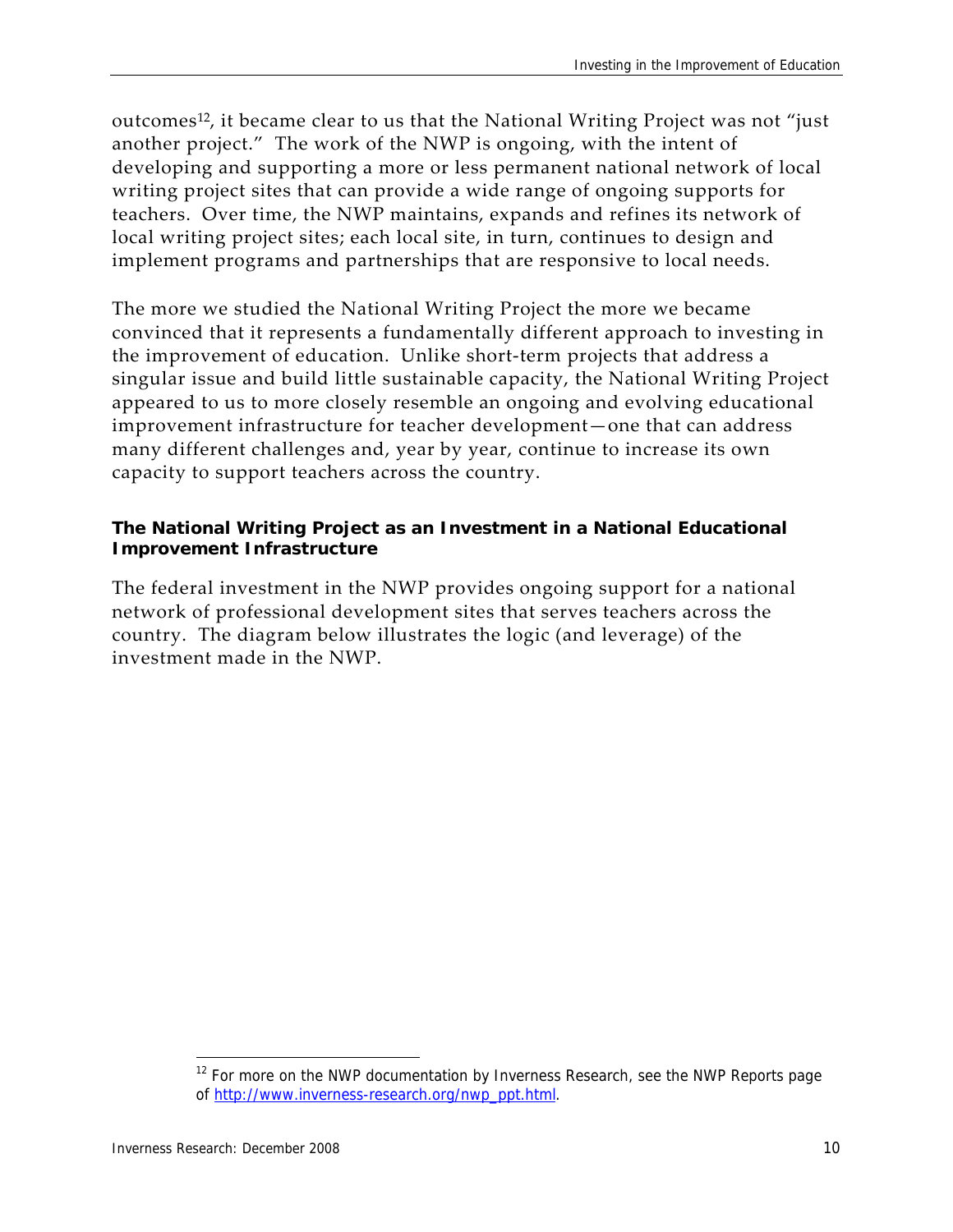

**Figure 1. Federal Funding and the NWP National Network** 

The logic starts from the bottom of the diagram. Providing the essential foundation is the NWP national network, with a central office capacity capable of administering the network and supporting the work of 200 sites (i.e., leadership, staff, and resources). The NWP central office provides the following functions which make the overall NWP network of sites strong: national leadership and administration; centralized fundraising; community building through annual meetings, workshops, and retreats; support for local and national leadership development; special initiatives to address particular challenges; support and technical assistance to local sites; site review and quality control; and network‐wide research and evaluation.

With support by the NWP national network, the 200 sites of the NWP are empowered to provide a wide range of customized local services to thousands of teachers each year. They are largely able to carry out this work through their development of teacher consultants—teachers who have been identified as having expertise in writing, who participate in an intensive summer Invitational Institute, and who are heavily involved in designing and implementing professional activities that support local teachers of writing. Each year, year after year, the 200 sites provide intensive summer Invitational Institutes to nearly 3,000 teachers. Drawing from this ever-growing pool of potential teacher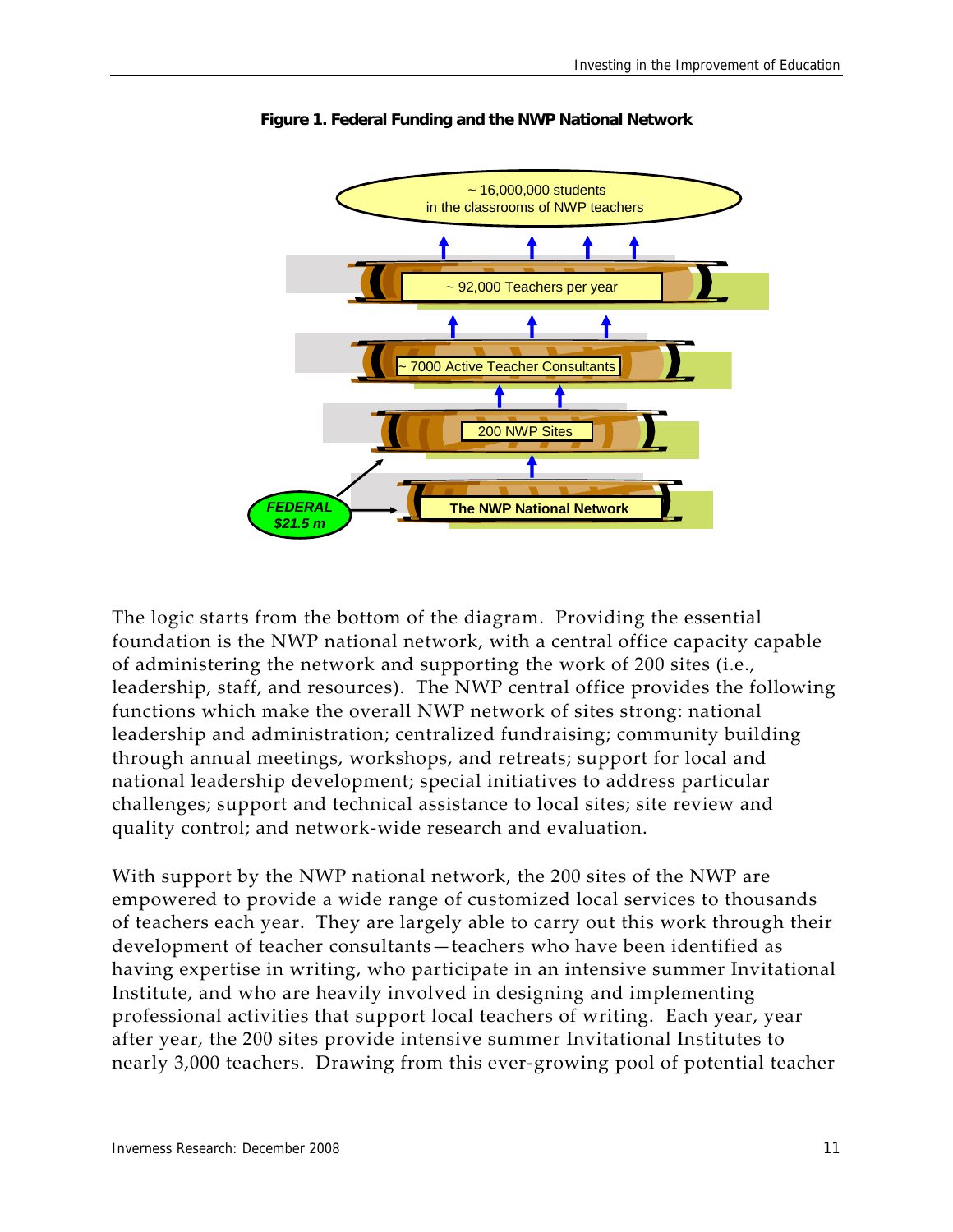leaders, NWP sites are able to create their own local teacher consultant group; currently, there are nearly 7,000 teacher consultants active in the NWP.

Working at their local sites these 7,000 teacher consultants are then able to serve 92,000 individual teachers each year, helping them learn about writing and the teaching of writing. The teacher consultants work with these teachers in ways that are intensive and more in‐depth than many professional development projects; on average, each of the 92,000 teachers who participate in the NWP each year spend 19 hours in professional development sessions. The collective knowledge, repertoire and tools for conducting professional development grows each year, and this knowledge is shared across all NWP sites through systematic efforts to promote learning and dissemination throughout the network.

By serving over 90,000 teachers each year, year after year, the NWP is able to build a large pool of teachers who have had at least some experience with and support from the NWP. We estimate conservatively that sixteen million students—one out of every three students in the United States—are currently in the classroom of a teacher who has participated in the NWP.

The scale and scope of the work of the NWP clearly illustrates the cumulative nature and high leverage of investing in a national professional development infrastructure. Because the investment is long‐term and ongoing, the NWP has developed a national infrastructure that can operate at a steady state and serve very large numbers of teachers each year. These teachers continue to teach and to draw on their knowledge; consequently, millions of students benefit from the investment made in the NWP.<sup>13</sup>

In summary, the investment made in the NWP infrastructure is cumulative: that is, the work done each year adds to the ability of the NWP to do more work, and better work, the following year. The investment in the NWP infrastructure creates a positive feedback cycle of capacity building and direct service, with each reinforcing the other. Investing in infrastructure over the long term is uniquely cost‐effective: there is simply no way to achieve this level and quality of work with any number of short‐term catalytic projects.

<sup>-</sup> $13$  There are some who credit the National Writing Project with leading the formation of a knowledge-base about the teaching of writing—that is, shared language and shared practices—that is rare in the profession. Lee Shulman, recent past President of the Carnegie Foundation for the Advancement of Teaching, made this assertion in an AERA research panel in April 2005, http://www.aera.net/.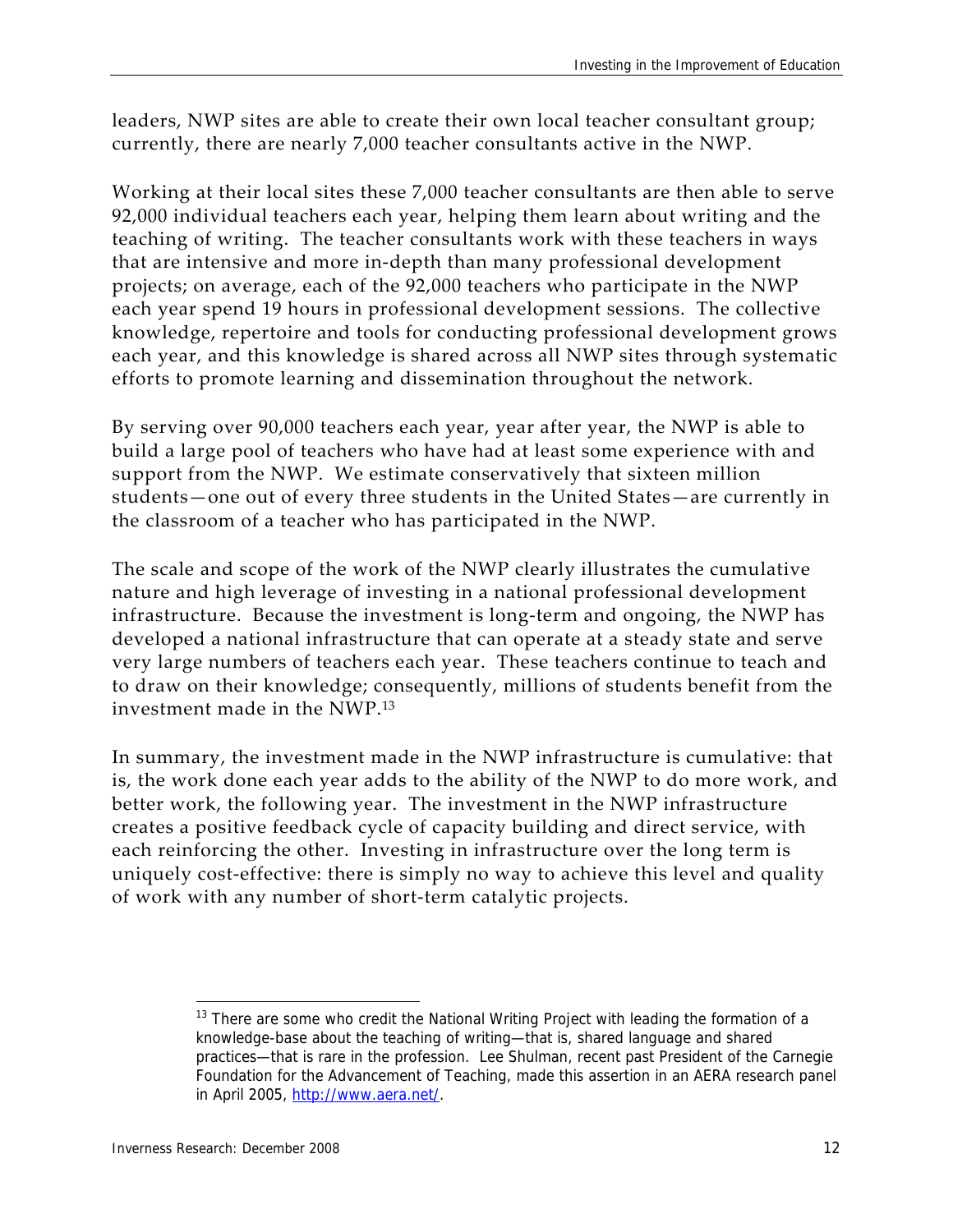## **The Unique Advantages of Investing in National Infrastructure**

"There is a fundamental difference between borrowing to support current consumption and borrowing to raise the future standard of living. Unlike expenditures for many other federal programs, infrastructure programs leave behind an asset on the federal governmentʹs balance sheet... Federal deficits sap our economic strength, and must inevitably be paid. But failing to support longterm growth could prove even more vexing."

Center for Strategic and International Studies: *Guiding Principles for Strengthening Americaʹs Infrastructure*<sup>14</sup>

In this section we explore the concept and unique advantages of investing in national infrastructure in much more detail. We do so because we believe that the power of the National Writing Project can only be grasped by deeply understanding the nature and features of infrastructure. Investing in infrastructure requires a different mindset and approach than investing in operations or even short‐term projects. Similarly, evaluating investments in infrastructure requires a different set of criteria than assessing the impact of short-term projects.<sup>15</sup> In what follows we draw on data gathered over the last decade to show how well the NWP is able to meet many of the criteria that are relevant in assessing the value of infrastructure investments. In particular, we point out how the NWP, as an illustrative example of a national infrastructure, addresses the following criteria:

<sup>-</sup><sup>14</sup> Center for Strategic and International Studies. (2006, March 27). Guiding Principles for Strengthening America's Infrastructure. Retrieved December 3, 2008, from<br>http://www.csis.org/media/csis/pubs/060327\_infrastructure\_principles.pdf.

<sup>&</sup>lt;sup>15</sup> For example, see St. John, M. (1998). *Measuring the Interim Performance of the Regional* Educational Laboratory in the Educational Research Development and Dissemination Infrastructure - What Are The Benchmarks And Indicators Of Success? A Concept Paper. Retrieved December 3, 2008, from http://www.inverness-research.org/abstracts/ab1998-11\_Rpt\_DOE\_RegionalEducLab.html.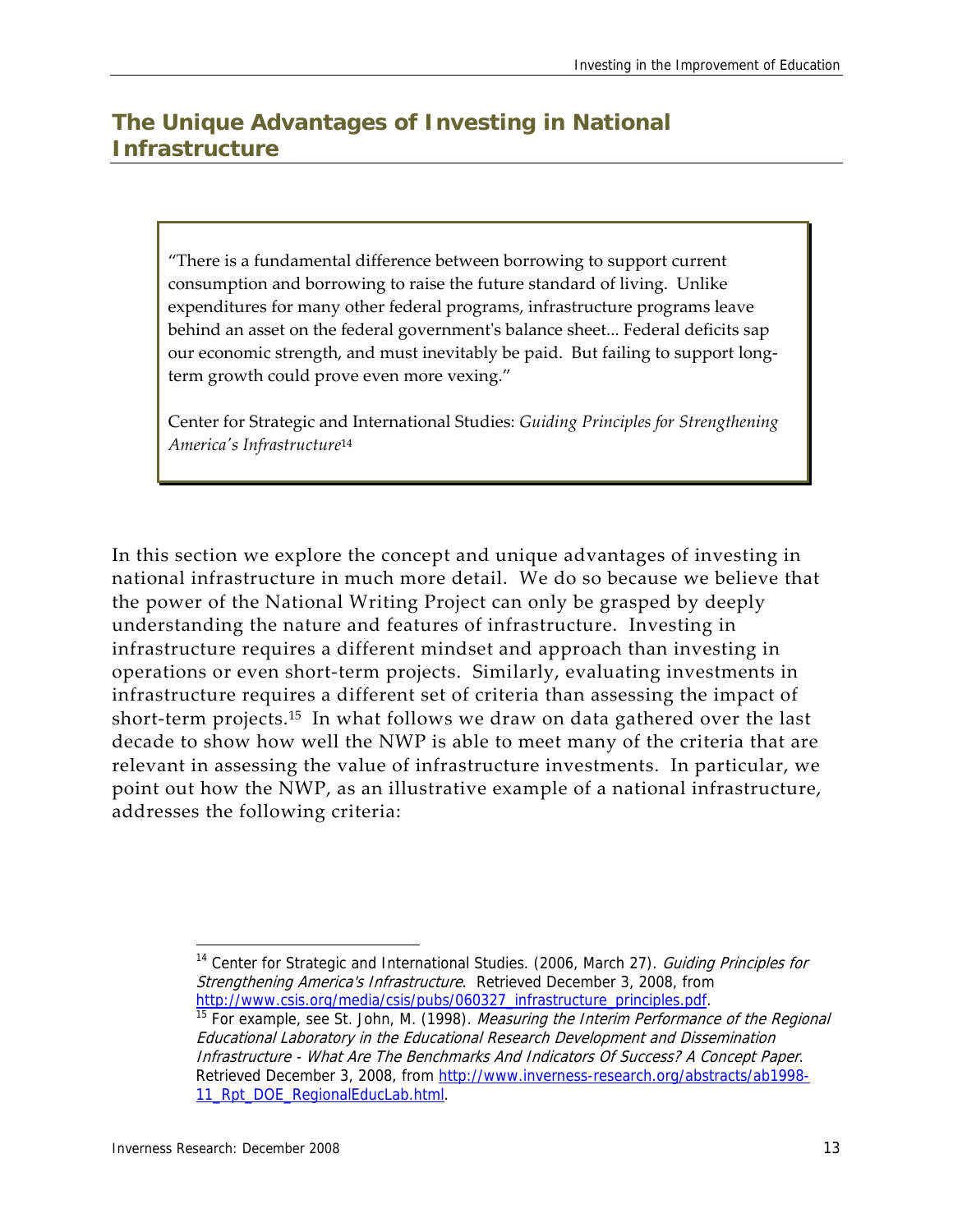- 1. Provides services that help meet important national needs
- 2. Supports and empowers a wide array of national, regional and local activities
- 3. Provides services at a national scale and sustains a structure that allows for changes in scale
- 4. Provides services in ways that are equitable both in terms of geography and people served
- 5. Allows for the cumulative development of capacity and continuing expansion of the services it offers
- 6. Provides services that are of high quality and thus trusted and used
- 7. Engineered to be robust, connective, and flexible
- 8. Achieves economic viability by being highly cost‐effective and being supported by multiple sources
- 9. Provides mechanisms for quality control, learning, self‐correction and regeneration
- 10. Provides a vehicle for making highly‐efficient future investments

These characteristics are essential to any well‐designed infrastructure, whether physical or organizational. In what follows we discuss the degree to which the National Writing Project is able to realize these characteristics and how they reflect strong advantages over a project‐based funding model.

#### **National Infrastructure: Providing services that help meet an important national need**

To be worthy of the substantial investment that is required, a national infrastructure should help the nation as a whole address a significant and important challenge. The rail system, interstate highways, and the aviation system all help the nation address crucial needs in the area of transportation. The National Health Service in Britain helps address a critical need for good and accessible health care for all. There is no need for investing in national infrastructure in a domain that is not of national importance. Nor should the nation invest in infrastructure that is not capable of demonstrating its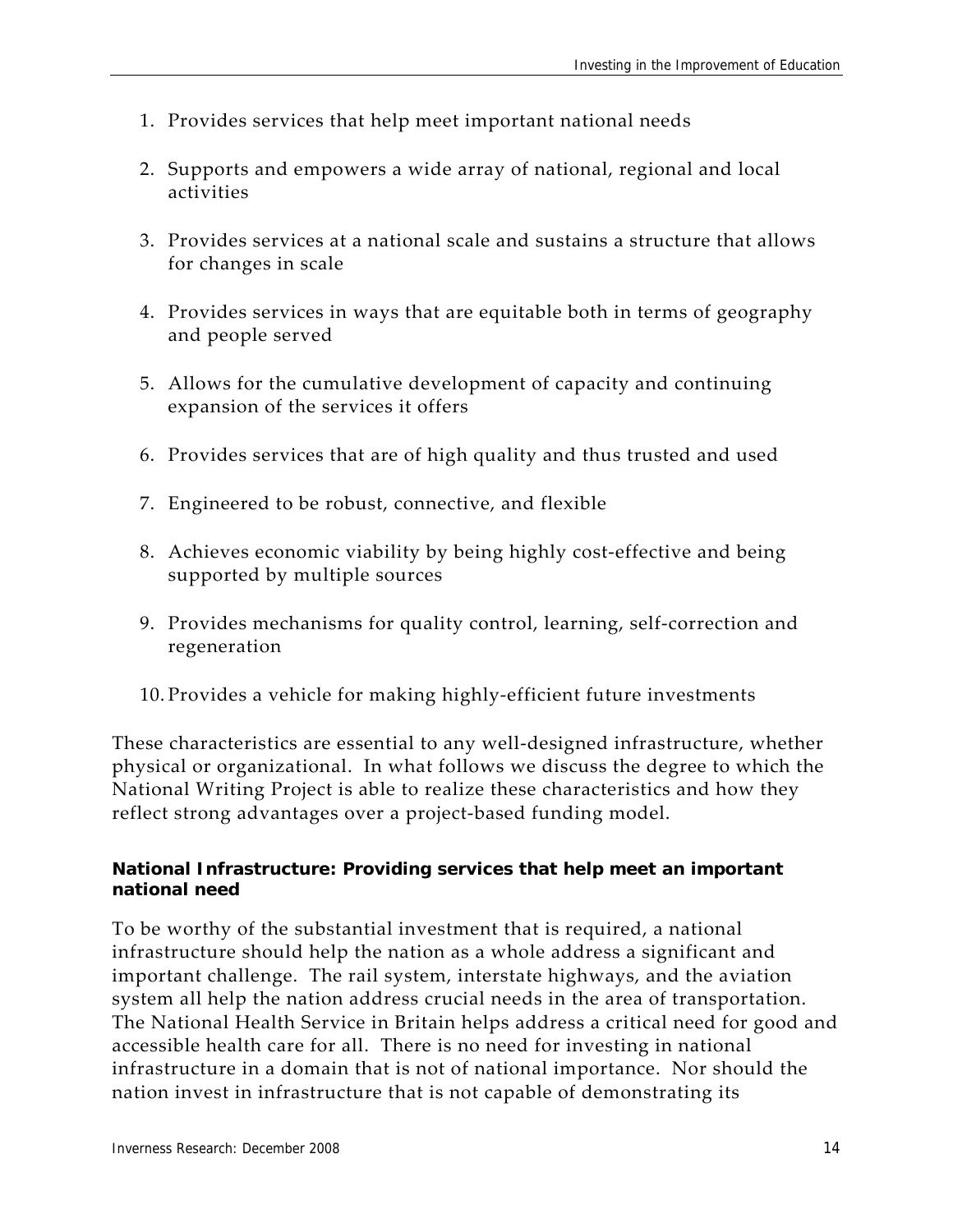contribution to actually addressing an important national need. The health of the US education system is clearly an issue of national importance. There are two important fundamental educational needs addressed by the investment made in the NWP infrastructure.

#### **STUDENT WRITING AND THINKING SKILLS**

Providing students with the ability to write (and think) well is a critical outcome of that educational system<sup>16</sup>. The NWP provides an infrastructure that helps teachers across the country improve their students' writing abilities. Recent studies provide evidence that the work of the NWP does, in fact, contribute to better student writing. An NWP summary of research concludes:

On seven measures of writing performance tested across the nine studies, students of NWP teachers outperformed their non‐NWP counterparts in all 63 contrasts. In 35 (56%) of these contrasts, the differences were so large as to be statistically significant. In no case did students in comparison groups equal or outperform students in NWP classes. The consistency of these findings confirms the effectiveness of NWP professional development<sup>17</sup>.

#### **STRENGTHENING THE TEACHING PROFESSION**

Teaching is critical to students' success. And good teaching depends heavily on the existence and support of a strong teaching profession, in much the same way that good health services depend on having a strong medical profession. The NWP infrastructure is able to identify, attract and provide long term support to some of the nation's strongest teachers. This group of leading teachers is not only encouraged to remain in the profession<sup>18</sup>, but their skills are tapped and their energy harnessed as they serve their fellow teachers. Promoting the profession of teaching is a critical national need, and worthy of an investment in a national infrastructure.

http://www.nwp.org/cs/public/print/resource/2561.

<sup>&</sup>lt;sup>16</sup> National Writing Project & Nagin, C. (2003). *Because Writing Matters: Improving Student* Writing in Our Schools. San Francisco: Jossey Bass.

<sup>&</sup>lt;sup>17</sup> National Writing Project. (2008). Writing Project Professional Development for Teachers Yields Gains in Student Writing Achievement. Retrieved December 3, 2008, from

http://www.nwp.org/cs/public/print/resource/2668.<br><sup>18</sup> The NWP's Legacy Study reveals that 98% of NWP teachers remain in education throughout their careers; 72% of NWP teacher-consultants continue working in education after their formal retirement. These and other results were prepared for a congressional briefing on January 24, 2008. See National Writing Project. (2008). Assessing the Long-Term Impact of a Professional Support Community for Teachers: The Case of the National Writing Project. Retrieved December 3, 2008, from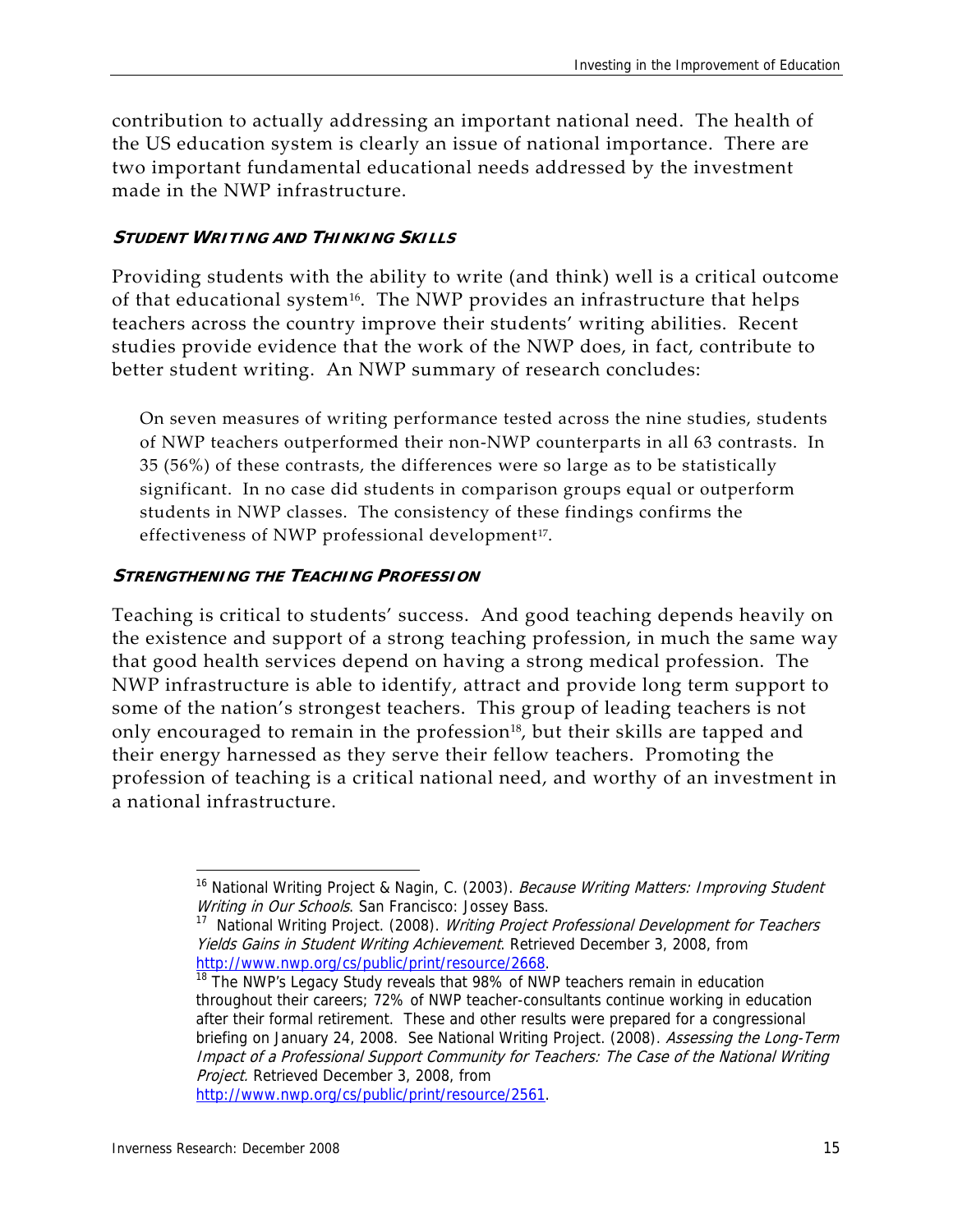A healthy and productive educational system, like a well‐functioning transportation system, is a national priority and worthy of an infrastructure investment at the national level. The NWP can provide evidence that the investment made in its network translates "downstream" to the work of its sites, to a stronger teaching profession, to improved teaching in classrooms, and ultimately to improved student writing skills. Showing downstream results is an important criteria for assessing the value of all national infrastructure investments, but there are many other important criteria to be met as well.

#### **National Infrastructure: Supporting and empowering a wide array of national, regional and local activities**

It is the function of infrastructure to provide foundational capacities that enable national, regional and local services. The nation's electric power infrastructure (power plants and transmission lines) provides local communities with electrical power service enabling millions of everyday activities. The nation's aviation infrastructure makes possible national, regional and local aviation activity that facilitates people all over the country in traveling where they wish to go.

Thus, a primary criteria for judging any investment made in national infrastructure is the degree to which that infrastructure is able to provide services that are both needed by and important to the local communities that are served. During the five-year period from 2002 to 2006, the NWP provided an average of 6,857 programs annually, with 5,924 of these programs (86%) directly serving teachers.<sup>19</sup> The NWP infrastructure is able to offer an array of programs that complement and support each other, as shown by the graph below.

<sup>&</sup>lt;sup>19</sup> Others serve school administrators and students.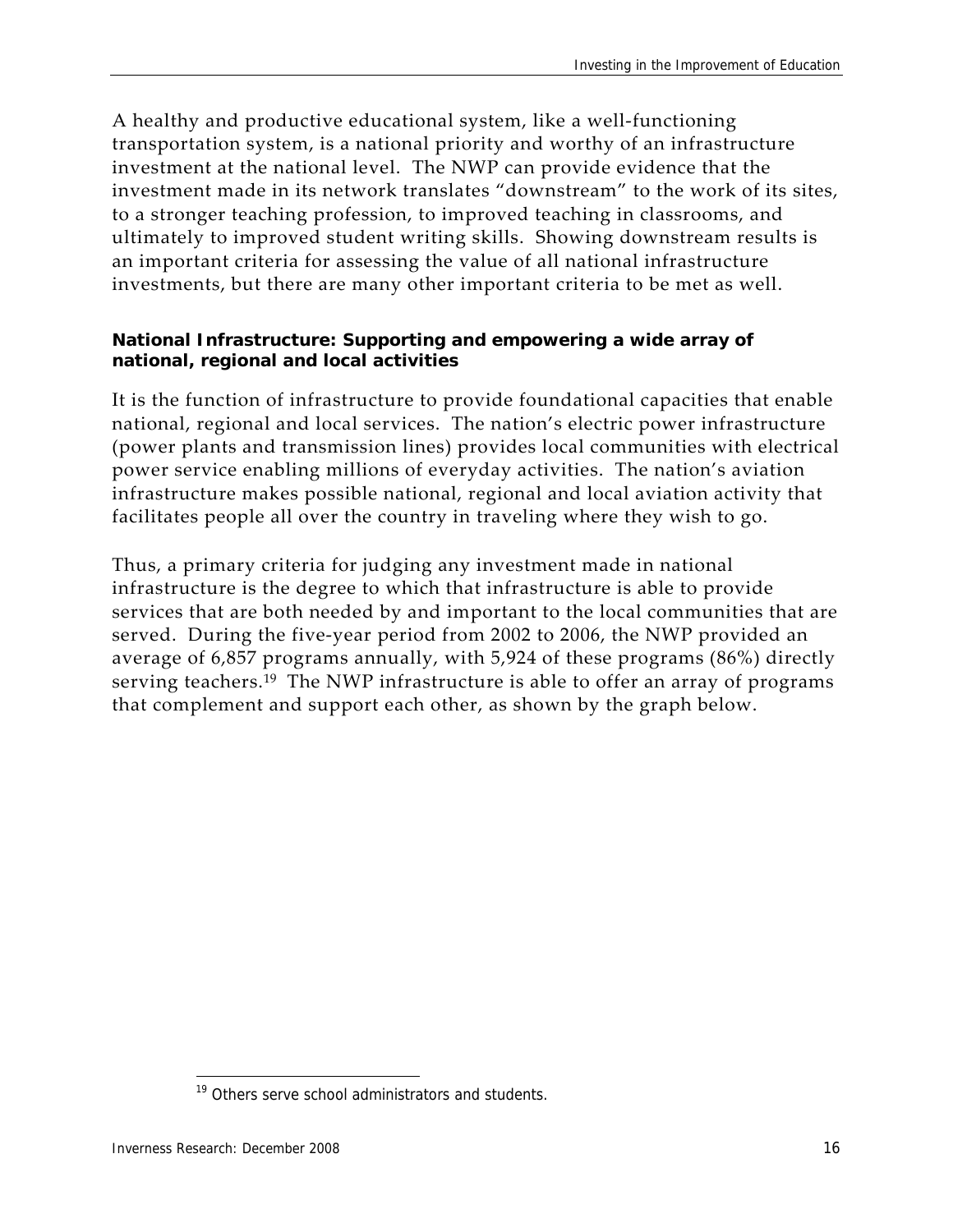

**Figure 2. Types of NWP Programs Offered** 

*Invitational Institutes* comprise just 3% of all NWP programs, and yet they provide the critical support for the development of 3,000 teacher leaders each year. *Continuity programs* support the further development of the sites' teacher consultants and comprise one‐third of all NWP programs. In 2006 more than 2,200 Continuity programs served over 33,000 potential teacher leaders. By developing teacher consultants and empowering them to work with their colleagues locally, the NWP infrastructure is able to offer a wide range of professional leaning experiences to nearly 100,000 teachers each year. In 2006 teacher‐consultants led over 3,600 inservice programs in schools and districts in their sites' service areas. Finally, ten percent of the programming offered by NWP sites includes young writers' summer camps and other student programs. More than 700 Youth and Community programs served over 56,000 participants in 2006.<sup>20</sup> The NWP's work thus illustrates well one of the key aspects of a national infrastructure: that it can support a wide array of services that are complementary to each other.

#### **THE NATIONAL SUPPORTS THE LOCAL-AND VICE-VERSA**

It is important to note also that there is a mutually reinforcing relationship between the national infrastructure and each of its local components. For example, every airport in the US is supported by the national aviation system;

<sup>&</sup>lt;sup>20</sup> For more detailed information of the types and nature of programs provided by the NWP, see Appendix A of this document.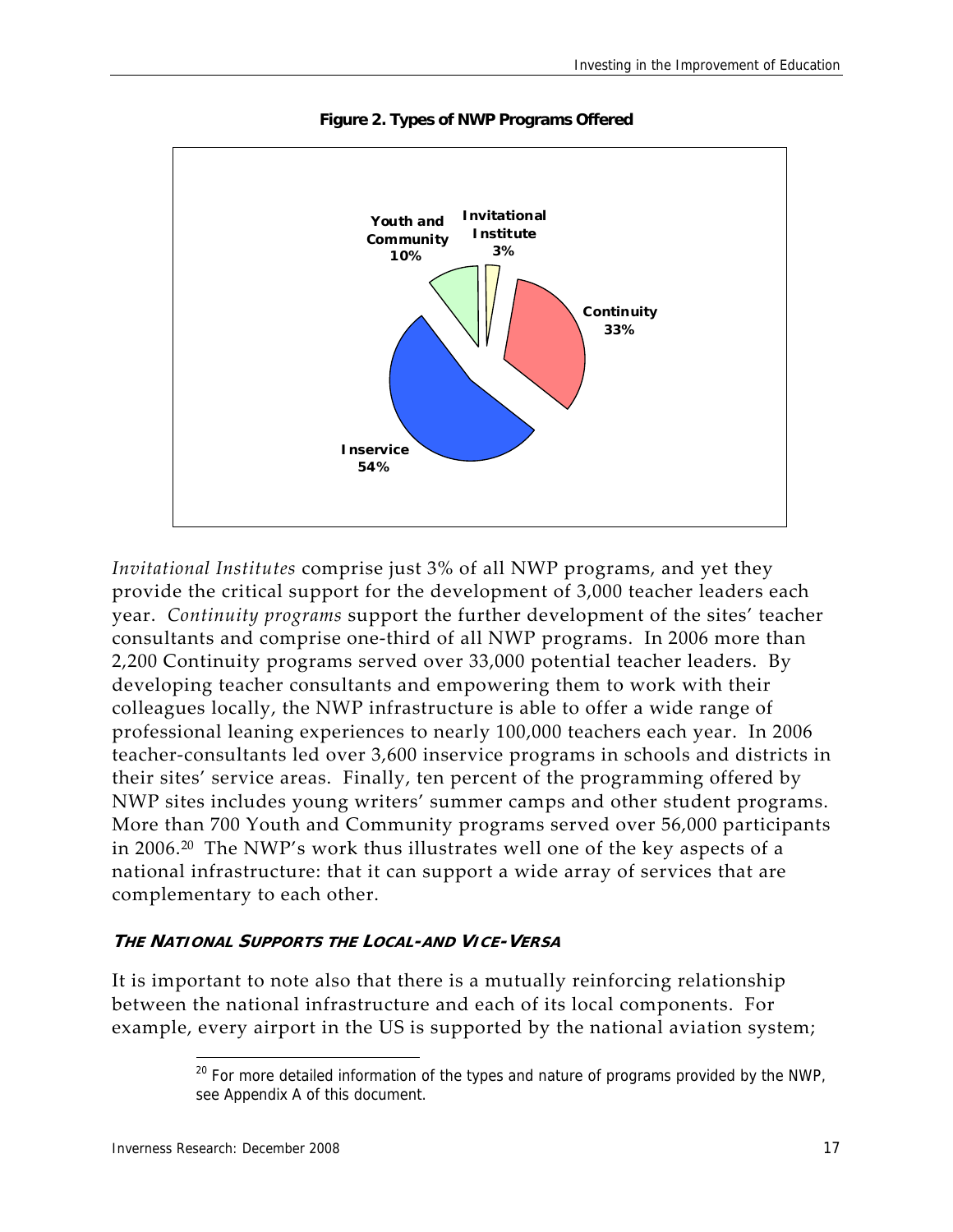and, at the same time, each airport that is added extends and strengthens the overall system. In the same way each NWP local site is greatly empowered by the support offered by the national NWP network; and each site that is added, in turn, strengthens that network. The support of the network to local sites is critical; indeed most NWP sites would not exist and could not do the work they do without the strong assistance of the national network. Even beyond providing financial support, the NWP network helps sites with leadership development, program design, and the development of relationships with schools, districts and state agencies. At the same time that local sites are nourished by the network, the network in turn is greatly strengthened by the contributions of each of its sites.

#### **National Infrastructure: Providing services at a national scale-and sustaining a structure that allows for changes in scale**

To be successful a national infrastructure must extend across the county and also be large enough that it can provide reliable, consistent services for thousands of communities and millions of people. Such infrastructures take time and sustained work to develop. The NWP is the largest (and oldest) K‐12 professional development system in the US Growing itself over thirty‐five years, the NWP is now the nation's only professional development system capable of working at a national scale, and the current NWP infrastructure is now capable of serving a significant number of the nation's teachers and students. There is at least one NWP site in every state, and currently 80% of the nation's teachers live within the geographic service area of an NWP site.

|                  | In the U.S.  | In NWP Service Area  |  |  |
|------------------|--------------|----------------------|--|--|
| Counties         | 3,148        | 2,025(64%)           |  |  |
| <b>Districts</b> | 14,166       | 12,781 (90%)         |  |  |
| Schools          | 97,382       | 77,853 (80%)         |  |  |
| Students         | 49.2 million | 41.5 million $(88%)$ |  |  |
| Teachers         | 3.2 million  | 2.5 million $(78%)$  |  |  |

#### **The Geographical Coverage Of The NWP**

Recent data show the NWP annually serving approximately one out of every nine teachers of writing at the secondary level, and one out every 30 elementary school teachers. Because it provides services year after year, hundreds of thousands of educators currently teaching in US schools have been involved with the NWP. Using some conservative assumptions, we estimate that one out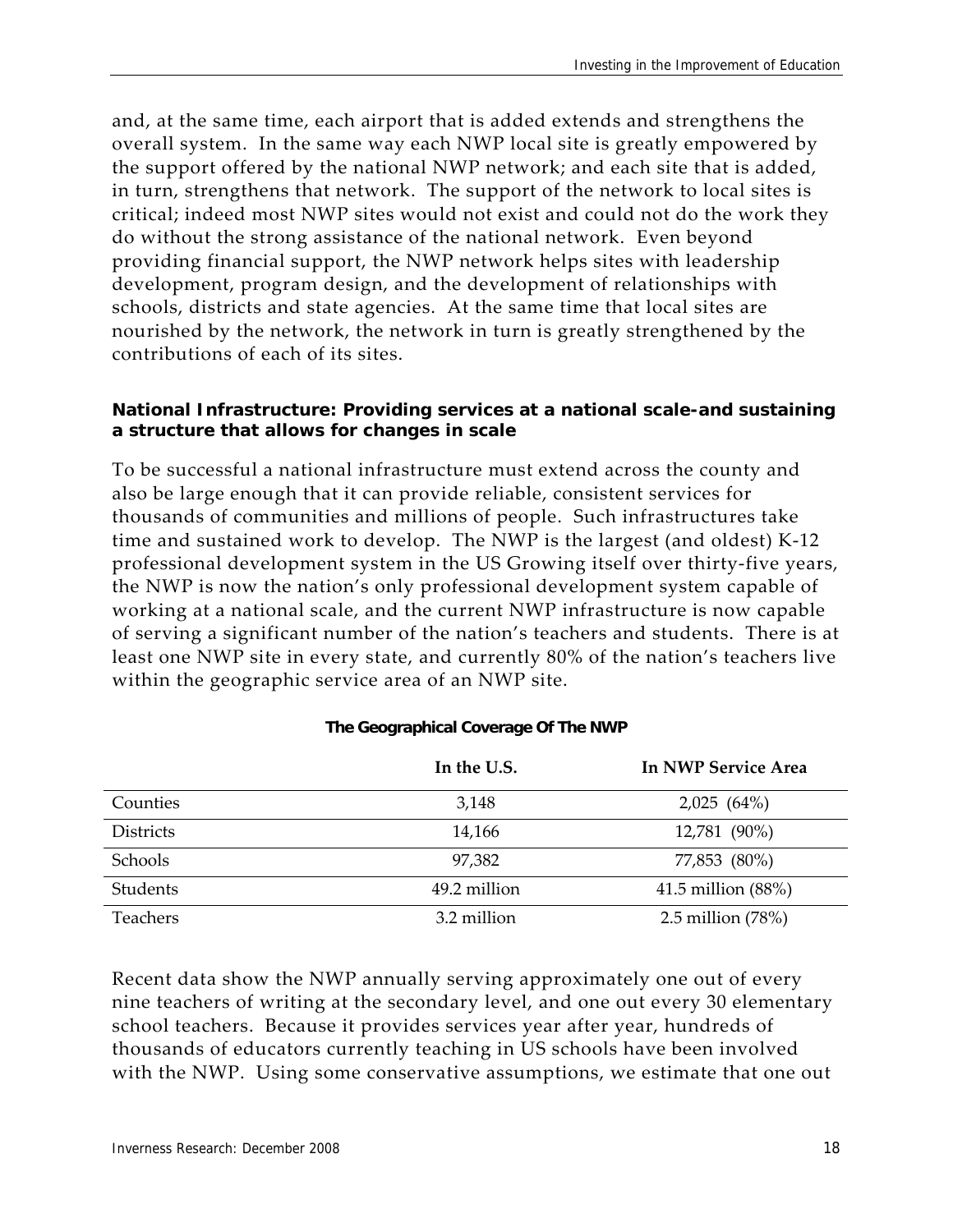of every three students in the US is in the classroom of a teacher who at some point in their career has participated in an NWP activity.<sup>21</sup>

#### **SCALING UP AND DOWN**

A national infrastructure must also be scalable, i.e., capable of expanding or contracting and changing its range of services as conditions dictate. The US aviation infrastructure is large enough to serve the nation as a whole. In addition, it is also capable of adding on or closing down runways or airports as needed. It is an open scale-free network<sup>22</sup> with relatively low thresholds of entry and exit, allowing local airports to come and go as conditions warrant. The system is of national scale, but also scalable. The same is true of the National Writing Project.

Many of the educational projects we at Inverness Research study are not scalable. They work well in their immediate locale, but the structure of their work and the capacities they possess do not allow for easily scaling up (or down). Because it is composed of a centralized unitary network, the NWP is easily capable of scaling up (or down) as needed.

There are two ways that NWP can scale its work up and thereby increase its services to teachers. One way is to increase the total number of NWP sites. The other way is to increase the capacity of existing sites so that they can serve more teachers and/or provide more hours of service. (This is analogous to a retail chain growing itself by increasing the number of stores and/or increasing the same‐store sales each year.)

Every year for the past thirteen years for which we have records, an average of eight new sites have been added to the NWP network. (Also, it is important to note that as part of its quality control efforts, the NWP network has de‐funded sites at an average rate of five sites per year over the same period of time.) This

  $21$  More than 92,000 individual teachers are served year after year, based on data gathered from NWP sites in 04-05, 05-06, 06-07. Over three years there are, thus, 276,000 NWP teachers in the classroom, each serving 60 students each year on average. Thus there are 16 million students in the classrooms of a teacher who has participated with the NWP. Thus, conservatively, roughly one out of every three students in the US is in a classroom of a teacher who has participated with the NWP (16m / 49m students). (This document also reported 1.049M secondary teachers, 23.9% of whom are language arts teachers.) See US Department of Education. (1998). Digest of Educational Statistics 1998, Chapter 2 (quoting NEA Status of the American Public School Teacher 1995-96). Retrieved December 3, 2008,

from http://nces.ed.gov/pubs2001/digest/dt065.html.<br><sup>22</sup> Barabasi, A. & Boraneau, E. (2003, April 14). Scale Free Networks. *Scientific American*. Retrieved December 3, 2008, from http://www.sciam.com/article.cfm?id=scale-freenetworks.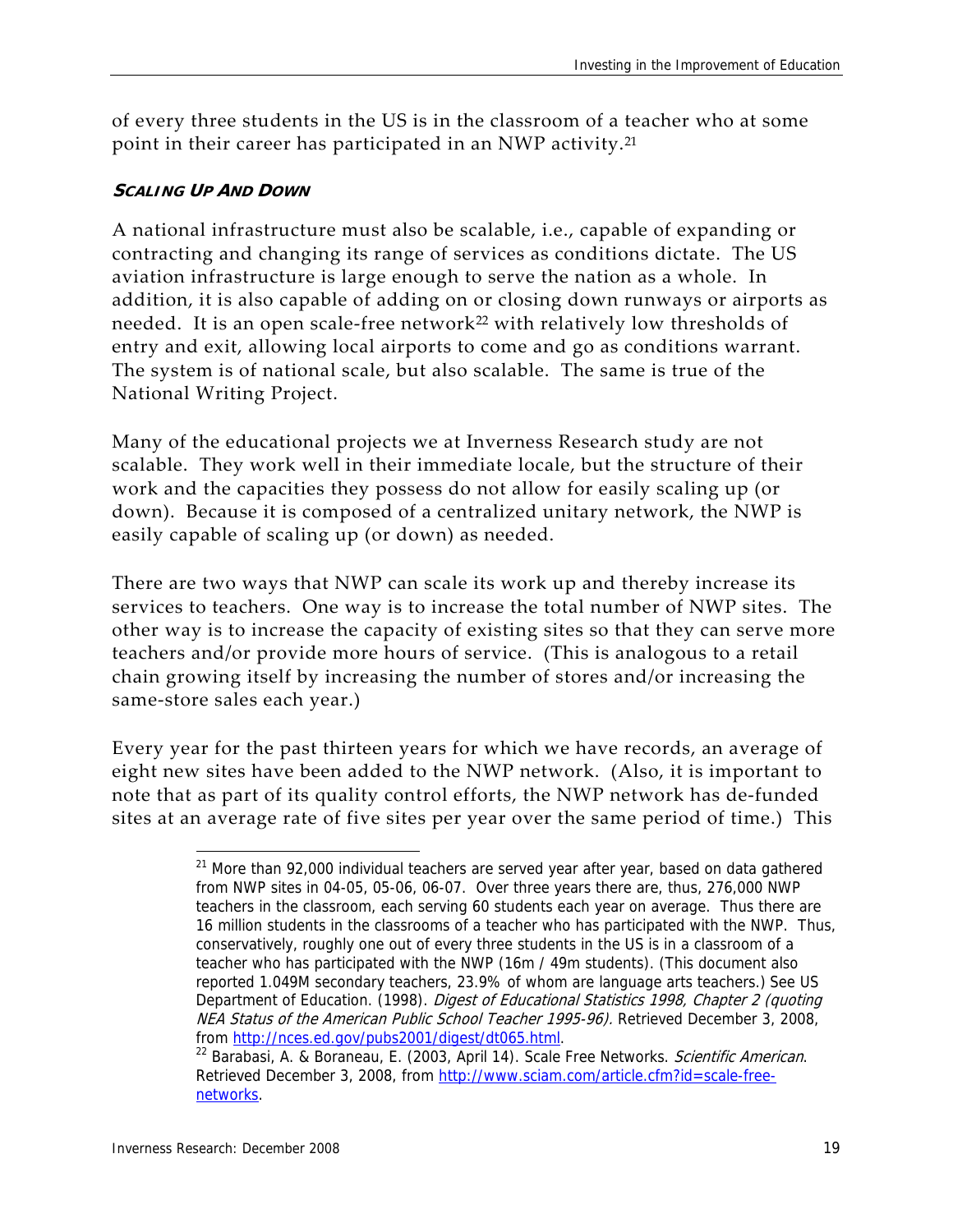has led to an average annual net growth rate of three sites per year over the thirteen‐year period. (This growth rate has accelerated in the last five years to an average rate of five sites per year.)



**Figure 3. Sites Added and De-funded, 1994-2007** 

#### **SCALING UP THE WORK OF LOCAL NWP SITES**

It is a critical part of the NWP model that individual sites also grow themselves, further developing their internal capacity with the result that they can provide more services as they grow.

If one clusters the NWP sites into groups that reflect their relative maturity and level of development,<sup>23</sup> we can observe the advantages that come from growing sites over a long period of time. We have clustered the NWP sites into three groups of different developmental levels (Beginning, Expanding, and

 $23$  The level of development of a site is correlated with but not exactly the same as the actual age of a site. Beginning sites have an initial Invitational Institute in place, with developing continuity and inservice programs. Expanding sites offer a substantial core program, including the annual Invitational Institute, continuity programs that support teacher leadership, significant summer and academic year inservice programs, with programs covering much of the region geographically. Developed sites have a well-developed Invitational Institute, a well-defined and supported teacher professional development with active teacher leadership, multiple and extensive teacher-led programs offered year-round, geographic coverage of the region, and a high capacity to respond to new opportunities. Similar data for sites by age is shown in Appendix B of this document.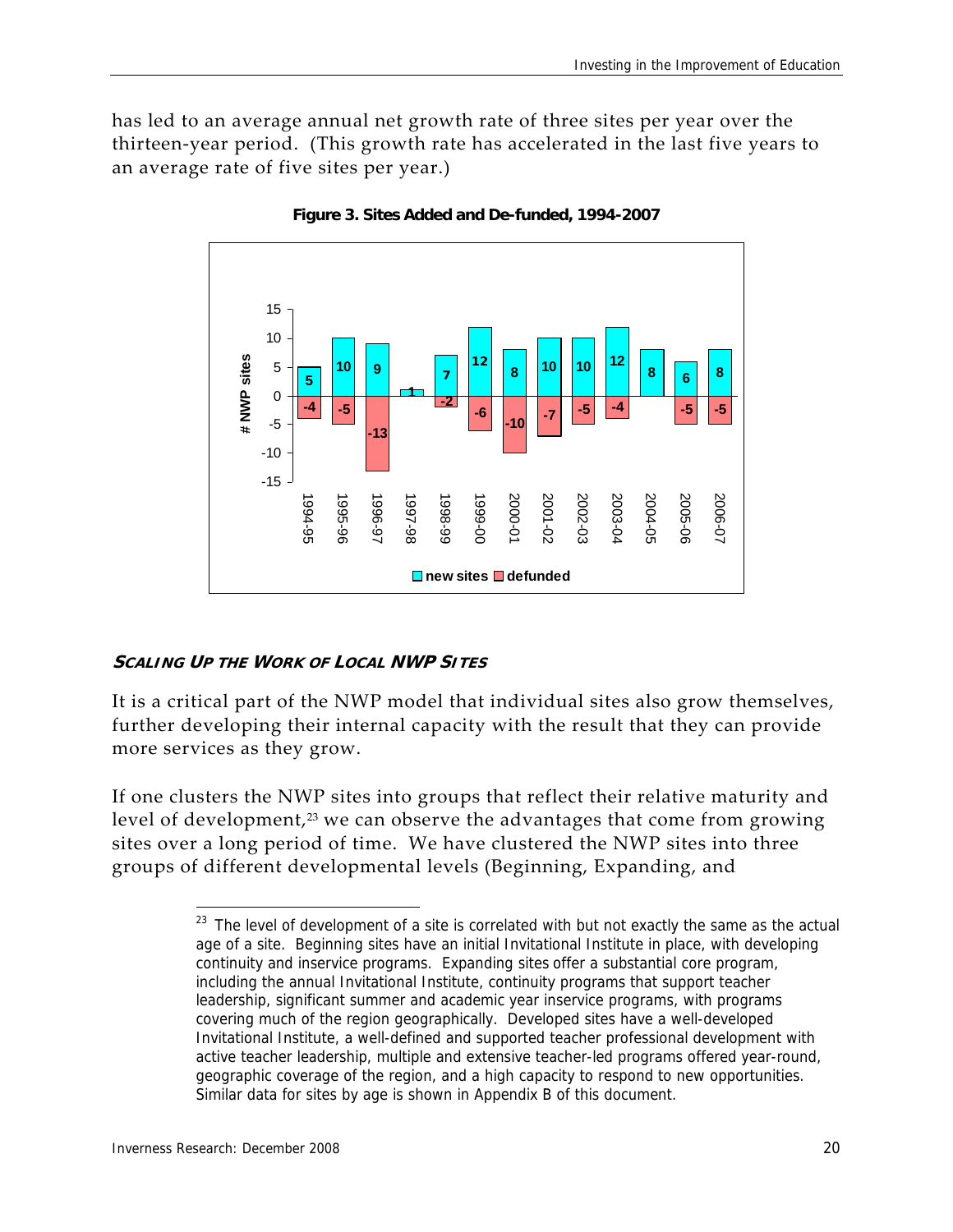Developed). Our analysis shows that Developed sites do far more work than sites that are Beginning or Expanding. Developed sites (which represent 29% of all NWP sites) are responsible for far more than half of all NWP programs, contact‐hours and participants served.

#### **Figure 4. Average Annual Amounts of Various Services Offered by NWP Sites, by Level of Development**





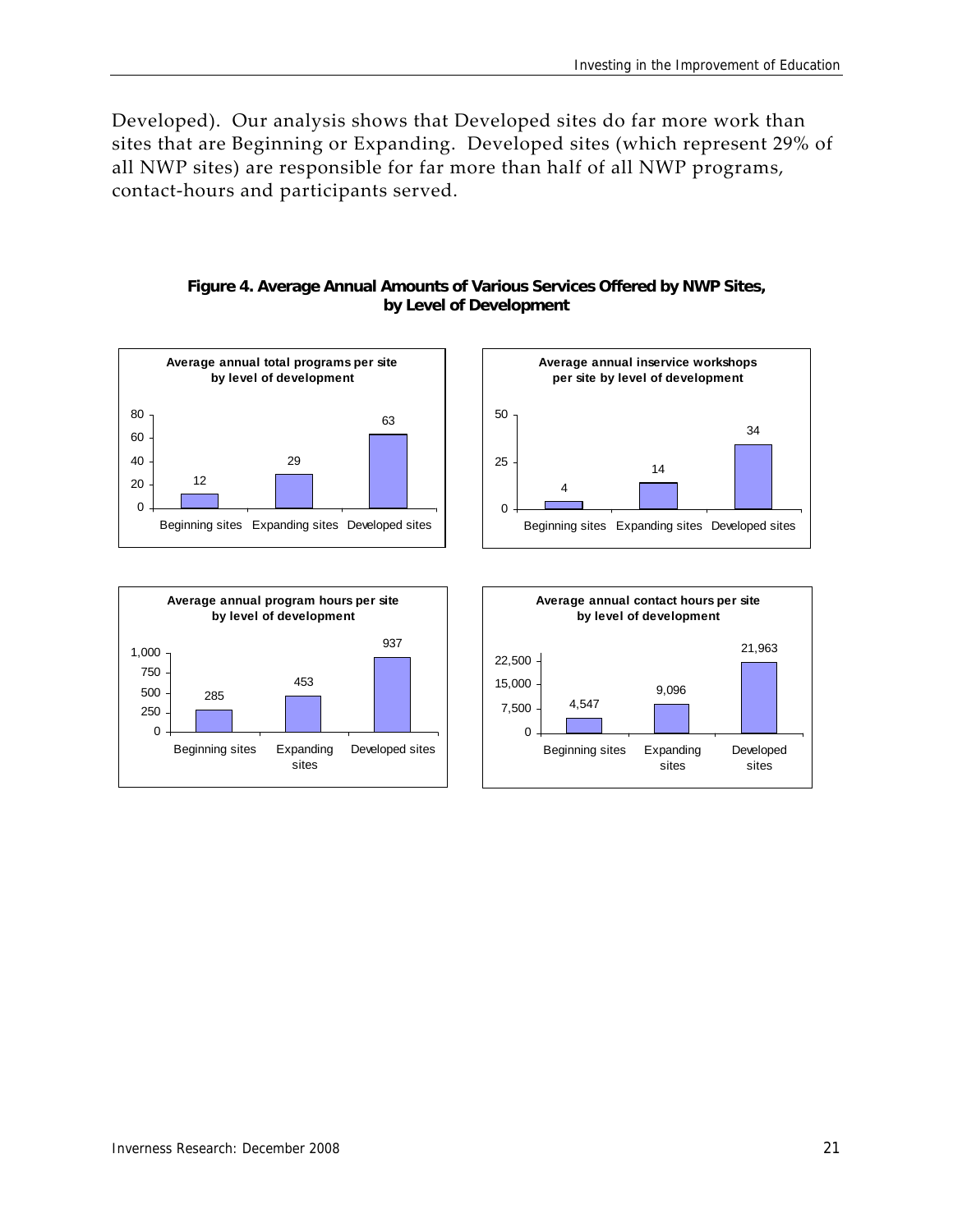Additionally, as new sites grow from their first to their fifth year, they expand their service capability by more than twenty‐five percent each year.





#### **National Infrastructure: Providing services in ways that are equitable both in terms of geography and the people served**

National infrastructure requires significant investment by the federal government and other public agencies. Consequently, the services offered by publicly‐funded infrastructure should be designed to be easily and equitably accessible. It is important to note that accessibility is multi‐dimensional and involves geographic, economic, political and technical dimensions. Ideally, a national public infrastructure is able to offer all communities, and all members of the community, easy and equal access to its services. An electrical, water or transportation system that is accessible to just some communities, or just some sub‐groups within the community, is not truly a national infrastructure.

The green areas in the map below show the current service area of the two hundred NWP sites now operating in the United States.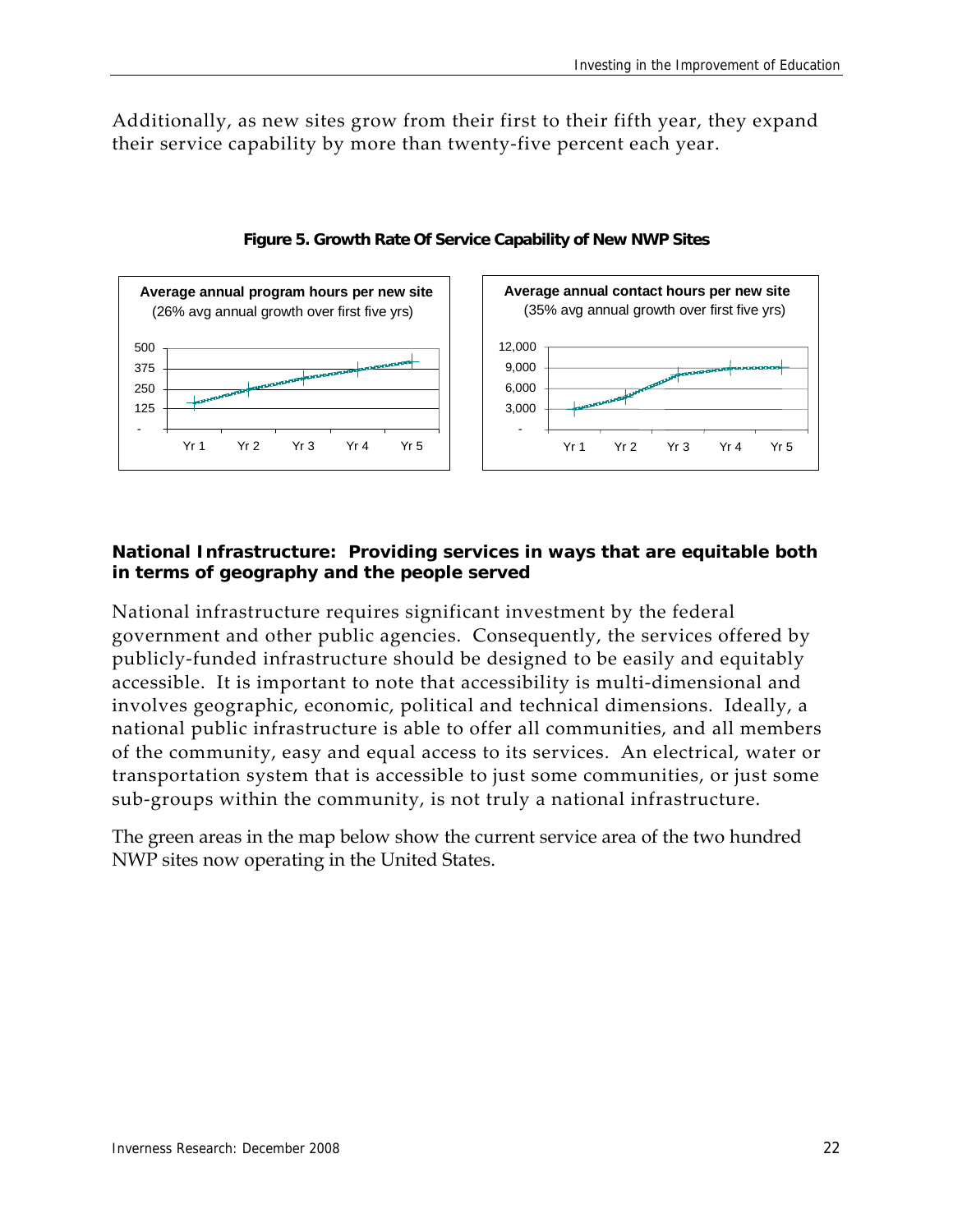

#### **Figure 6. Current Service Area of NWP Sites**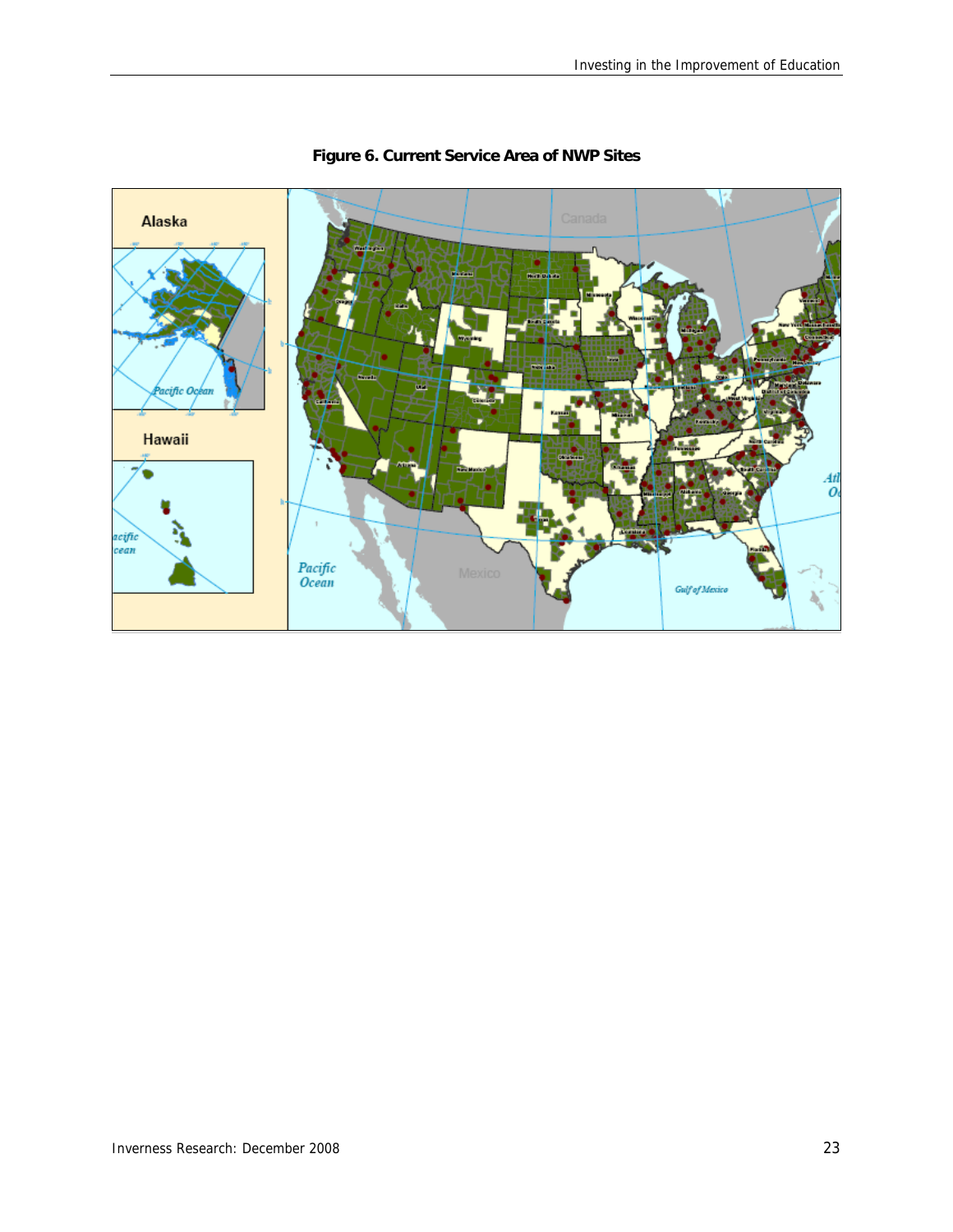The map shown below illustrates the relative availability of NWP teacher consultants to serve their colleagues. (It displays the number of teachers for each NWP Teacher Consultant in areas within a fifty-mile radius of each site.)



**Figure 7. Number of Teachers for Each NWP Teacher Consultant, within a Fifty-Mile Radius of Each Site**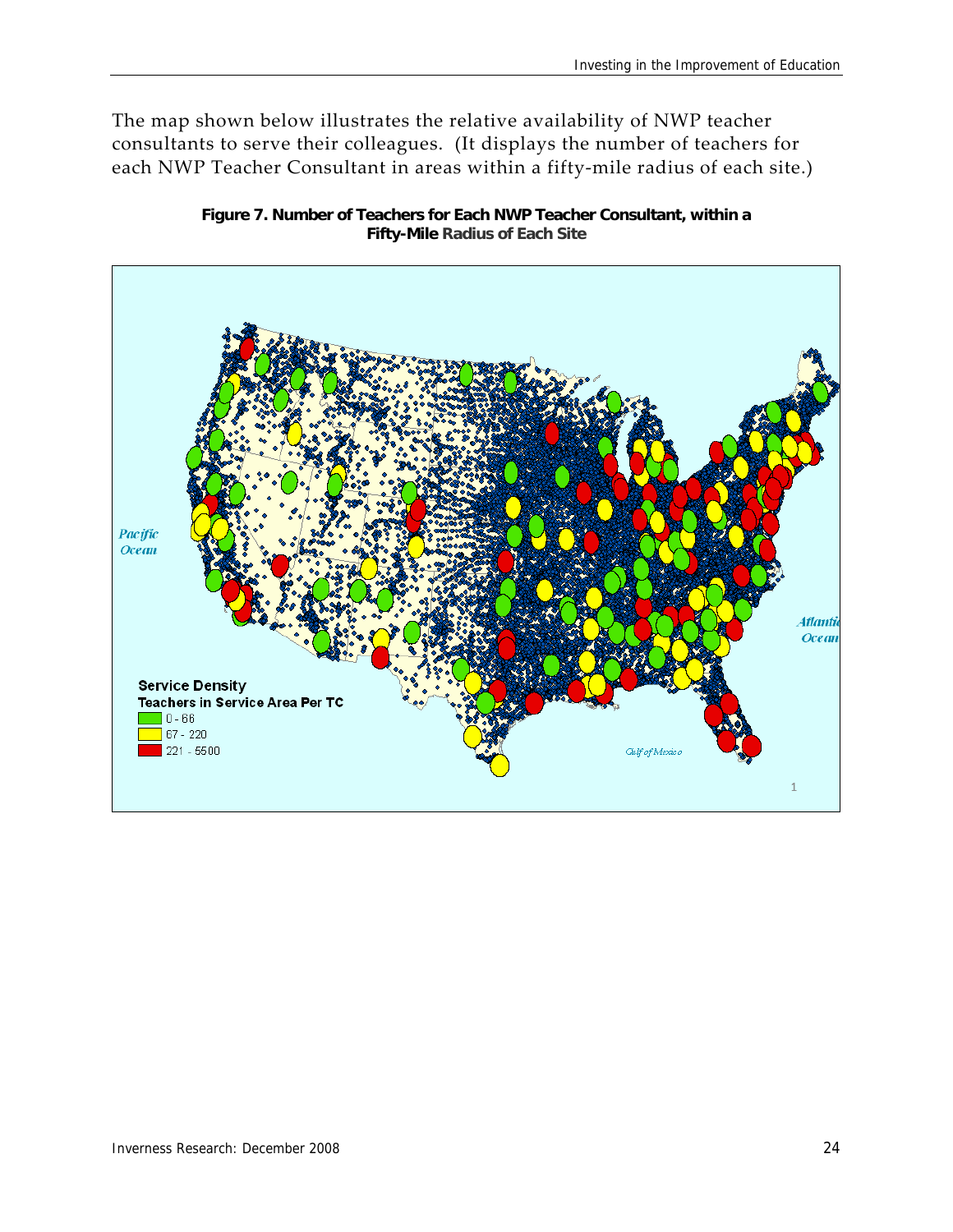The map shown below displays the number of teachers for each NWP Teacher Consultant by state. *(Data for New York and Tennessee were not available).*





Collectively these data show that the NWP is a growing infrastructure that, while it has broad reach, does not yet have the full capacity to provide equal accessibility for all the nation's teachers. (For more details on the NWP's service to teachers see Appendix C.) It is clear that the NWP still needs to grow its infrastructure: some rural teachers do not have geographical access to an NWP site, and some urban teachers may find access limited simply by the large numbers of schools and teachers in their local site's service area. But to a great extent the NWP network is positioning sites in such a way that it is possible in the near future for all US teachers to have equal access to its professional development offerings.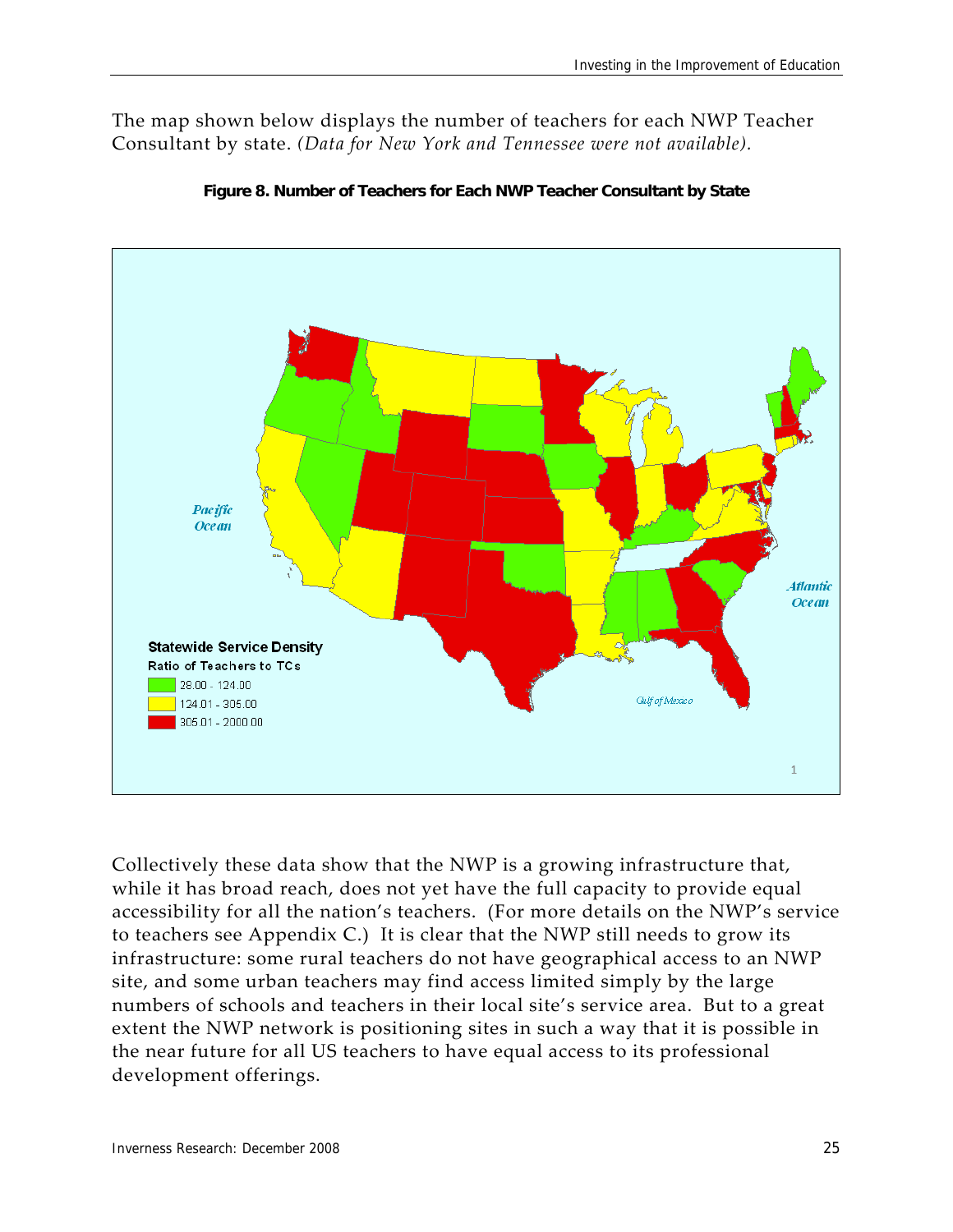#### **EQUITABLE SERVICE TO DIFFERENT GROUPS OF TEACHERS AND STUDENTS**

Access to infrastructure should be not only geographically equitable but also equitable in terms of ethnicity, economic status and race. The statistics of actual usage is the ultimate measure of the degree to which an investment in infrastructure brings equitable returns to the communities it is meant to serve.

The data we have gathered over the past 14 years confirms the proposition that the NWP infrastructure is currently serving US teachers on an equitable basis. That is, in terms of the schools and teachers who participate in NWP events, all ethnic groups are well represented. Compared to national averages, the network is proportionally serving slightly more of those teachers who work in urban areas, and those teachers who teach students of color. Other data, drawn from our annual surveys, include the following:

- The pool of leadership candidates who attend the Invitational Institutes is slightly more ethnically diverse (19% teachers of color) when compared with the national teaching force (17% teachers of color).
- 54% of the schools that are served by the NWP (through the Summer Invitational Institutes, inservice programs, and/or partnerships) are Title I eligible (compared to 55% of schools nationwide).
- 27% of the schools that NWP Summer Invitational Institute's participants teach in are located in urban areas (compared to 26% of schools nationwide).
- Of the 181,000 students taught daily by teachers who attended the 2007 NWP Summer Invitational Institutes, 45% are students of color (compared to 43% of the student population nationwide).

By these measures it is fair to say the NWP infrastructure is meeting the criteria of providing equitable accessibility, and the actual usage of the infrastructure also appears to be broadly equitable.

#### **National Infrastructure: Allowing for the cumulative development of capacity and continuing expansion of service**

Investments made in infrastructure development and the expenditures made on short-term projects differ in that the former leads to steadily growing capacity for ongoing improvement work. An expenditure on a project may result in a lot of activity, but the capacity of the project typically remains static over the course of the project lifetime. Investments in infrastructure, by contrast, are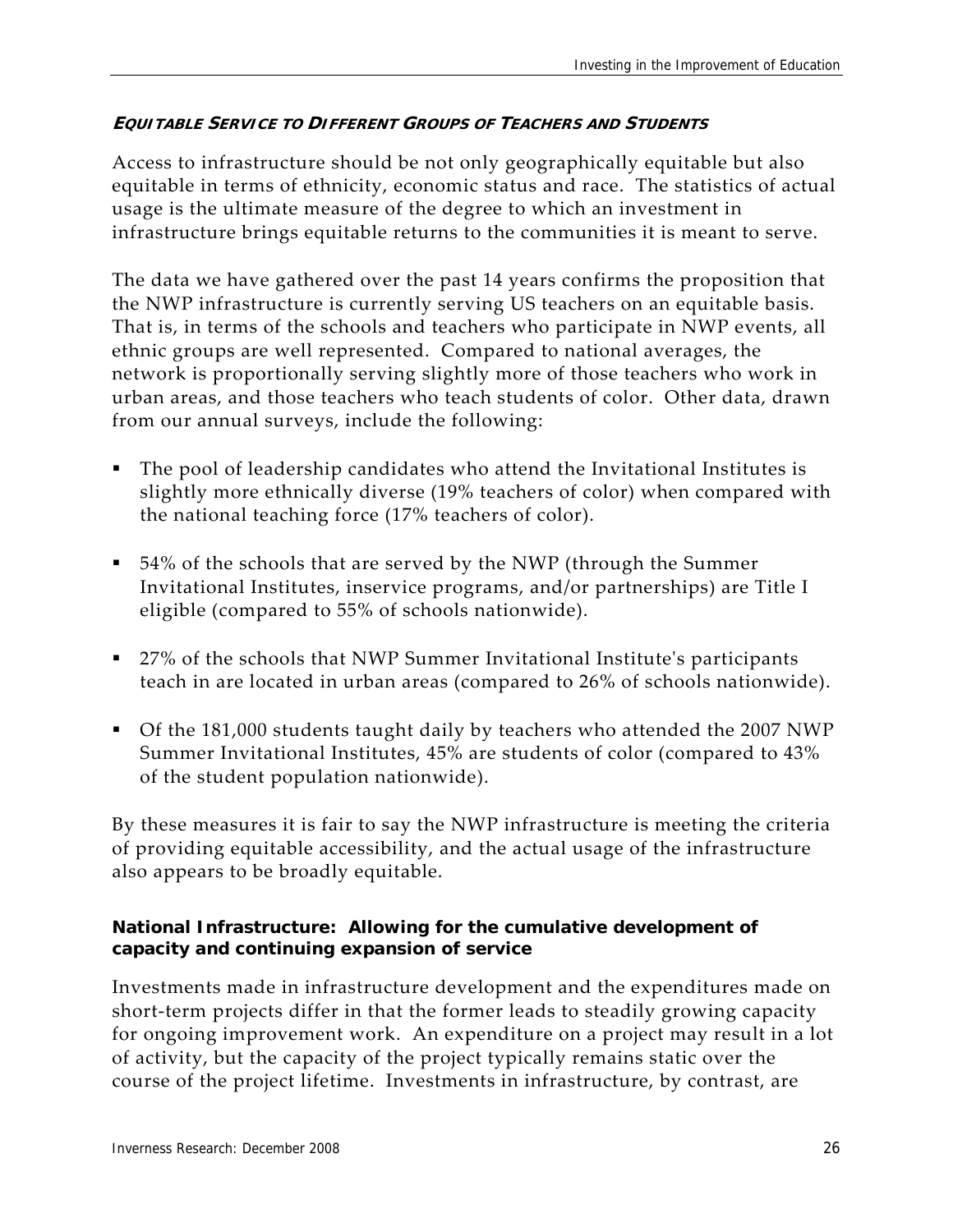explicitly designed to produce "capital" that can be used in future production, and thus the capacity of the infrastructure deliberately grows over time.

The chart below shows how steady investment has provided for ongoing growth of the NWP network over a thirty‐five year period.



#### **Figure 9. Growth of the NWP Network of Sites**

An estimated 1.5 million teachers have participated since 1974<sup>24</sup>:

**Figure 10. Number of teachers served by NWP Network of Sites**



 We used a per site median of 350 individual educators per year, based on data gathered between 1994 and 2006, and multiplied this by the number of sites for each year. For 2007 and 2008, we used a higher median of 395, based on data gathered. Thus the cumulative total from 1974 to 2008 is estimated at 1.4m. An estimate based on per site average, instead of the median (the average is 500), would produce a total of 2.0m. Thus we estimate conservatively at 1.5m.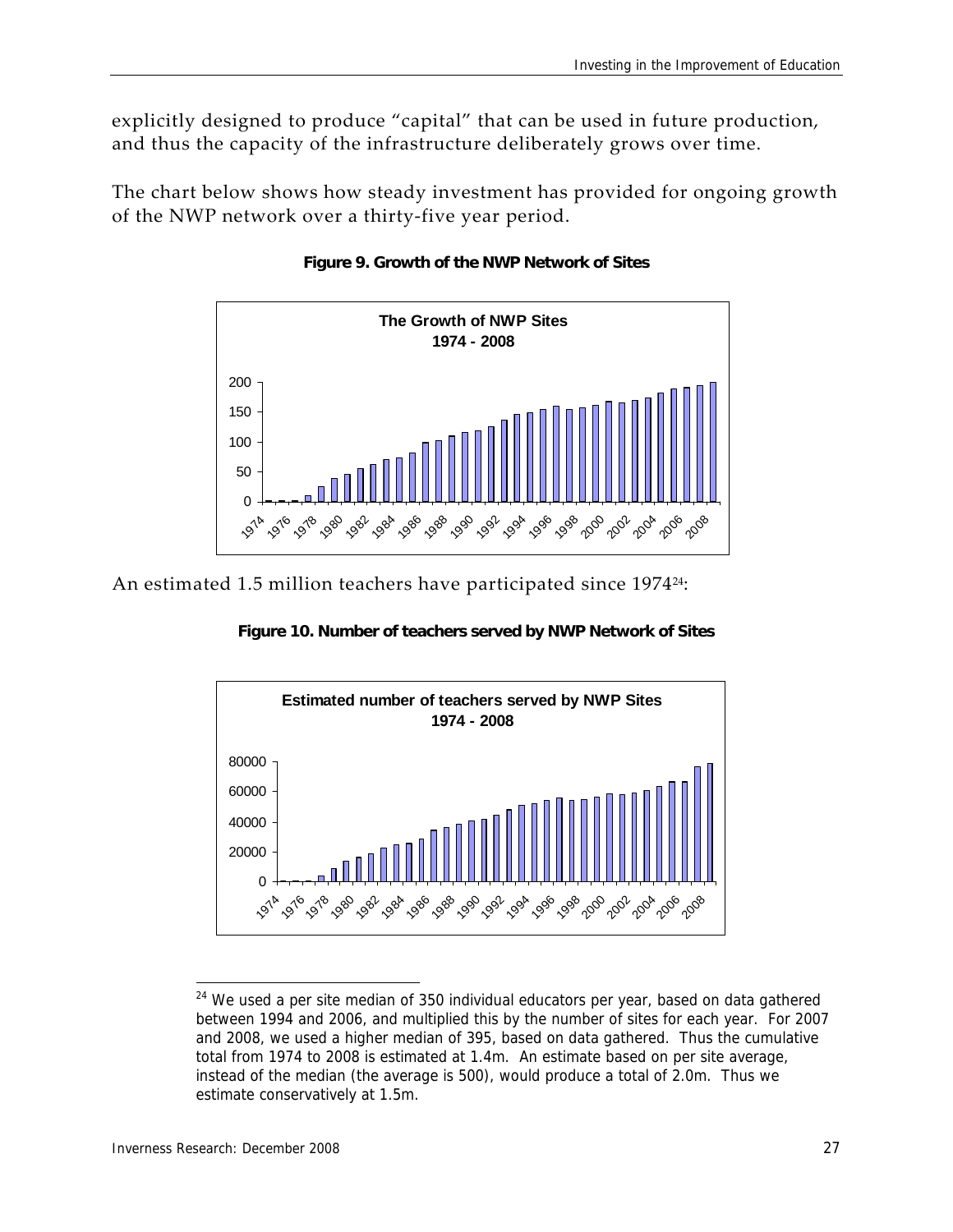Growth of capacity within the NWP, it is to be noted again, has happened in three different but mutually supportive ways. First, the total number of NWP sites has grown; second, the capacity and productivity of individual sites has increased over time; and, third, the capacity of the network organization has grown steadily. In this way the investments made in the NWP are cumulative in nature; the network grows itself and the individual sites mature with the combined result that the NWP is ever‐increasing in its capacity to provide more services.

#### **National Infrastructure: Providing services that are of high quality and thus trusted and used**

Clearly national infrastructure must be of high quality. Infrastructure is the foundation upon which we live our lives. Reliability and trust are critical aspects of infrastructure value. Imagine the value of a bridge that is not trusted, airlines that are questioned as to safety, water that is doubtful as to its quality. Infrastructure must function continuously at a steady level of quality so that reliability is assured. Once infrastructure loses the public trust, it loses much of its value.

Our systematic surveying of NWP participants over the past decade has provided us with longitudinal data on the quality and benefits of NWP services offered each year. Results show that teachers consistently rate the quality of the NWP professional development very highly, and that they also highly value what they have learned from the NWP<sup>25</sup>. Participants also report to us that they have put their NWP learning to good use in their own classrooms. The data shown below help to verify that NWP institutes are perceived to be of high quality and bring real value to the teachers who participate in them.

<sup>&</sup>lt;sup>25</sup> See Stokes. L. & Inverness Research Inc. (2008). Teachers' Assessments Of Professional Development Quality, Value, And Benefits: Results From Seven Annual Surveys Of Participants In National Writing Project Summer Institutes. Retrieved December 3, 2008, from http://www.inverness-research.org/abstracts/ab2008-03\_Rpt-nwp-doe-surveyresults.html.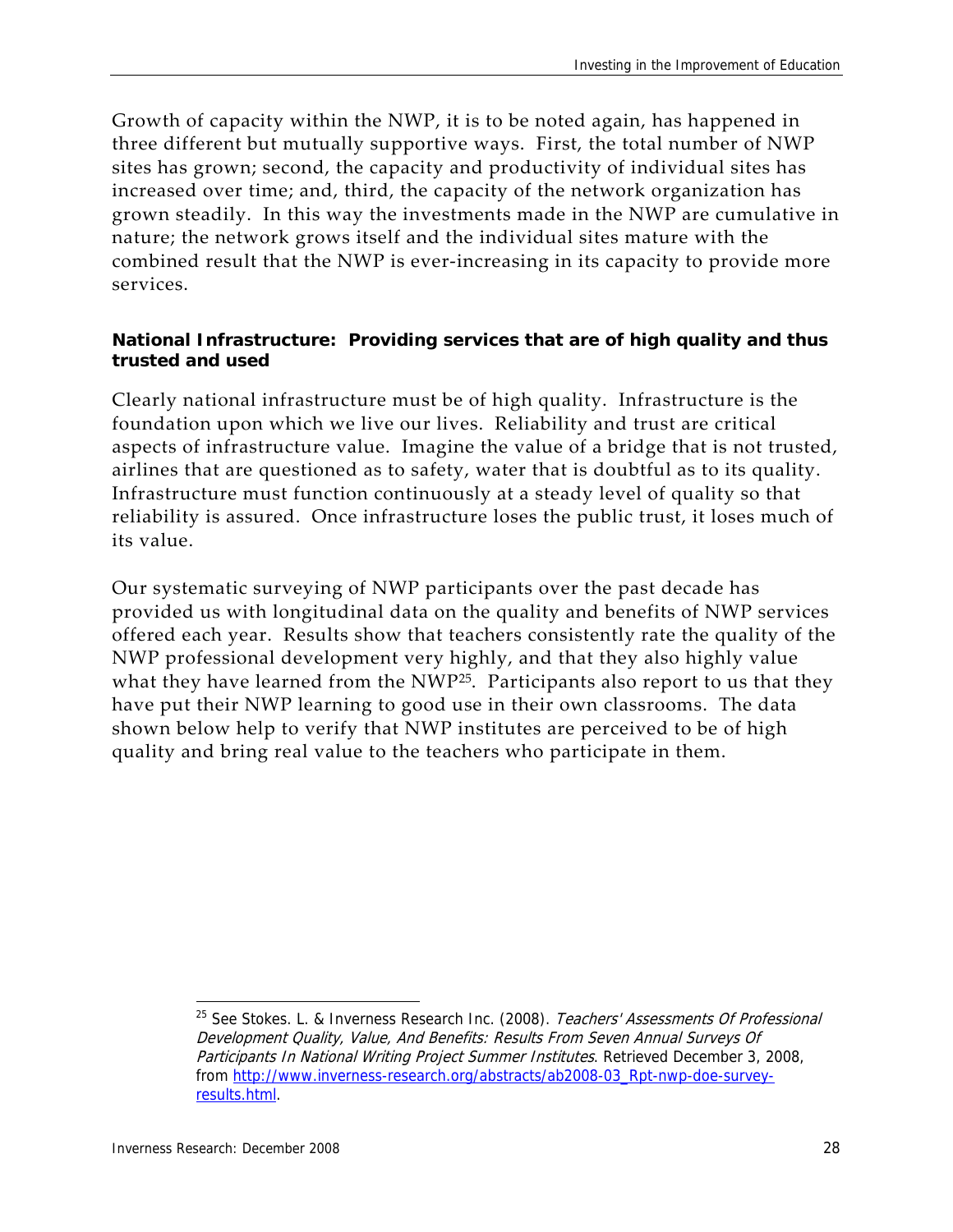

#### **Figure 11. Summer institute survey: Seven-year overall ratings of institute quality and value**

*(Percentage of respondents rating the item with a "4" or "5" on a five point scale)* 

#### **ONE YEAR-LATER SURVEY**

Each year, at the end of the academic year following their participation in an Invitational Institute, we ask institute participants to complete a survey about the ways in which their summer institute experiences have been of use to them in their classrooms. A great majority of respondents find that their experience in the NWP has expanded their repertoires of classroom practice, enhanced their professional knowledge, and strengthened their ability to serve their students. Over seven years, the very great majority of respondents found the institute to be beneficial in multiple ways that are important to their evolution as professional leaders.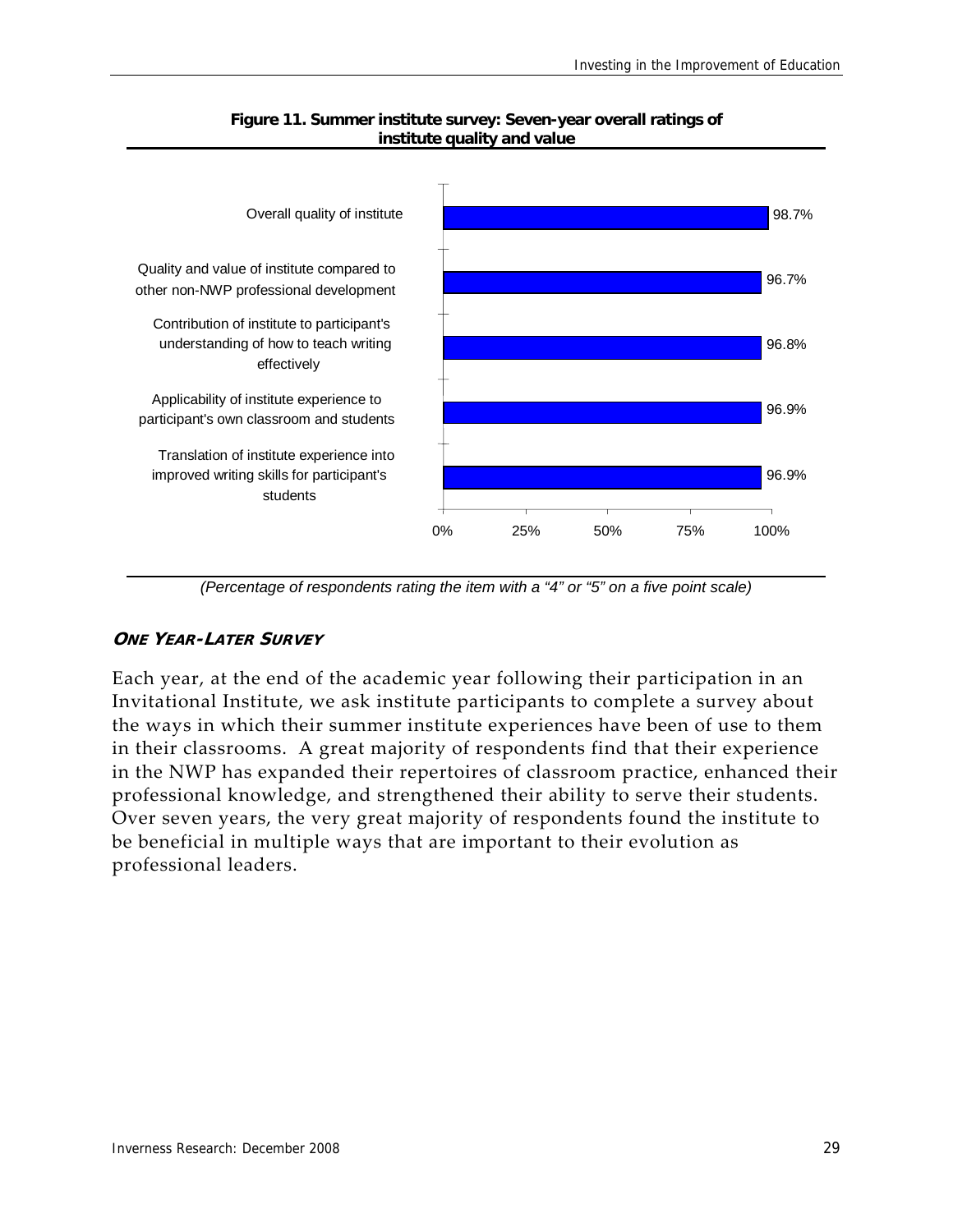

#### **Figure 12. Follow-up survey: Seven-year overall assessment of benefits to teachers**

*(Percentage of respondents rating the item with a "4" or "5" on a five point scale)* 

These results suggest strongly that the services offered by the NWP national infrastructure are seen to be high quality, trusted, and useful in helping teachers improve their practices and address the challenges they face in their classrooms.

#### **National Infrastructure: Engineered to be robust, connective, and flexible**

Infrastructure must be robust as well as reliable. Robustness implies that the infrastructure has the ability to withstand stresses from changes in external conditions. A system is said to be "robust" if it is capable of coping well with shifts (sometimes unpredictable ones) in its operating environment with minimal damage, alteration or loss of functionality. Because conditions are unpredictable, infrastructure is typically over‐engineered, built to be strong, long‐lasting and able to withstand considerable usage. Highways and bridges that easily erode, that can bear only minimal loads, and that last only a few years are not a good investment. Robustness of infrastructure comes from good engineering, quality control and having enough redundancy so that perturbations or failure in one part of the system do not affect the whole system.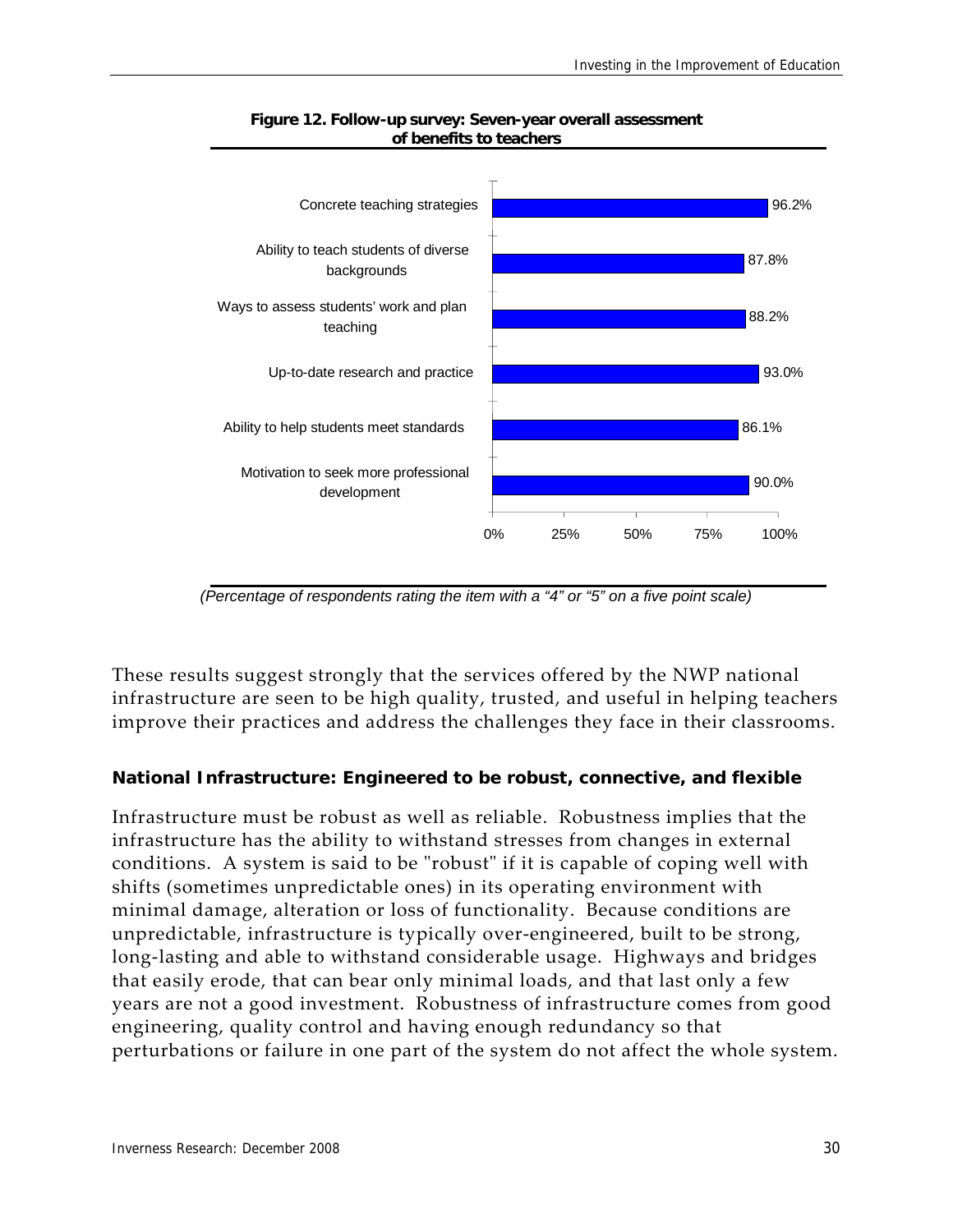In this sense the NWP is a well‐engineered and robust network. The network has operated continuously for nearly thirty‐five years in an educational environment that has endured changes and created stresses. The NWP network has shown has exhibited multiple sources of robustness. One source is the depth of experienced and strategic leadership at both the national and site levels. Unlike many local short‐term projects, the health of the NWP infrastructure does not depend on any one individual. NWP sites and the network as a whole have built in self‐reinforcement by continually generating, nurturing, and also distributing leadership. The turnover rate of leadership is low: NWP site directors and co-directors have an average of 10 years experience with the Project, and close to 6 years in their director/co-director roles.<sup>26</sup> A similar continuity of leadership exists at the national level.<sup>27</sup>

There is redundancy not only of human expertise but also of sub‐structures. The NWP has carefully engineered, over time, a web of urban and rural networks, national interest groups, special taskforces, state networks, advisory boards, and review committees that all reinforce the structural strength of the NWP infrastructure. The NWP "model"—which includes shared modes of working and common structures (such as the Invitational Institute)—under‐ girds and continually reinforces the overall quality and robustness of the network. Additional robustness is to be found in the collective knowledge and common history that the network has accumulated, as well as in the shared norms and values that carry the work of the project through large shifts in external educational policies and priorities.28

#### **CONNECTIVE**

Good infrastructure creates connections. Good infrastructure is like a well‐ woven fabric whose strength comes from the connections of thousands of different threads. Clearly, an interstate highway system, a rail system, and an air transportation system all help to create a myriad of connections that greatly

<sup>&</sup>lt;sup>26</sup> From 2005-06 data.

 $27$  In January 2008, the NWP Board of Directors appointed only the third Executive Director in the NWP's 34-year-history. Three senior members of the national leadership team have more than two decades' experience with the NWP.

 $28$  For detailed accounts of the NWP's structural strength and strong normative culture, see: 1) Stokes L. (Forthcoming March 2009). The National Writing Project: Anatomy of an improvement infrastructure. In Coburn, C. E., & Stein, M.K., (Eds.). Research and practice in education: Building alliances, bridging the divide. New York: Rowman & Littlefield Publishing Group. 2) Heenan B., Houghton, N., & Inverness Research. (2006.) The National Writing Project's New Teacher Initiative: A Study of Outcomes, Design, and Core Values. Retrieved December 3, 2008, from http://www.inverness-research.org/abstracts/ab2006-03\_rpt\_NWP-NTIreport.html. 3) Lieberman, L. & Wood, D.R. (2003). Inside the National Writing Project: Connecting Network Learning and Classroom Teaching. New York: Teachers College Press.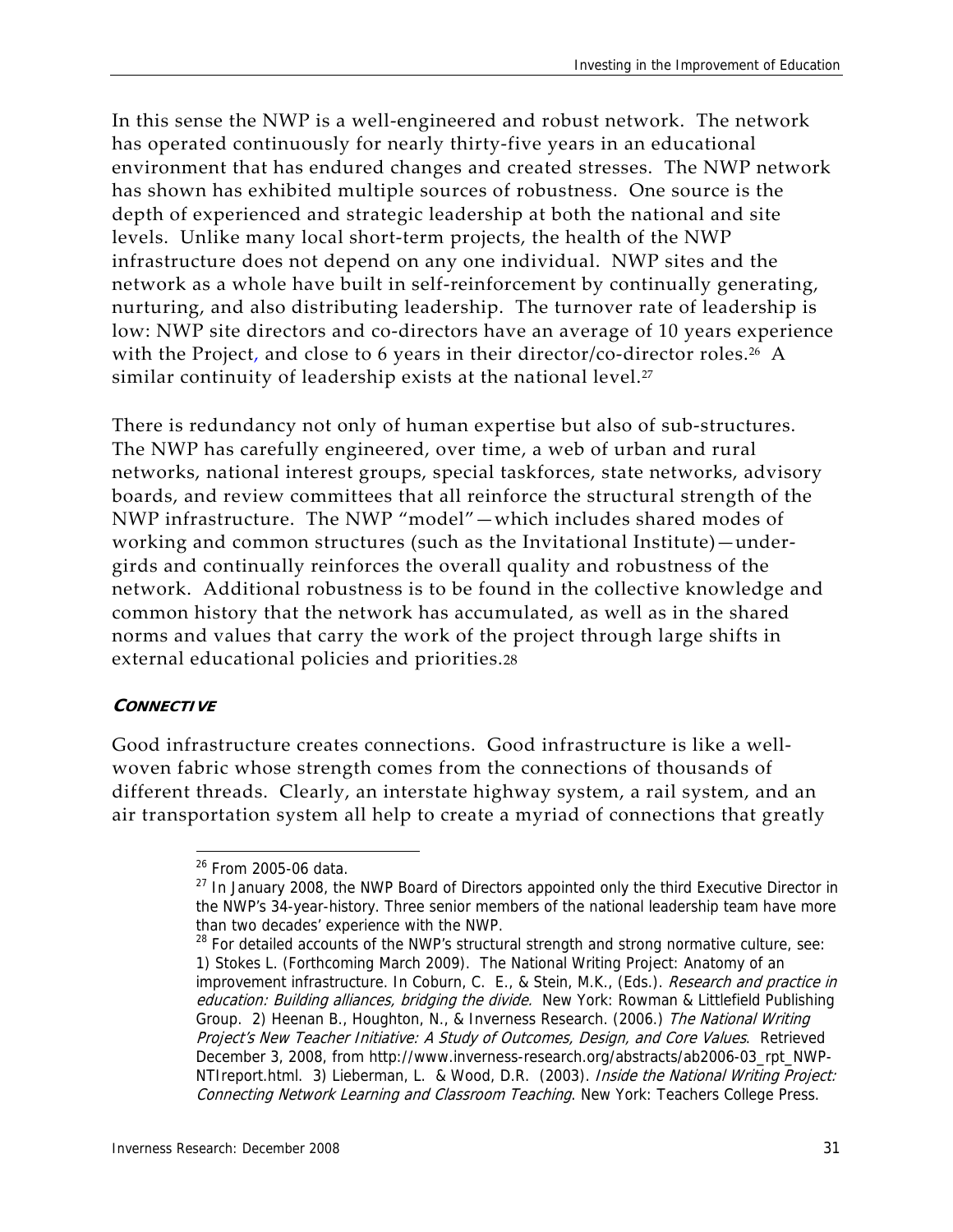strengthen the capacity of people to engage in commerce and pursue the normal tasks of daily life.

The NWP in a similar way consists of thousands of threads and connections. The NWP infrastructure provides for an intellectual and social fabric created by the connections among sites, between universities and school districts, and between the NWP community and other improvement communities. NWP sites have many different forms of working relationships with districts and schools; they also work with community organizations such as museums, libraries, arts organizations, and local and state literacy councils. Several states both provide support for and draw upon the NWP for help in implementing state reform initiatives; state level NWP networks are important infrastructures within, for example, California, Mississippi, and Kentucky.<sup>29</sup> In all these ways the NWP infrastructure greatly facilitates the making of personal and institutional connections that are highly generative of the work needed to improve education.

#### **FLEXIBILITY**

Good infrastructure provides a foundation of support for varied activities in multiple domains, allowing for flexible usage. Investments made in dams, for example, can help generate electricity, provide irrigation water, create recreation areas, and help with flood control.

The NWP infrastructure is similarly able to support many forms of leadership work and multiple activities that are tailored to a wide range of local policy and community contexts. These include the Summer Institutes and workshops described above, but also more customized partnerships with local schools, districts, and community organizations. NWP sites also engage in improving writing instruction in local colleges and universities. Contributions of the NWP are also evident beyond NWP‐sponsored events: NWP teacher consultants—who are typically full‐ or part‐time practicing teachers—work not only for their local NWP sites, but they also assume leadership roles in many other domains, including positions in local school, district, state, and national professional organizations.<sup>30</sup>

<sup>&</sup>lt;sup>29</sup> Stokes, L. (2005). Taking on the real struggles of teaching: A study of the National Writing Project as an infrastructure for building practitioner knowledge. Retrieved December 3, 2008,

from http://www.nwp.org/cs/public/print/resource/2451.<br><sup>30</sup> See results of the NWP legacy study in National Writing Project's (2008) *Assessing the* Long-term Impact of a Professional Support Community for Teachers: The Case of the National Writing Project. Retrieved December 3, 2008, from http://www.nwp.org/cs/public/print/resource/2561.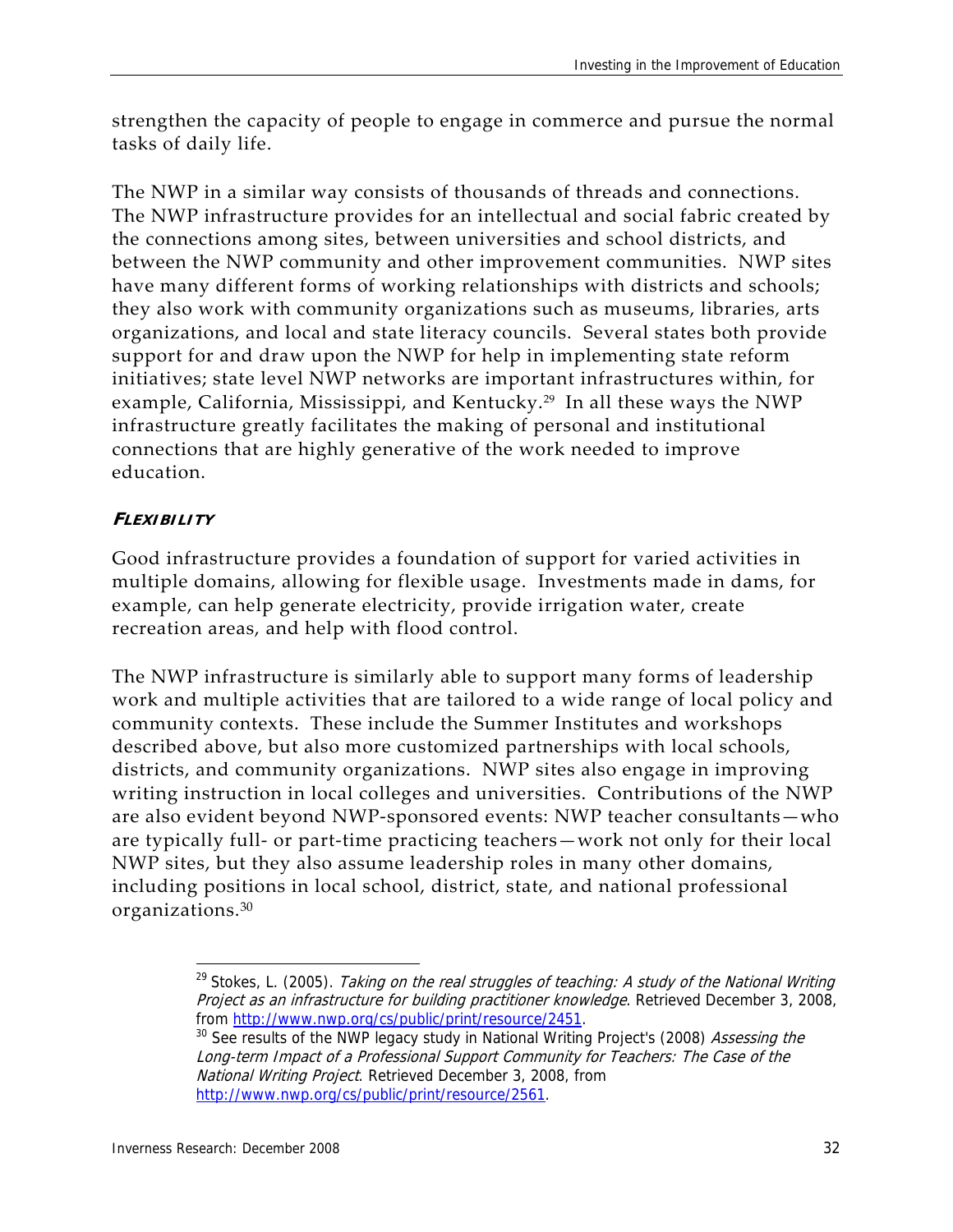Flexibility has also enabled the NWP to evolve its network so that it is responsive to ever-changing educational demands and political environments. For example, federal education policies have required the NWP to provide supportive functions in a world dominated at the federal level by the No Child Left Behind legislation<sup>31</sup> and at the state and local levels by increasing numbers of policy initiatives. The nation's demographics have also changed, and the NWP has adapted its approaches in a world where there are many areas with large numbers of ESL students and where minority populations have become the majority. Economics have changed, and the NWP has had to find a way to provide professional development in districts and schools that have less discretionary funding for such services.

Through the creation of special initiatives—often involving collaborations with other educational groups and foundations—the NWP has proven capable of responding to these changing environmental demands and conditions. The California Writing Project's Focus on Standards project enabled teachers to study and interpret state standards<sup>32</sup>. The NWP English Language Learners Network (a sub‐network within the broader NWP network) has been a resource for over 10 years for the growing number of teachers who educate large numbers of English learners. The NWP's New Teacher Initiative was a response to national concern about teacher retention and the special needs of new teachers entering the profession. <sup>33</sup> The NWP's Reading Initiative was created in the early‐2000's in response to NCLB interest in promoting literacy; the NWP wanted to expand its work in linking writing and reading for non-reading adolescents. The Technology Initiative was created in 2005 out of the need to help teachers develop students' writing and literacy in a global communication environment increasingly reliant upon digital technologies and the Internet.<sup>34</sup>

 $31$  The No Child Left Behind Act of 2001 (Public Law 107-110), commonly known as NCLB, is a US federal law signed on January 8, 2002 that reauthorizes a number of federal programs aiming to improve the performance of primary and secondary schools by increasing the standards of accountability for states, school districts and schools; it also provides parents more flexibility in choosing which schools their children will attend. The text of the law can be found on the Department of Education website

http://www.ed.gov/policy/elsec/leg/esea02/index.html.<br><sup>32</sup> See Stokes. L., Heenan, B., St. John, M. & Inverness Research. (2002). *Teachers Inquiring* into Standards, Teaching, and Learning: Lessons Learned from the National Writing Project's Focus On Standards Project. Retrieved December 3, 2008, from http://www.inverness-

research.org/abstracts/ab2002-05\_Rpt\_NWP-FOS\_LessLrned.html.<br><sup>33</sup> See Heenan B., Houghton, N., & Inverness Research. (2006.) The National Writing Project's New Teacher Initiative: A Study of Outcomes, Design, and Core Values. Retrieved December 3, 2008, from http://www.inverness-research.org/abstracts/ab2006-03\_rpt\_NWP-

NTIreport.html.<br><sup>34</sup> See description of the NWP's Technology Initiative at http://www.nwp.org/cs/public/print/programs/ti, and Reading Initiative at (footnote continued)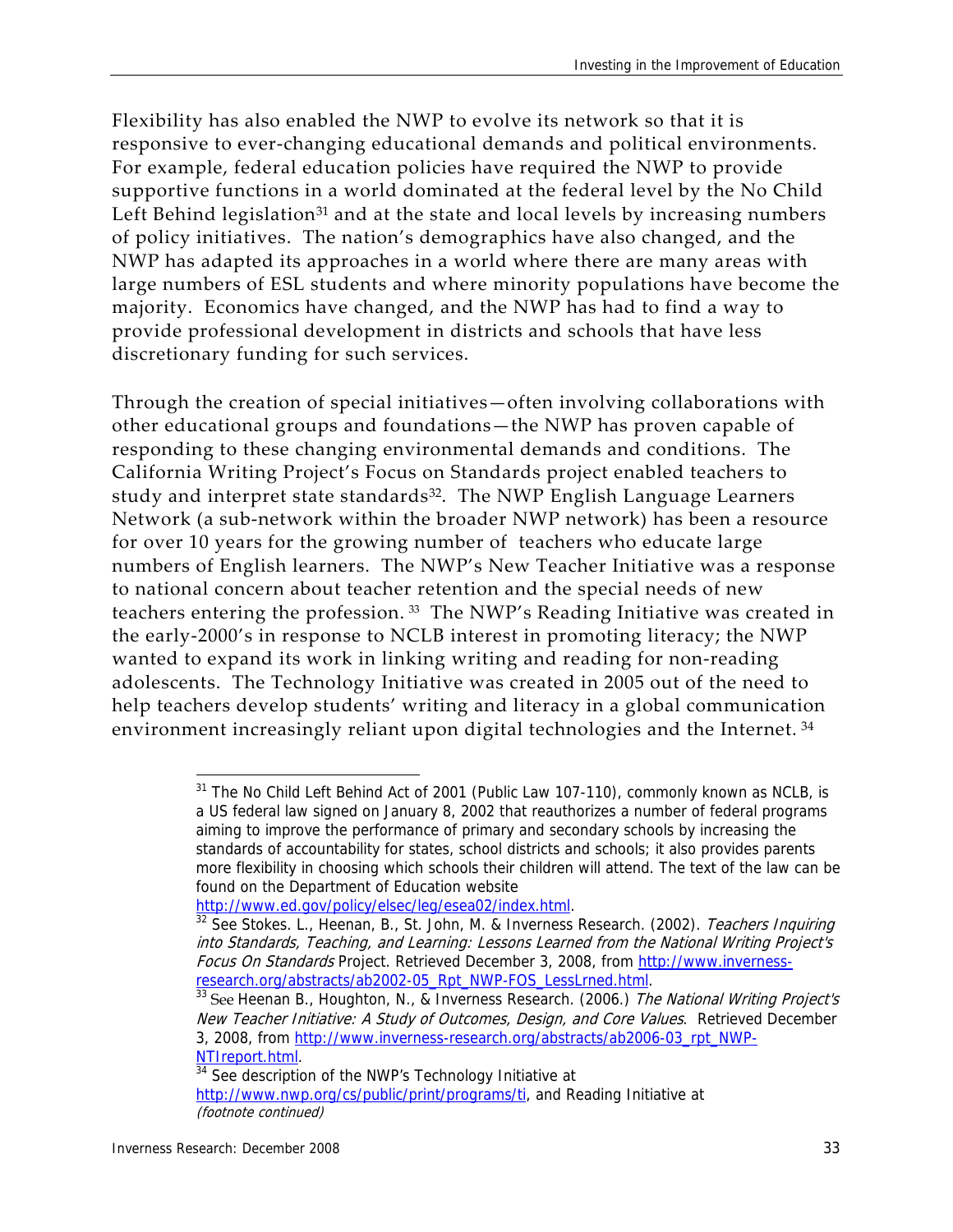Very recently, the NWP collaborated with the national Reading is Fundamental project and the College Board's National Commission on Writing on a bilingual English‐Spanish book for teachers, parents, and students; as well as with Google on the project *Writing Our Future: Letters to the Next President*, which involved thousands of students from all 50 states.35

The NWP infrastructure is sound enough to provide support for the operation, maintenance, and growth of all its sites. Just as importantly, it is also flexible enough to adapt to changing conditions and to provide support for a wide array of individual work and programmatic initiatives that can contribute more broadly to the improvement of education.

#### **National Infrastructure: Achieving economic viability by being highly costeffective and being supported by multiple sources**

It goes without saying that national infrastructure should be as cost effective as possible. Infrastructure investments are by their nature often very expensive, but the cost can be amortized over many years and over a large service region. Cost‐efficiency comes about through a mixture of thoughtful design, strategic capital expenditures, and ongoing operational efficiency.

National infrastructure allows for significant economies of scale. The current annual federal investment in the National Writing Project provides funding for the development and ongoing operation of 200 different professional development sites. In this way the cost of development, administration, and evaluation are shared. The costs of developing and supporting site leadership are also shared. The costs of creating and distributing knowledge are amortized across all two hundred sites. Clearly there are real economic advantages to having one support system for 200 professional development sites, as opposed to having each site seek its own funding, evaluation, professional supports, and so on.

http://www.nwp.org/cs/public/print/programs/nri, as well as the many publications related to these initiatives.

<sup>&</sup>lt;sup>35</sup> See www.nwp.org for information about these and other initiatives and projects.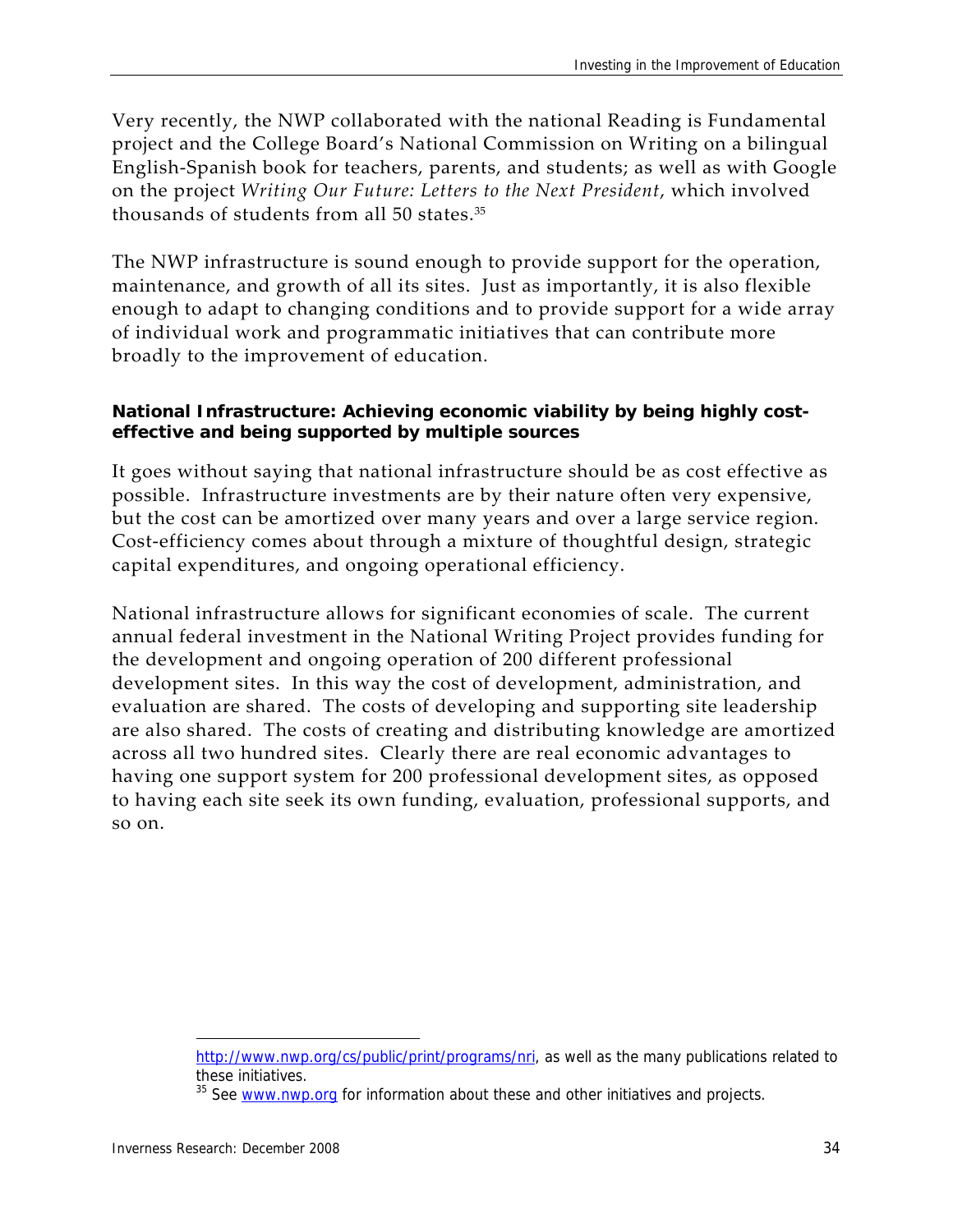As a result of these economies of scale, the NWP is able to provide professional development to teachers at a remarkably low cost. The average cost to provide one hour of teacher professional development is \$19.94. The federal portion of this cost is only \$5.78. Other federal investments in professional development are much more costly.36



**Figure 13. Cost per educator contact hour, 2006-2007** 

 $36$  For example, the NSF budgeted approximately \$30 per hour for its Local Systemic Change initiative.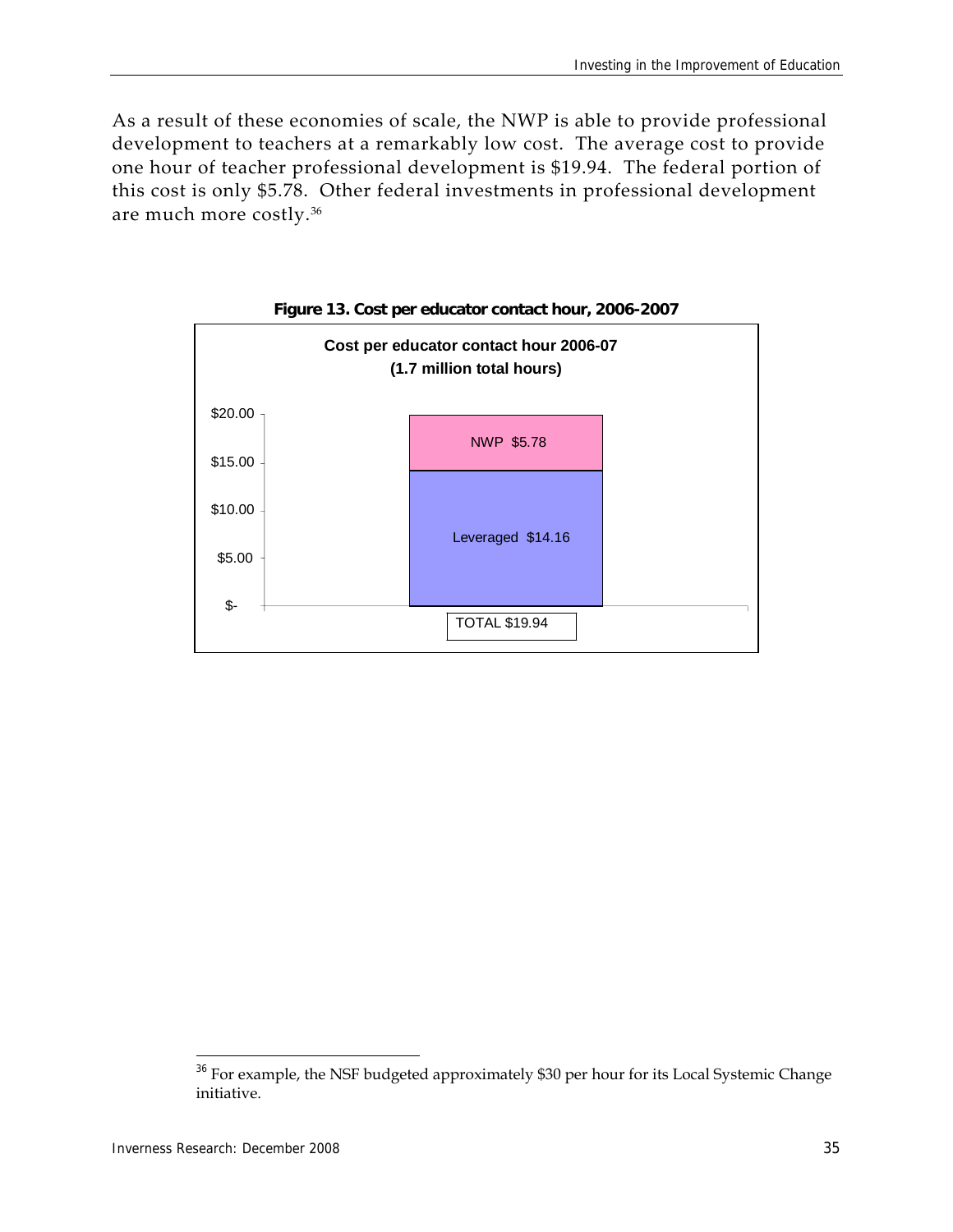As sites grow, the federal cost per contact hour shrinks. In 2005‐06, the federal cost per contact hour for the most developed sites was only \$3.91.



**Figure 14. Cost per educator contact hour by level of development, 2005-2006** 

#### **ECONOMIC VIABILITY**

Infrastructure requires initial capital investment and then ongoing expenditures for operation, maintenance and upgrading. In this sense, infrastructures are more expensive, in the short term, than projects. Consequently, national infrastructure should have a financial base that is sound, diversified and sustainable over the long‐term. Roads, electrical power grids, and water systems are strongest when they are jointly funded by national, state and local revenue sources as well as by those who use the services provided. This diversification not only assures a more solid funding base but it also assures more shared ownership and interest in maintaining the infrastructure.<sup>37</sup>

 37 According to the CSIS's Guiding Principles for Strengthening America's Infrastructure**: "**The division of infrastructure costs is too often dictated by set formulas that fail to reflect project risk or use. Users should pay a greater portion of infrastructure costs; the extent to which users are prepared to pay for the services they use is ultimately the best test of project viability." See Center for Strategic and International Studies. (2006, March 27). Guiding Principles for Strengthening America's Infrastructure. Retrieved December 3, 2008, from http://www.csis.org/media/csis/pubs/060327\_infrastructure\_principles.pdf.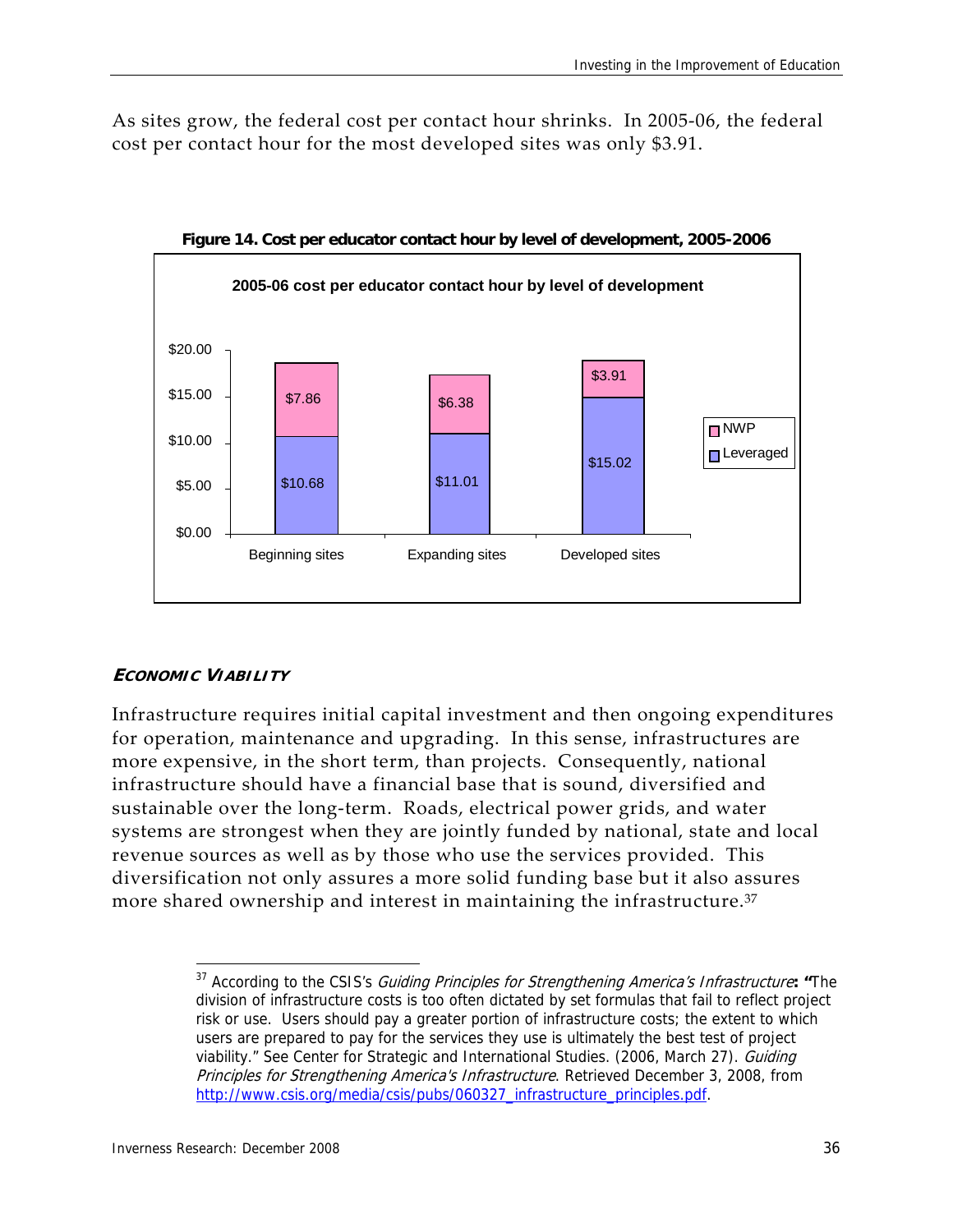The National Writing Project is an infrastructure that is funded by federal, state, and local resources, as well as by private foundations. On average, 23% of the cost is shared by the federal grant, 13.5% by states, and 44% comes from a variety of local sources. Districts and schools pay for services that are customized to their needs; this "consumer" source of revenue accounts for 19% of the NWP total revenues.



#### **Figure 15. Five-Year Average, Funding of NWP Sites**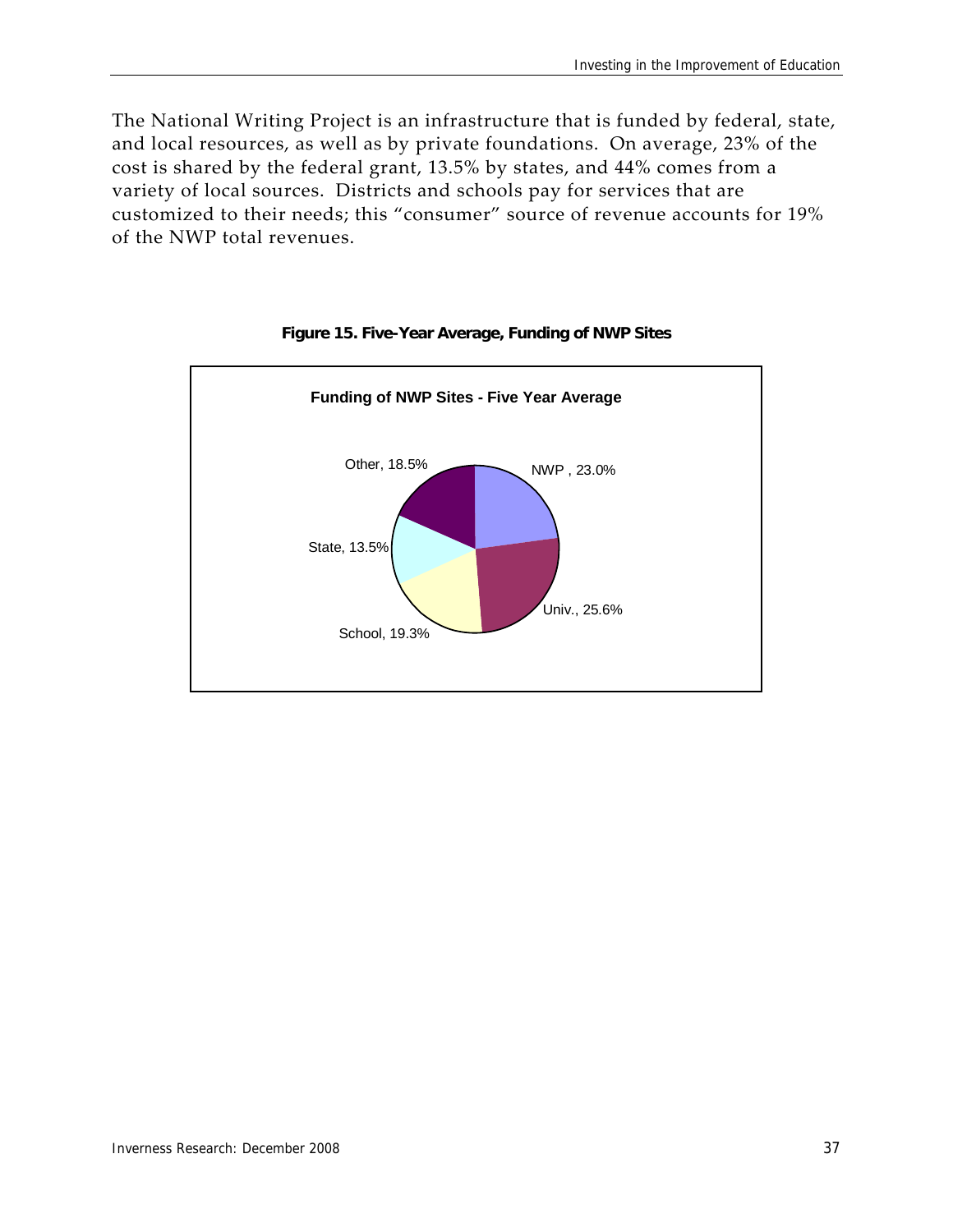In 2006‐07, NWP sites received about 76% of their funding from sources other than NWP. In other words, for every federal dollar they received, sites leveraged an additional \$3. The most developed sites leverage more than the new and developing sites.



**Figure 16. Leveraged Dollars per NWP Dollar** 

The long-term, steady investment of funds into national infrastructure creates a growing asset and thus provides more stability of services than does the funding of short-term projects. And stability allows for the cumulative development of the system and of the individuals who work within the system. The stability and the cumulative nature of investments in infrastructure ultimately make investments in infrastructure very cost effective over the long‐ term. This is also true of the NWP, which has far greater reach and yet is far less costly to operate than most short‐term local professional development projects.

But there is a potential downside to this positive aspect of infrastructure. As a growing and living asset, the funding for infrastructure must be maintained. To achieve its benefits, infrastructure has to be funded in a steady, non‐episodic fashion. Infrastructure needs to be maintained and enhanced in an ongoing way. There is great danger in the tendency for government to "defer maintenance" on its infrastructure investments<sup>38</sup> as illustrated by a recent bridge

<sup>&</sup>lt;sup>38</sup> American Society of Civil Engineers. (2005). Report Card for America's Infrastructure. Retrieved December 3, 2008, http://www.asce.org/files/pdf/reportcard/2005\_Report\_Card-Full\_Report.pdf.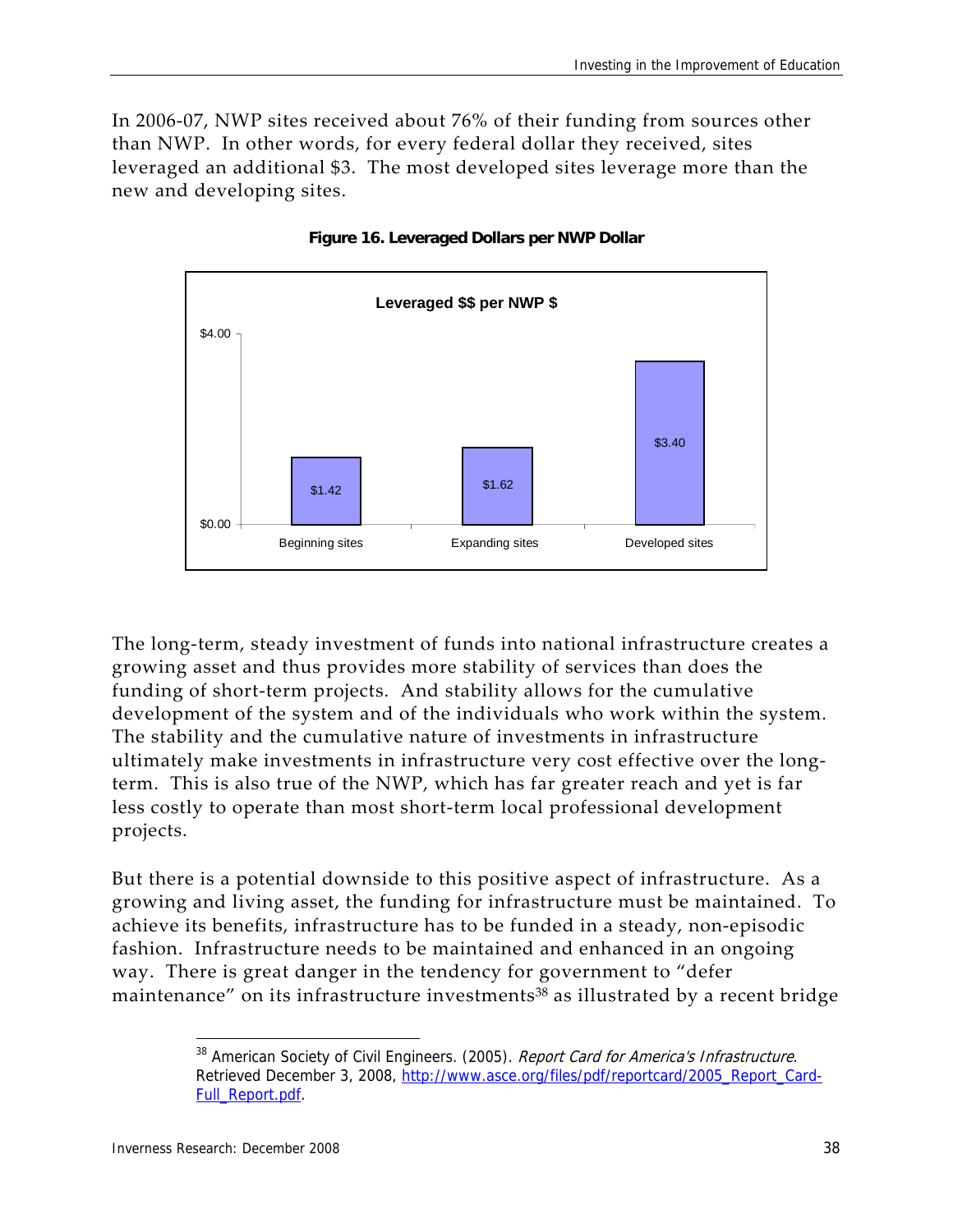collapse in Minneapolis. Infrastructure is not best funded by a system that requires annual appropriations, as there is a tendency to reduce or eliminate funding in a lean year. It also makes little sense to fund infrastructure for a few years and then shut off that funding. It is not possible to "skip" the funding of knowledge‐based, social‐networked infrastructure for a year or two, and then resume it as it was. Once lost, infrastructure is gone virtually forever.<sup>39</sup>

#### **National Infrastructure: Providing mechanisms for quality control, learning, self-correction, and regeneration**

This particular aspect of investing in infrastructure is perhaps the most abstract and yet at the same time one of its most important features. "Self‐organization" is a term that is applied to physical and living systems; it describes the evolution of a system into an organized form in the absence of external pressures. Self‐organizing systems have strength and redundancy, they evolve over time, and they have the ability to maintain and repair themselves. The NWP has a strong capacity for such self‐organization.

#### **QUALITY CONTROL**

Self-organizing systems have their own mechanisms of quality control, maintenance, and self‐improvement. In a sense, this means that strong infrastructure has its own internal regulatory and quality control mechanisms. For example, there are multiple ongoing mechanisms for assuring that the water systems of the US are providing the population with safe water; multiple agencies work together to make sure that air transportation is safe and that planes and facilities are well maintained; and other agencies check that roads, bridges and dams are safe and maintained.

A critical asset of the NWP is its capacity for self‐organization and, in particular, quality control. The NWP infrastructure not only provides professional development services but it also expends considerable energy in maintaining and upgrading itself. This is not surprising to those who study the way the NWP works. Because it is relatively stable, and because it continues to do good work year after year, the NWP is able to attract and retain high-quality individuals to serve in leadership roles. This creates a positive feedback cycle,

 <sup>39</sup> For this reason the US Congress has provided funds to continue the production of at least one nuclear submarine per year by the Electric Boat Company in Groton, CT. The intention is to maintain a steady investment so that the people, tools and knowledge gathered at Electric Boat are kept intact and ready to produce more submarines should they be needed. See 1) Wikipedia. Entry for General Dynamics/Electric Boat. Retrieved December 3, 2008, http://en.wikipedia.org/wiki/General\_Dynamics\_Electric\_Boat. 2) General Dynamics/Electric Boat Company, http://www.gdeb.com/about.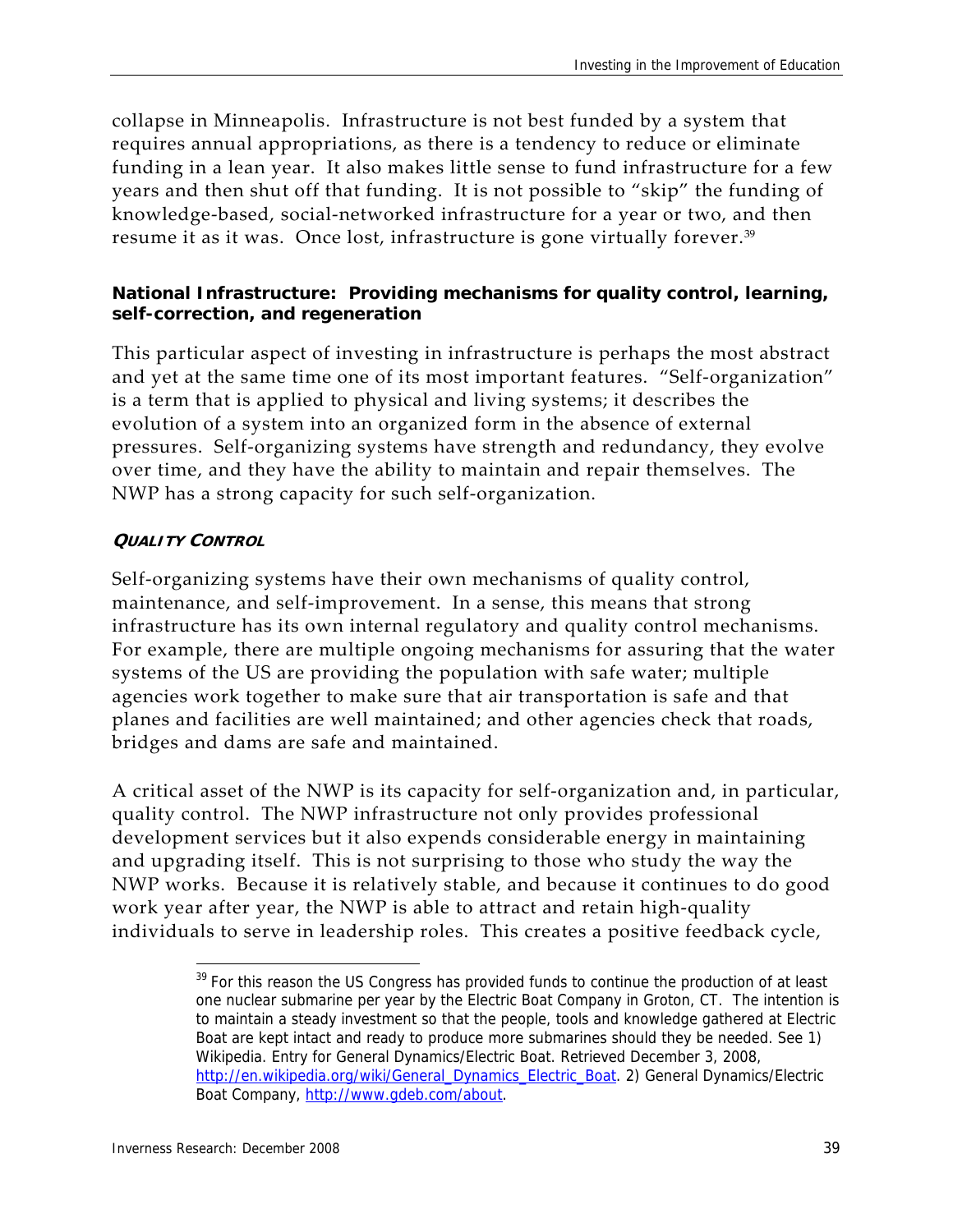where the NWP is able to attract people of high caliber and involve them in a way that represents the ideals of a professional learning community.<sup>40</sup>

Additionally, it is important to point out that the NWP has embedded within its network multiple quality control mechanisms. All sites are reviewed annually using a carefully designed and rigorous process. On average, 3% of sites are not refunded each year and another 5‐10% are identified as needing technical assistance to remedy important deficiencies. All new NWP sites receive special assistance and director support. And the NWP supports ongoing external evaluation and research studies that continually assess the quality and value of the NWP services. In short, NWP is a strong self‐organizing system that has its own internal mechanisms that support the development of strong leaders, the maintenance of quality, and the cultivation of shared values.

#### **National Infrastructure: Providing a vehicle for making highly efficient future investments**

National infrastructure also makes additional investment in public services more focused and efficient. The existence of a national unitary infrastructure allows for future investments to leverage and be leveraged by earlier investments. For example, each mile of new interstate highway that is funded both contributes to and benefits from the presence of the highways already in place.

Because the National Writing Project exists, the federal government and others who wish to fund the improvement of the teaching and learning of writing have a strong foundation in place for optimizing the value of their investments. There is no need to fund professional development sites separately, and there is no need to re‐invent ways to serve teachers across the country every few years. Rather, the NWP provides a clear cost-effective channel for investing in the nation's cumulative capacity to serve teachers in an ongoing fashion. In this way, the NWP has made the field of writing instruction a more "investable" field.<sup>41</sup> This contrasts strongly with mathematics and science education, where many projects are funded but there is little development of lasting infrastructure that is available to do the funded improvement work. Additionally, the NWP infrastructure provides a deep reservoir of existing capacity that can be tapped for new initiatives and experiments. Because the infrastructure of sites and a model for leadership and knowledge development already existed, Senators

 $40$  Lieberman, A. & Wood, D. (2003). Inside the National Writing Project: Connecting Network Learning and Classroom Teaching. New York: Teachers College Press.

<sup>41</sup> Bacchetti, R., & Ehrlich, T. (Eds.). (2006). Reconnecting Education and Foundations: Turning Good Intentions into Educational Capital. San Francisco: Jossey Bass.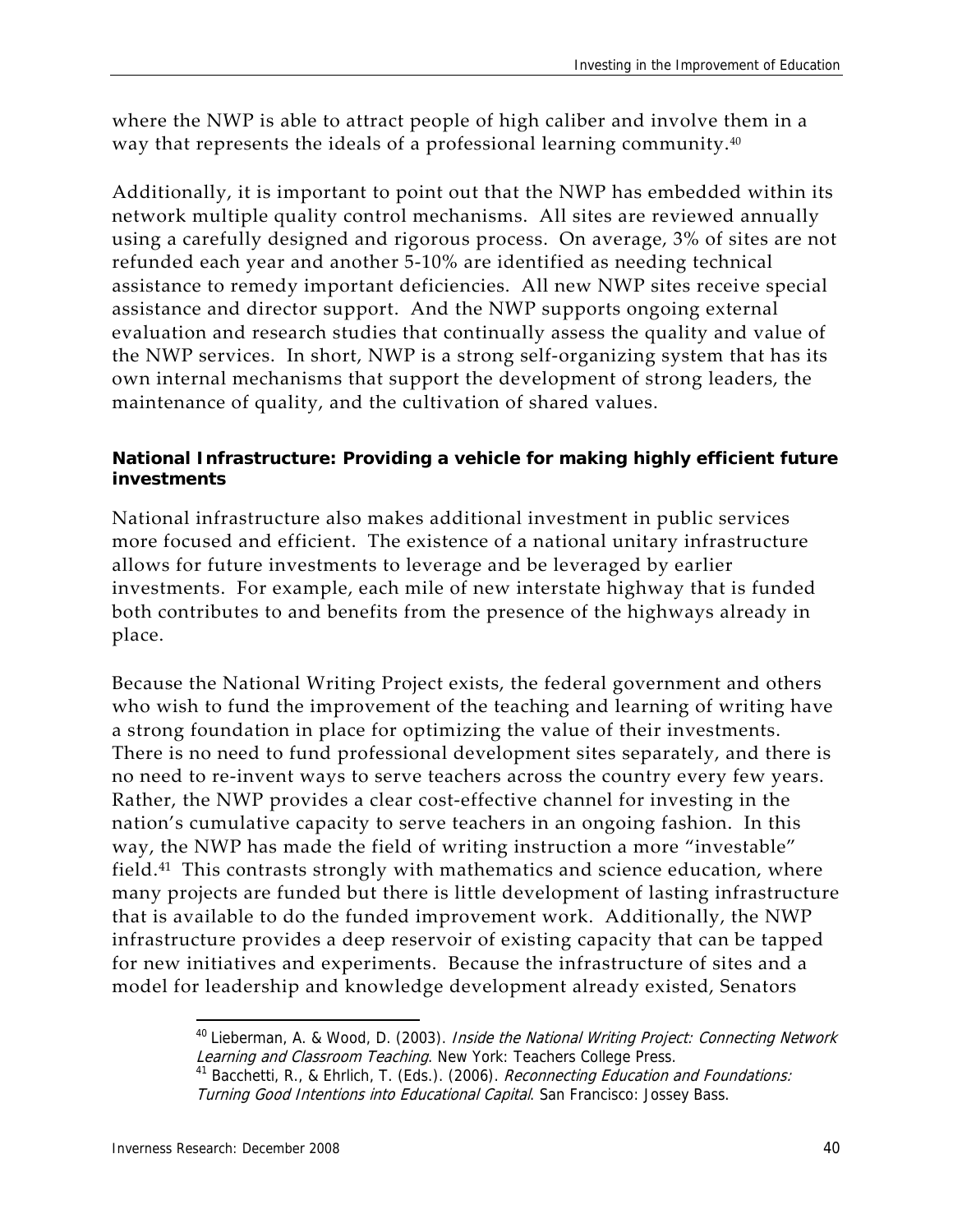Rockefeller (D‐WV) and Cochran (R‐MS) chose the NWP as an arena for research and development on how best to help teachers use technology effectively in their writing instruction<sup>42</sup>. In short, investments in infrastructure create more capacity—and that capacity, in turn, creates more opportunity for future sound investments.

## **Implications Of The NWP Example: Investing In Educational Improvement Infrastructures**

How we invest in education matters as much as what we invest in. Most efforts to invest in the improvement of US education have come in the form of expenditures made on short-term projects. Many of these efforts produce high quality services and resources; however, this grant‐making strategy by itself is insufficient to bringing about significant and sustainable improvements in teaching and learning. What is needed, we argue, is a complementary strategy that invests money in the development of educational improvement capital, particularly in the form of coherent educational improvement infrastructures.

The key features that distinguish investments in infrastructure from the funding of short‐term projects are shown below:

| <b>Investing in Improvement Infrastructures</b> |
|-------------------------------------------------|
| Ongoing operation                               |
| Ongoing funding from multiple sources           |
| Ever-growing capacity                           |
| Focused on building capacity and                |
| providing ongoing support services              |
| Focused on creating capacity to address         |
| multiple problems and issues                    |
| Focuses on building capacities needed           |
| to carry out improvement activities             |
| Tries to achieve leverage through learning,     |
| stability and cumulative growth                 |
|                                                 |

<sup>&</sup>lt;sup>42</sup> Congressional Desk. (2007, March 29). Cochran, Rockefeller Introduce National Writing Project Act. Retrieved December 3, 2008, from http://www.americanchronicle.com/articles/23084.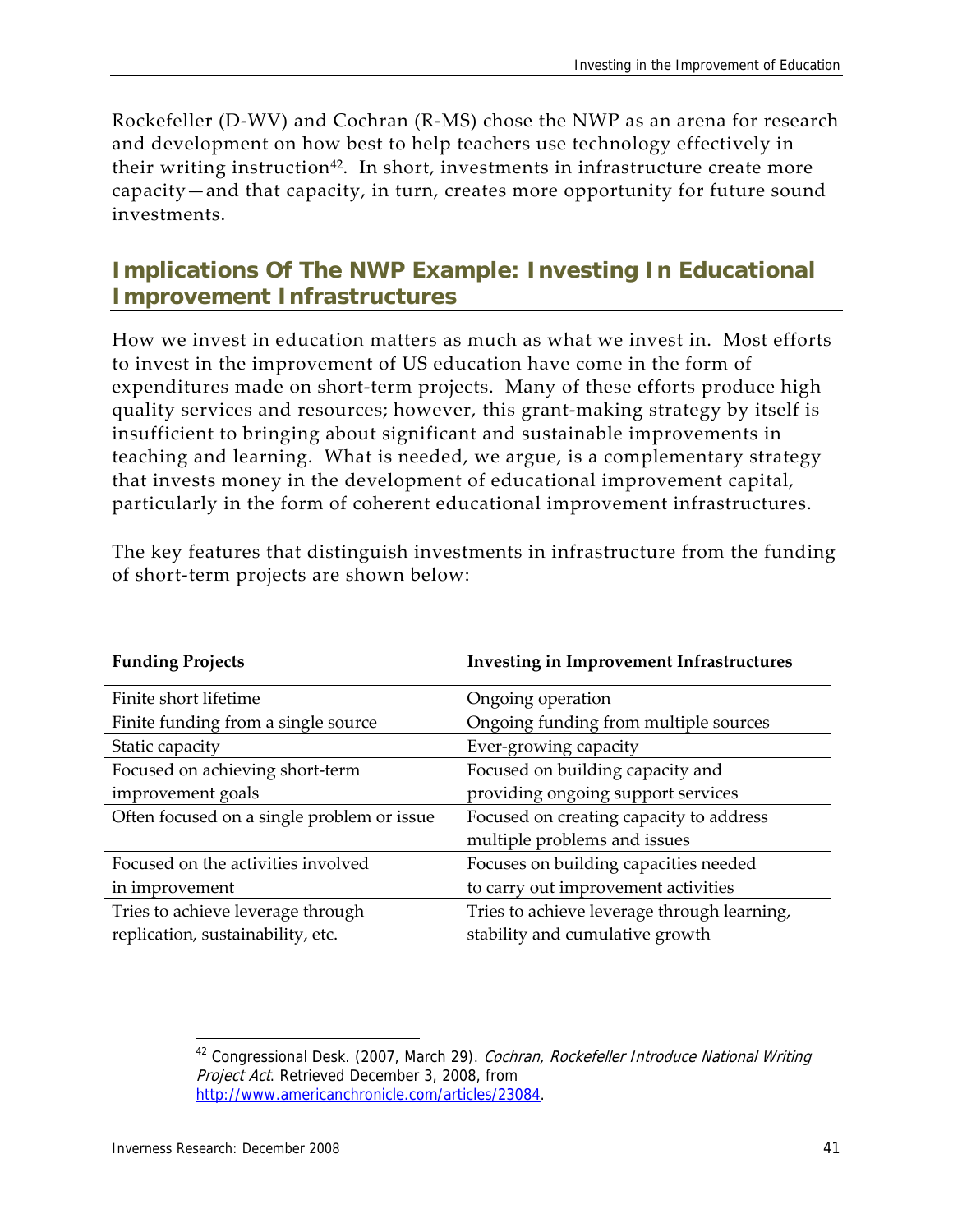The development of multiple national educational improvement infrastructures is a feasible goal. The concept is not pure theoretical speculation. There are other examples of improvement infrastructures greatly impacting the functioning of social services:

- Agriculture extension agencies now function all over the world to support farmers in improving their production and marketing methods. They have made research and innovation accessible to small rural farmers in multiple appropriate ways. The agricultural extension infrastructure is also able to help with other issues such as business planning, medical issues and education.<sup>43</sup>
- The British School Inspectorate System has now been operating for many decades, providing both formative and summative evaluation services for schools and other educational services. Every school in the UK goes through the inspection process and receives an official, detailed report which is made available to the public on the agency website. In addition, the inspectors have the mission of helping schools improve themselves. This government sponsored infrastructure is purely in the business of improving—and not operating—educational enterprises across the UK. 44

For nearly fifteen years we have had the opportunity to document and assess the work of the National Writing Project, an effort that we believe comes very close to fulfilling the criteria needed to satisfy the requirements of being a national educational improvement infrastructure. The National Writing Project, we argue, provides a strong feasibility proof and a highly illuminative example that steady investment can indeed produce a national improvement infrastructure. In this case, the NWP is well positioned to improve the teaching of writing; other similar infrastructures could be developed to support the improvement of other disciplines.<sup>45</sup>

Extension Service, http://www.csrees.usda.gov/qlinks/extension.html.<br><sup>44</sup> For more information, see about Ofsted: the Office for Standards in Education, Children's Services and Skills at *http://www.ofsted.gov.uk/Ofsted-home/About-us*.<br><sup>45</sup> For years the California Subject Matter Projects, funded by the state of California, used the

<sup>-</sup><sup>43</sup> For more information, see about Extension at Cooperative State Education, Research, and

National Writing Project model to develop statewide networks that supported teachers in Mathematics, Science, History and Social Sciences, Foreign Languages and the Arts. For more information see http://csmp.ucop.edu.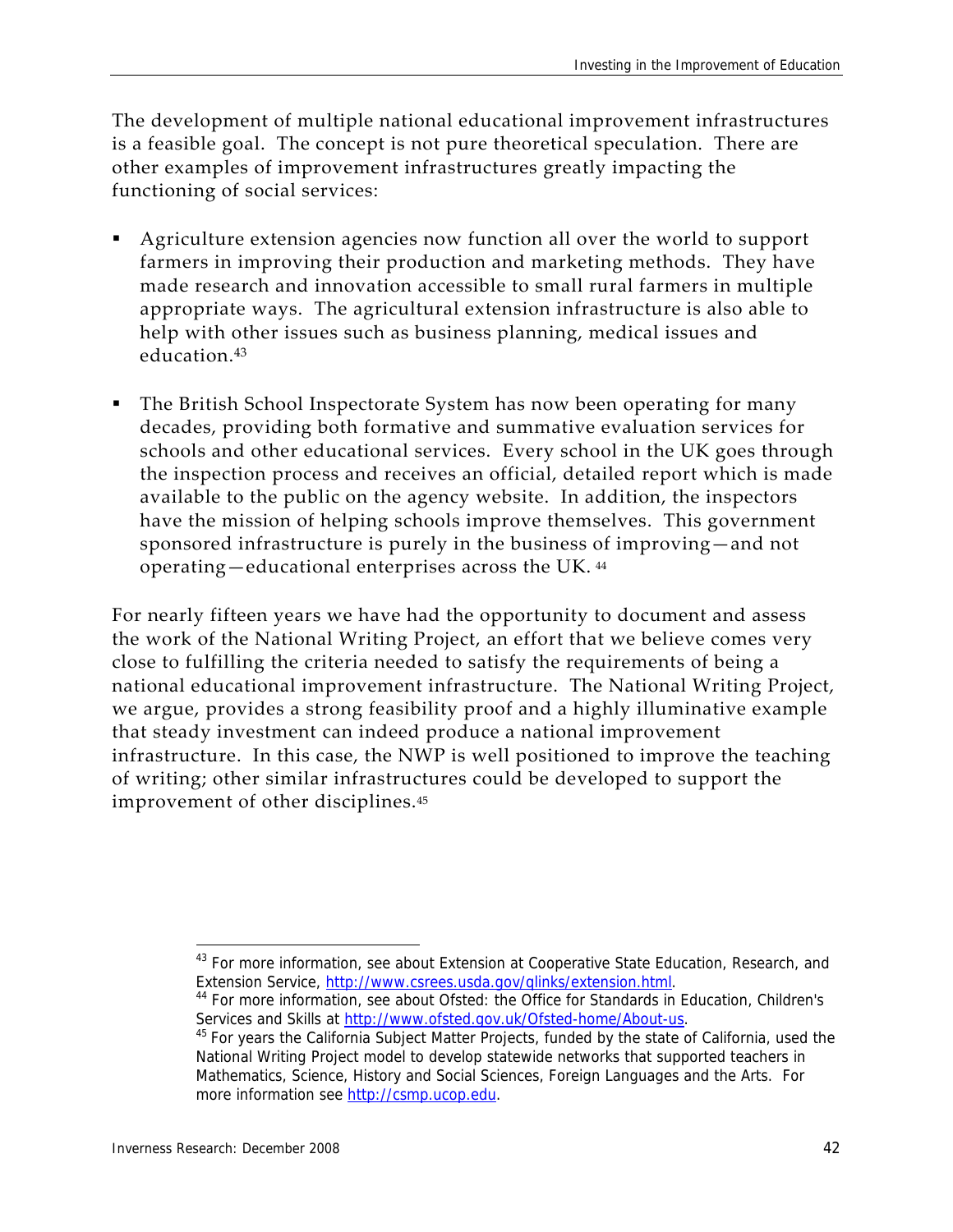#### **Conditions required for building additional educational improvement infrastructures**

Several pre‐requisite conditions are required in order to successfully pursue the idea of developing other national improvement infrastructures. One is that there must be clarity about the need for and the benefits of investing in capacity—particularly, the capacity needed for ongoing system improvement. Most funders now demand immediate returns on their investments in the "downstream" form of enhanced student achievement. Investments in infrastructure, by their nature, are "upstream" investments, creating capacities that provide critical supports for a wide range of activities that ultimately generate many different kinds of benefits for their users. But it is inappropriate and counterproductive to demand immediate "downstream returns" from such investments46.

A second pre‐requisite is the recognition that investments in infrastructure must be steady and long‐term. There is no point in making short‐term or episodic investments in the development of a highway system or an electrical system. Ongoing funding is needed to assure the benefits described in this paper.

A third pre‐requisite is the development of shared understanding between federal, state, and local entities as to how the infrastructure will function and be supported. In the case of the National Writing Project the federal government is supplying the funding necessary to establish, grow and operate the core functions of the infrastructure. This allows the NWP to develop itself to a point where it can offer high-quality services to states and local school systems, such that they share a significant portion of the cost of the services provided.

Currently, the U.S. educational policy system appears to be unwilling or unable to devote funds to the creation of educational improvement capital. The result is that the educational operating system in the U.S. is not capable of supporting the work needed to improve itself. Worse, without the existence of improvement infrastructures, the educational operating system becomes "uninvestable," having very little capacity to use well the funds that are invested. This leads to a vicious downward spiral. The absence of capacity and the absence of investment lead to a chronically depleted and under‐nourished system.

<sup>&</sup>lt;sup>46</sup> Similarly one would not demand an immediate rise in Gross National Product from a longterm investment in Internet infrastructure.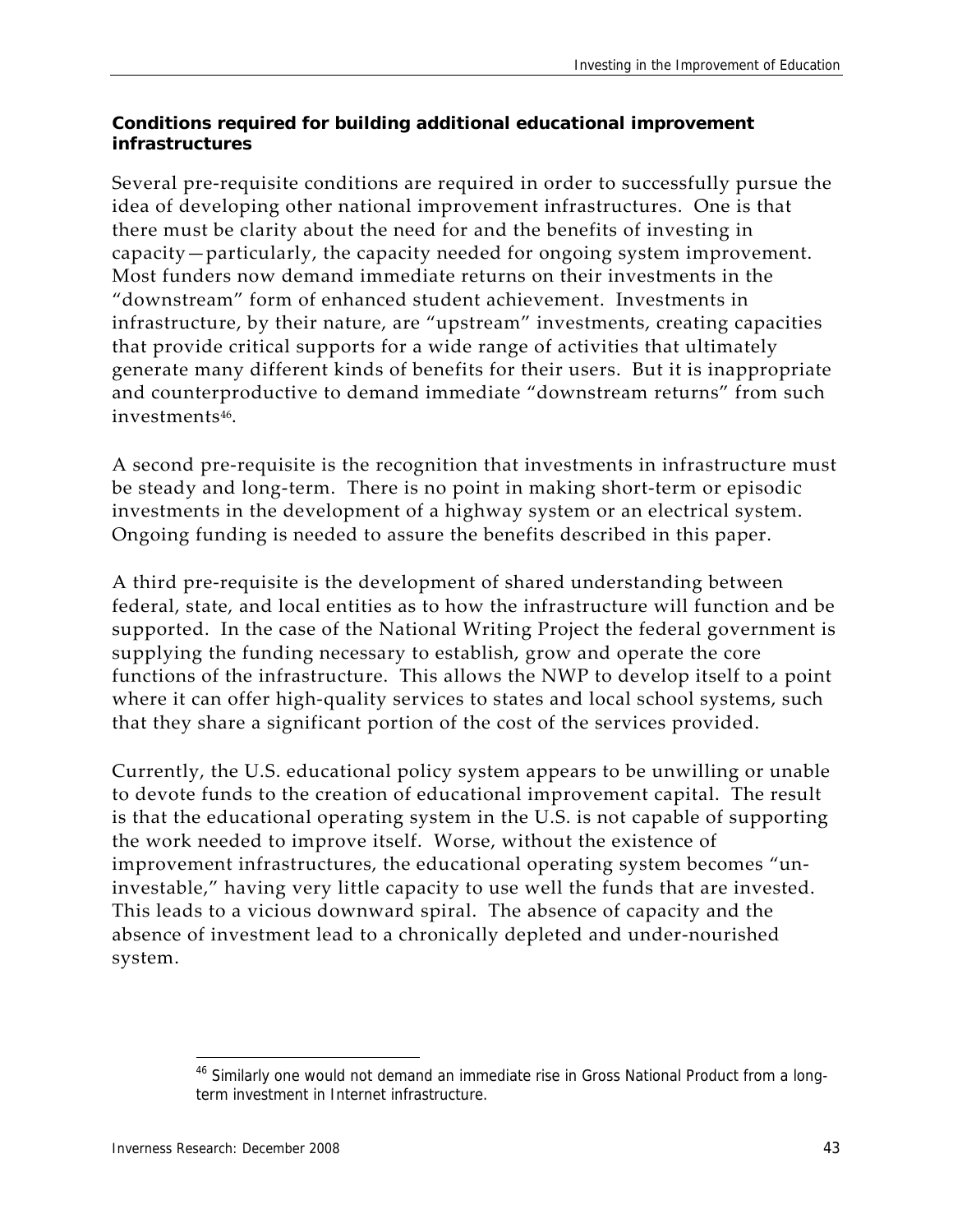In retrospect, it is not surprising that progress since the publication of *A Nation at Risk*<sup>47</sup> has been episodic and uneven at best. What is needed now is a sustained program of steady investment in the nation's educational improvement infrastructure. Such investment could lead to ongoing support systems that can support continuous improvement of teaching and learning in the United States. The National Writing Project provides a clear and dramatic example of effective investment in a sound improvement infrastructure, and of generating, over many years, educational improvement capital. We hope that the NWP can be seen and understood as illustrating a fundamentally different way of investing in the future of our nation and its children.

 $47$  US Department of Education. (1983). A Nation at Risk: The Imperative For Educational Reform. Retrieved December 3, 2008, from http://www.ed.gov/pubs/NatAtRisk/index.html.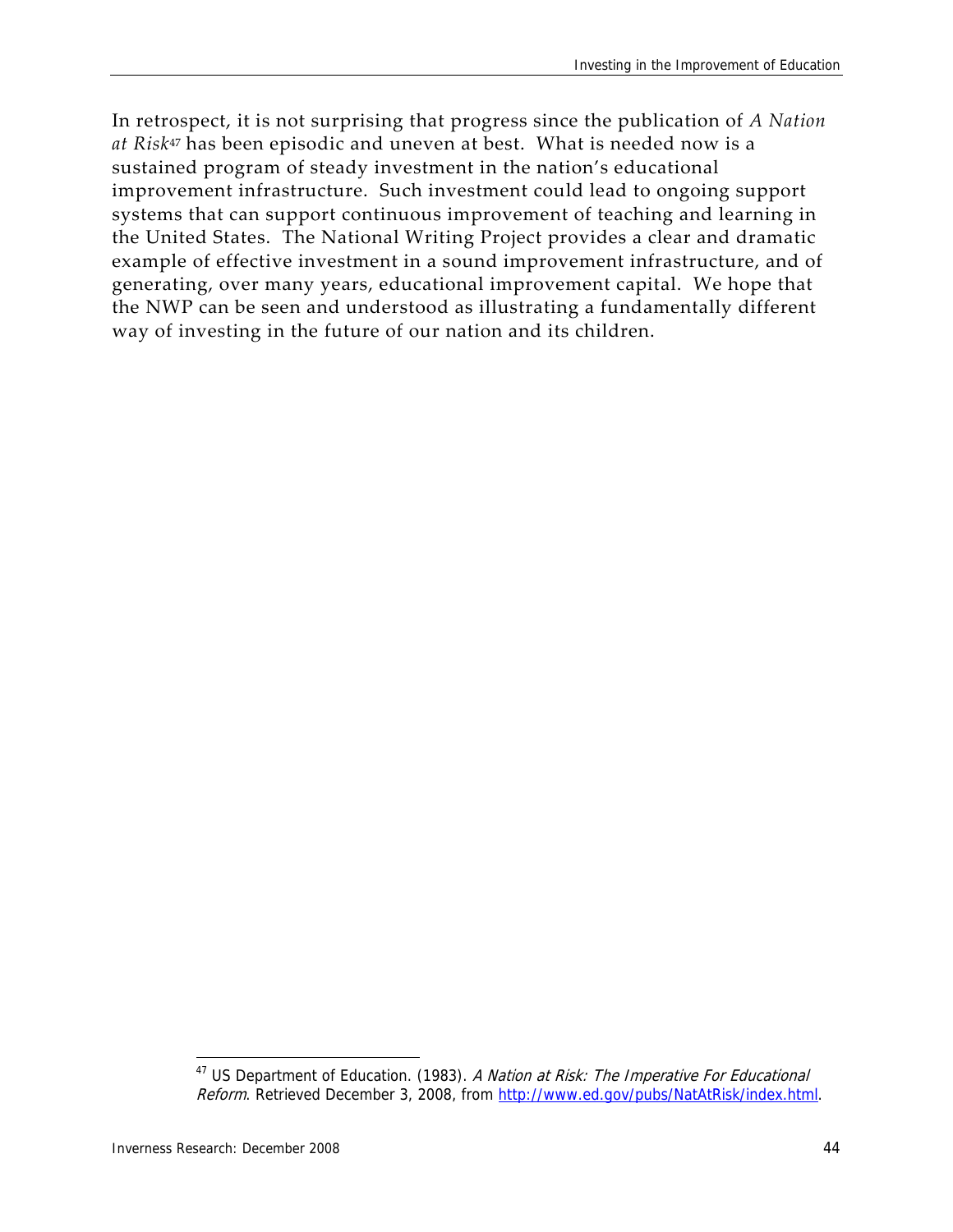## **Appendix A: The Scale of Work of the National Writing Project**

| Year     | # Total<br>Programs | # Inservice<br>Programs | # Continuity<br>Programs | # Youth/Com<br>Programs | # Invitational<br><b>Institutes</b> |  |
|----------|---------------------|-------------------------|--------------------------|-------------------------|-------------------------------------|--|
| 2001-02  | 6,117               | 3,257                   | 1,956                    | 715                     | 188                                 |  |
| 2002-03  | 6,482               | 3,435                   | 2,184                    | 667                     | 196                                 |  |
| 2003-04  | 6,871               | 3,765                   | 2,204                    | 707                     | 195                                 |  |
| 2004-05  | 7,288               | 4,037                   | 2,356                    | 684                     | 211                                 |  |
| 2005-06  | 7,526               | 3,991                   | 2,531                    | 798                     | 206                                 |  |
| 5 yr avg | 6,857               | 3,697                   | 2,246                    | 714                     | 199                                 |  |

| Year     | # Total<br>Participants* | # Inservice<br><b>Participants</b> | # Continuity<br><b>Participants</b> | # Youth/Com<br><b>Participants</b> | # Invitational<br>Participants |  |
|----------|--------------------------|------------------------------------|-------------------------------------|------------------------------------|--------------------------------|--|
| 2001-02  | 198,793                  | 96,700                             | 35,445                              | 63,426                             | 3,176                          |  |
| 2002-03  | 184,030                  | 93,227                             | 37,390                              | 50,199                             | 3,214                          |  |
| 2003-04  | 193,233                  | 95,005                             | 30,848                              | 64,290                             | 3,090                          |  |
| 2004-05  | 193,578                  | 106,542                            | 31,063                              | 52,697                             | 3,276                          |  |
| 2005-06  | 184,916                  | 99,577                             | 32,741<br>49,417                    |                                    | 3,181                          |  |
| 5 yr avg | 190,910                  | 98,210                             | 33,497                              | 56,006                             | 3,187                          |  |

*(Participants are not unique individuals. We estimate that roughly half of all teachers participate in more than one NWP program annually.)*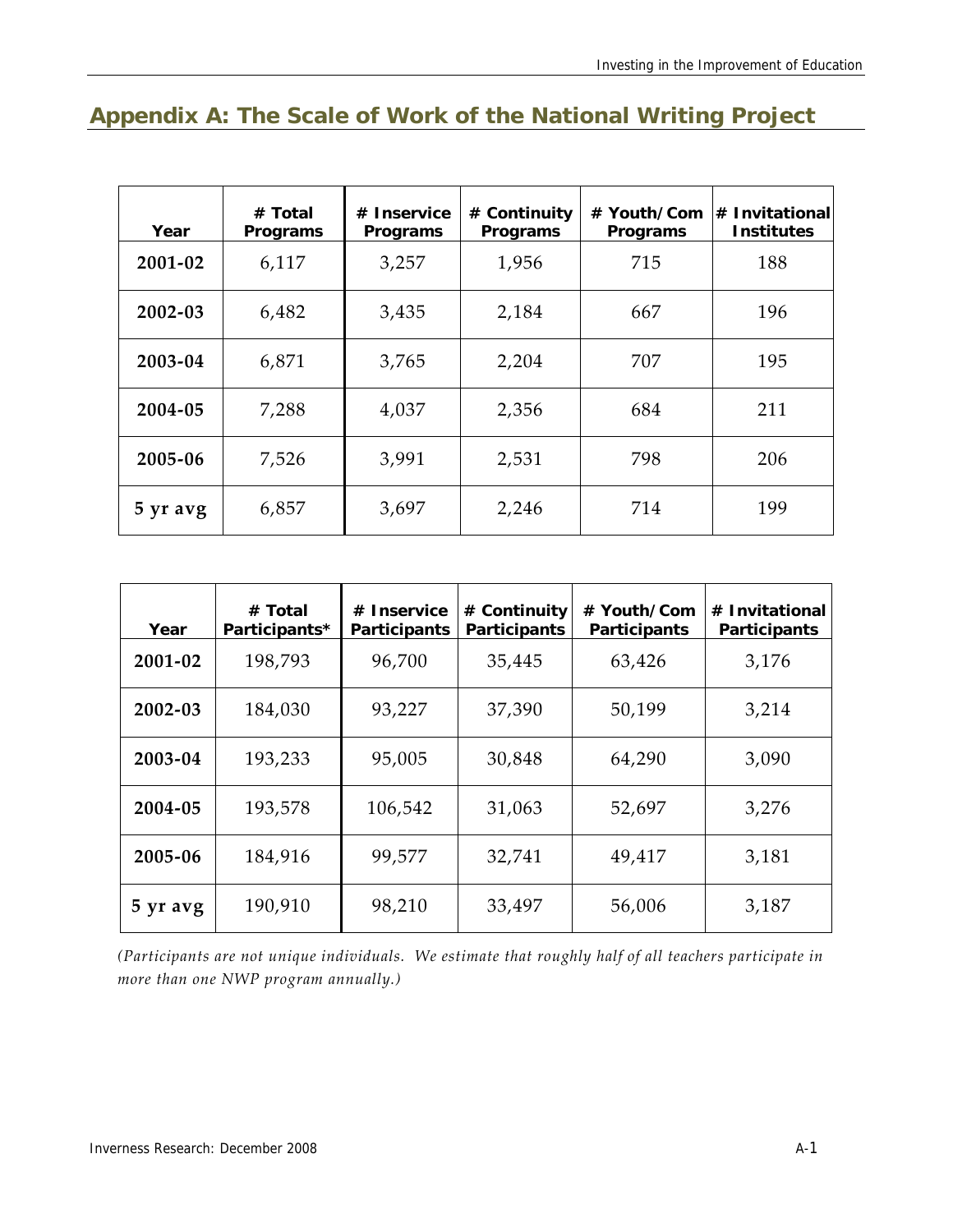| Year     | # Total<br><b>Program Hours</b> | # Inservice<br>Program<br><b>Hours</b> | # Continuity<br>Program<br><b>Hours</b> | # Youth/Com<br><b>Program Hours</b> | <b>Invitational</b><br>#<br>Program<br><b>Hours</b> |
|----------|---------------------------------|----------------------------------------|-----------------------------------------|-------------------------------------|-----------------------------------------------------|
| 2001-02  | 101,340                         | 39,453                                 | 27,611                                  | 12,517                              | 21,730                                              |
| 2002-03  | 106,337                         | 40,086                                 | 30,171                                  | 12,681                              | 23,399                                              |
| 2003-04  | 109,371                         | 42,366                                 | 28,322                                  | 14,983                              | 23,700                                              |
| 2004-05  | 113,660                         | 41,316                                 | 32,685                                  | 13,903                              | 25,756                                              |
| 2005-06  | 113,228                         | 44,043                                 | 30,828                                  | 13,040                              | 25,318                                              |
| 5 yr avg | 108,787                         | 41,453                                 | 29,923                                  | 13,425                              | 23,981                                              |

| Year     | # Total<br><b>Contact Hours Contact Hours</b> | # Inservice | # Continuity<br>Contact<br><b>Hours</b> | # Youth/Com<br><b>Contact Hours Contact Hours</b> | $#$ Invitational |
|----------|-----------------------------------------------|-------------|-----------------------------------------|---------------------------------------------------|------------------|
| 2001-02  | 2,563,747                                     | 1,007,577   | 443,041                                 | 740,857                                           | 370,892          |
| 2002-03  | 2,544,652                                     | 945,738     | 441,953                                 | 773,492                                           | 383,470          |
| 2003-04  | 2,597,904                                     | 957,214     | 361,316                                 | 904,282                                           | 375,092          |
| 2004-05  | 2,526,335                                     | 1,021,135   | 366,480                                 | 736,239                                           | 402,480          |
| 2005-06  | 2,409,673                                     | 968,276     | 338,116                                 | 712,048                                           | 391,234          |
| 5 yr avg | 2,528,462                                     | 979,988     | 390,181                                 | 773,384                                           | 384,634          |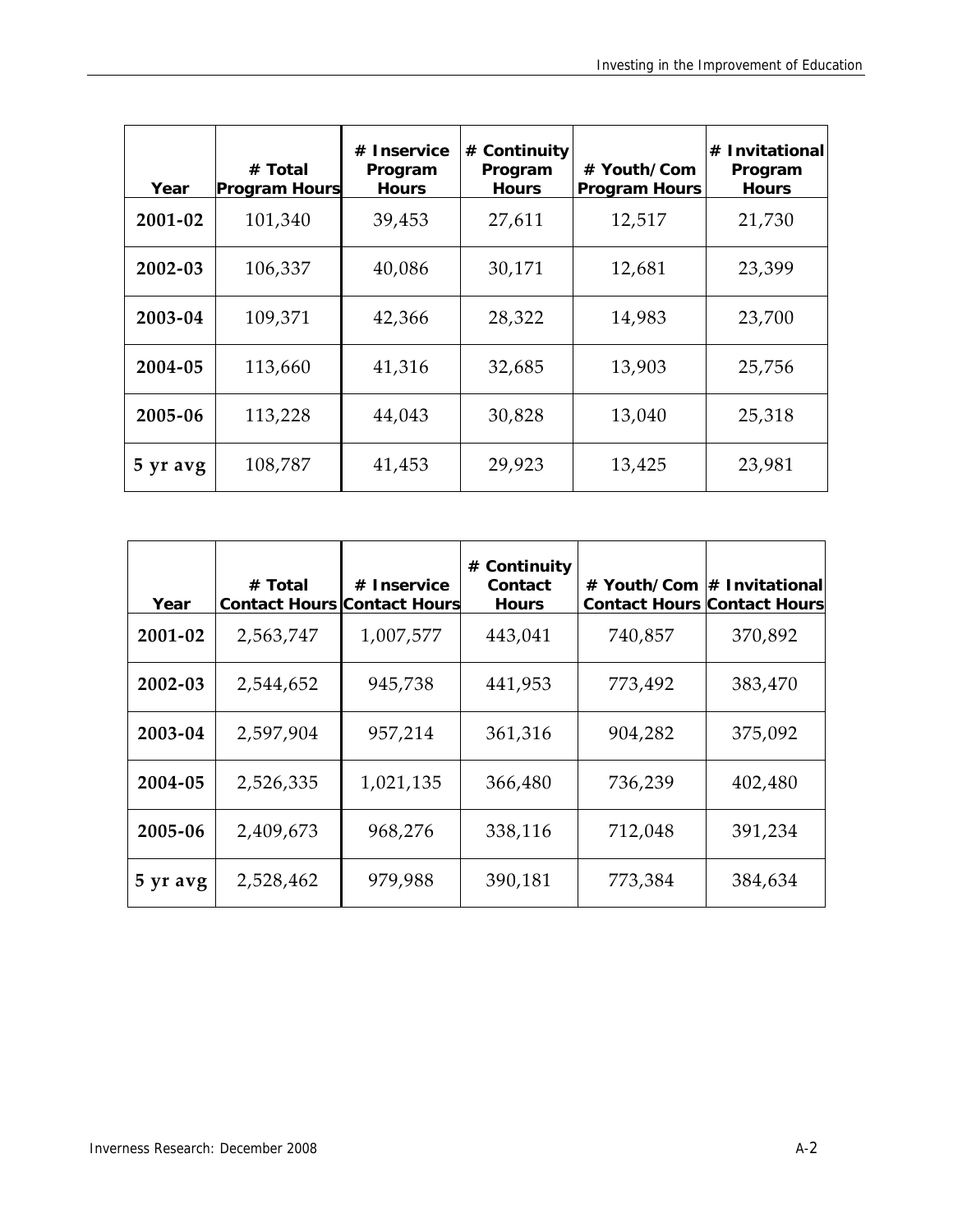## **Appendix B: Program Data by Age of Site**





#### **Figure 17: Program Data by Age of Site**



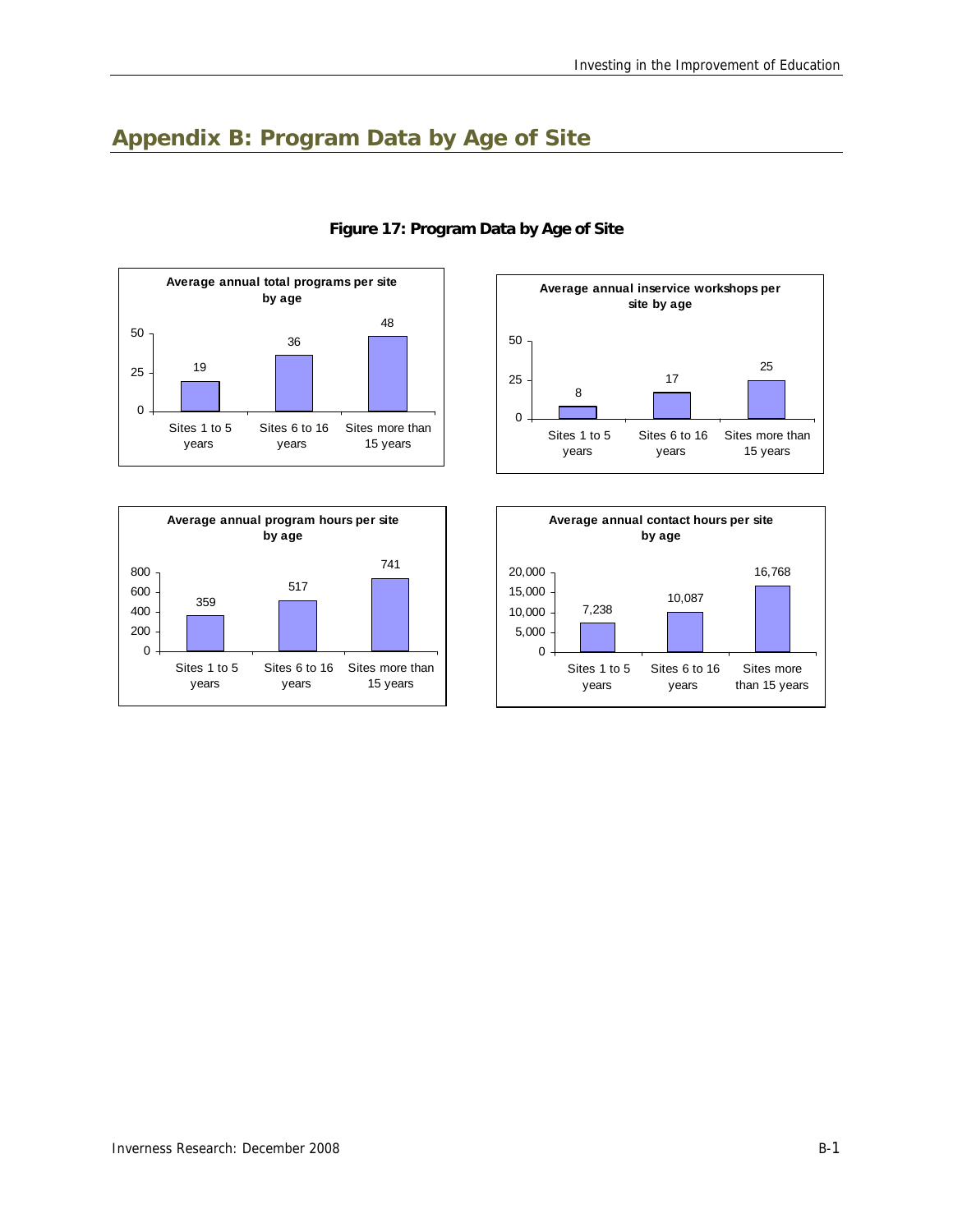## **Appendix C: NWP Service to Schools and Districts**

Each year, NWP programs serve almost 3,000 K‐12 public schools, representing 1,700 districts in over 900 counties nationwide. Over 2.3 million students are enrolled in these schools. The schools and districts are served in a variety of ways. Over two‐ thirds (68%) of the schools have teachers who attend a four‐week intensive summer Invitational Institute. Nearly one‐third (30%) receive inservice programming, and 13% have formal long‐term partnerships with sites. Schools and districts may be served by more than one type of NWP program, as illustrated below:<sup>48</sup>





|                           | $N$ of<br>sites<br>reporting | #<br><b>Served</b> | Counties N of sites Districts N of sites Schools<br>reporting | #<br>Served | <b>reporting Served</b> | #     |
|---------------------------|------------------------------|--------------------|---------------------------------------------------------------|-------------|-------------------------|-------|
| Institute Participants    | 182                          | 674                | 182                                                           | 1,150       | 182                     | 1,988 |
| <b>Inservice Programs</b> | 159                          | 482                | 159                                                           | 726         | 145                     | 875   |
| Partnerships              | 140                          | 315                | 140                                                           | 503         | 88                      | 383   |
| Overall total (overlap)   | 190                          | 902                | 190                                                           | 1,715       | 190                     | 2,914 |

<sup>-</sup> $48$  Note that the data in this section are from 2005-2006; however these numbers are consistent with those of the previous four years.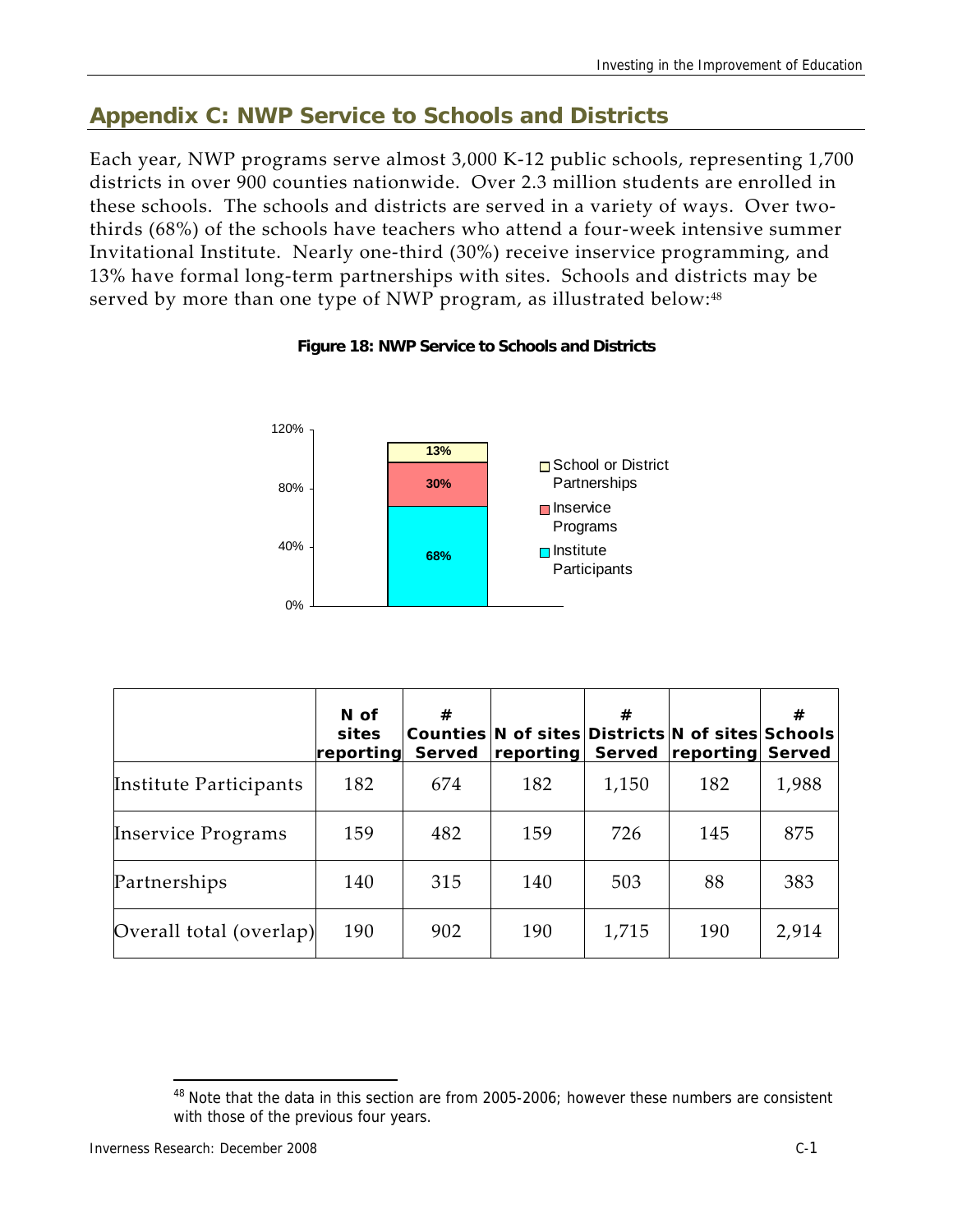

Note: Data year for this schematic is from 2005-2006. Figures from the previous four years are similar.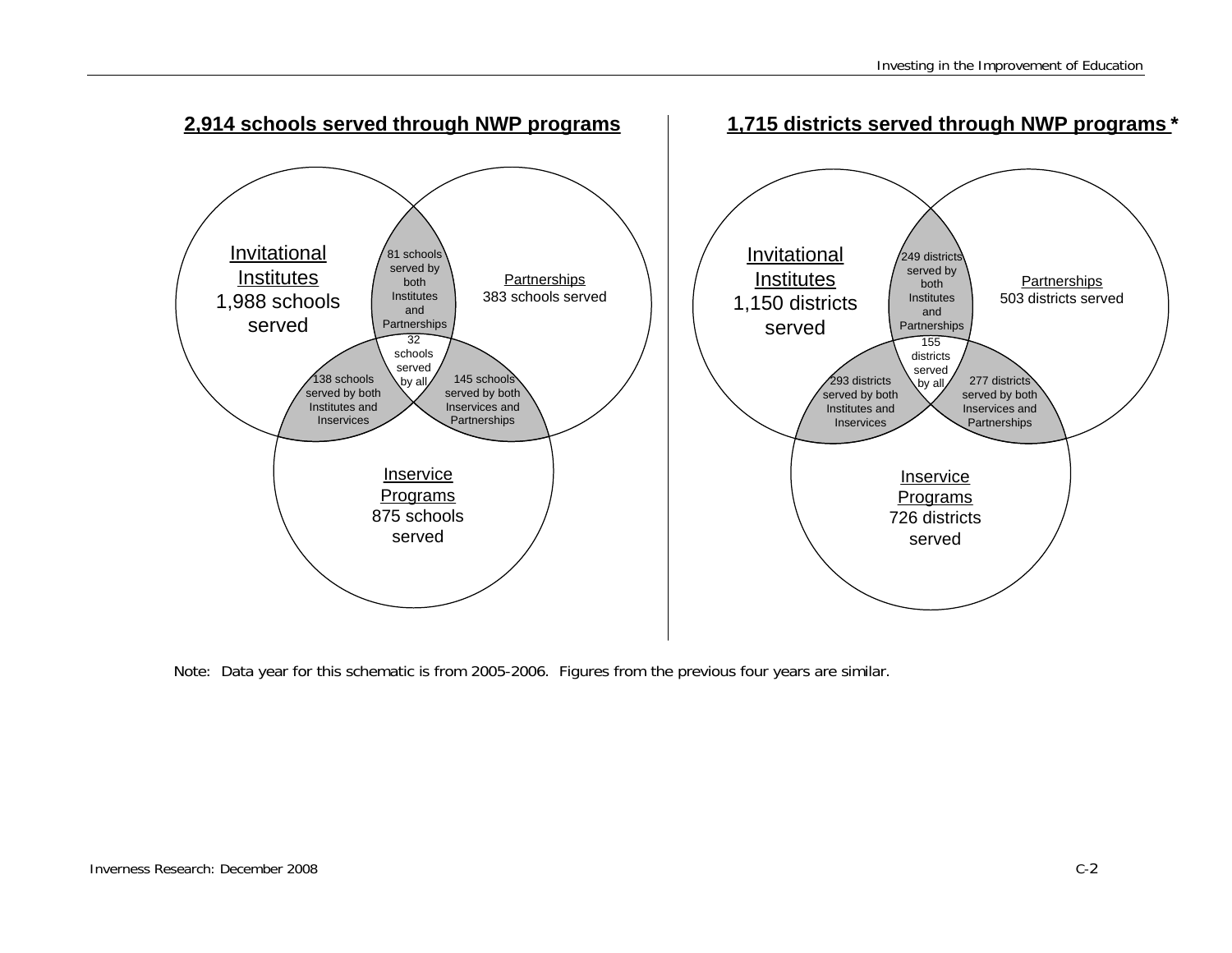### **References**

- American Society of Civil Engineers. (2005). *Report Card for Americaʹs Infrastructure*. Retrieved December 3, 2008, http://www.asce.org/files/pdf/reportcard/2005 Report Card-Full Report.pdf.
- Bacchetti, R., & Ehrlich, T. (Eds.). (2006). *Reconnecting Education and Foundations: Turning Good Intentions into Educational Capital*. San Francisco: Jossey Bass.
- Barabasi, A. & Boraneau, E. (2003, April 14). Scale Free Networks. Scientific American. Retrieved December 3, 2008, from http://www.sciam.com/article.cfm?id=scalefree‐networks.
- Center for Strategic and International Studies. (2006, March 27). *Guiding Principles for Strengthening Americaʹs Infrastructure*. Retrieved December 3, 2008, from http://www.csis.org/media/csis/pubs/060327 infrastructure principles.pdf.
- Congressional Desk. (2007, March 29). *Cochran, Rockefeller Introduce National Writing Project Act*. Retrieved December 3, 2008, from http://www.americanchronicle.com/articles/23084.

Deming, W. E. (1986). *Out of the Crisis*. Cambridge, MA: MIT Press.

Elmore, R. (2007). *Educational Improvement in Victoria*. Retrieved December 3, 2008, from http://www.eduweb.vic.gov.au/edulibrary/public/staffdev/schlead/Richard\_Elm ore‐wps‐v1‐20070817.pdf.

Gonzalez, J. S. (1998). *The 21st Century Intranet*. Upper Saddle River, NJ: Prentice‐Hall.

Heenan B., Houghton, N., & Inverness Research. (2006.) *The National Writing Project's New Teacher Initiative: A Study of Outcomes, Design, and Core Values*. Retrieved December 3, 2008, from http://www.inverness-research.org/abstracts/ab2006-03 rpt NWP-NTIreport.html.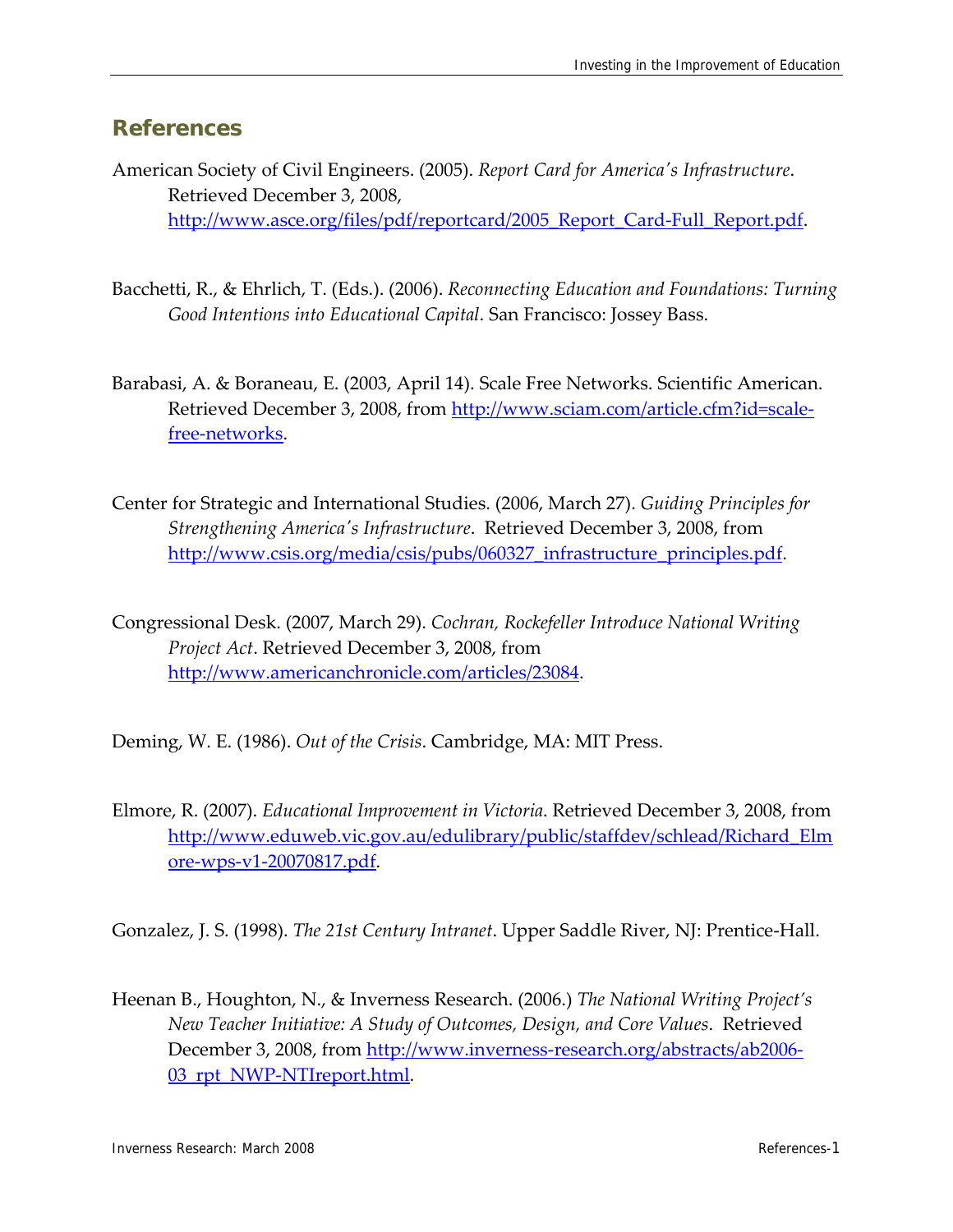- Imai, M. (1986). *Kaizen: The Key to Japanʹs Competitive Success*. New York: McGraw‐ Hill/Irwin.
- Lieberman, L. & Wood, D. (2003). *Inside the National Writing Project: Connecting Network Learning and Classroom Teaching*. New York: Teachers College Press.
- National Writing Project. (2008). *Assessing the Long‐Term Impact of a Professional Support Community for Teachers: The Case of the National Writing Project.* Retrieved December 3, 2008, from http://www.nwp.org/cs/public/print/resource/2561.
- National Writing Project. (2008). *Writing Project Professional Development for Teachers Yields Gains in Student Writing Achievement*. Retrieved December 3, 2008, from http://www.nwp.org/cs/public/print/resource/2668.
- National Writing Project & Nagin, C. (2003). *Because Writing Matters: Improving Student Writing in Our Schools*. San Francisco: Jossey Bass.
- St. John, M. (1998). *Measuring the Interim Performance of the Regional Educational Laboratory in the Educational Research Development and Dissemination Infrastructure ‐ What Are The Benchmarks And Indicators Of Success? A Concept Paper*. Retrieved December 3, 2008, from http://www.inverness-research.org/abstracts/ab1998-11 Rpt DOE RegionalEducLab.html.
- Stokes L. (Forthcoming March 2009). The National Writing Project: Anatomy of an improvement infrastructure. In Coburn, C. E., & Stein, M.K., (Eds.). *Research and practice in education: Building alliances, bridging the divide.* New York: Rowman & Littlefield Publishing Group.
- Stokes, L. (2005). *Taking on the real struggles of teaching: A study of the National Writing Project as an infrastructure for building practitioner knowledge*. Retrieved December 3, 2008, from http://www.nwp.org/cs/public/print/resource/2451.